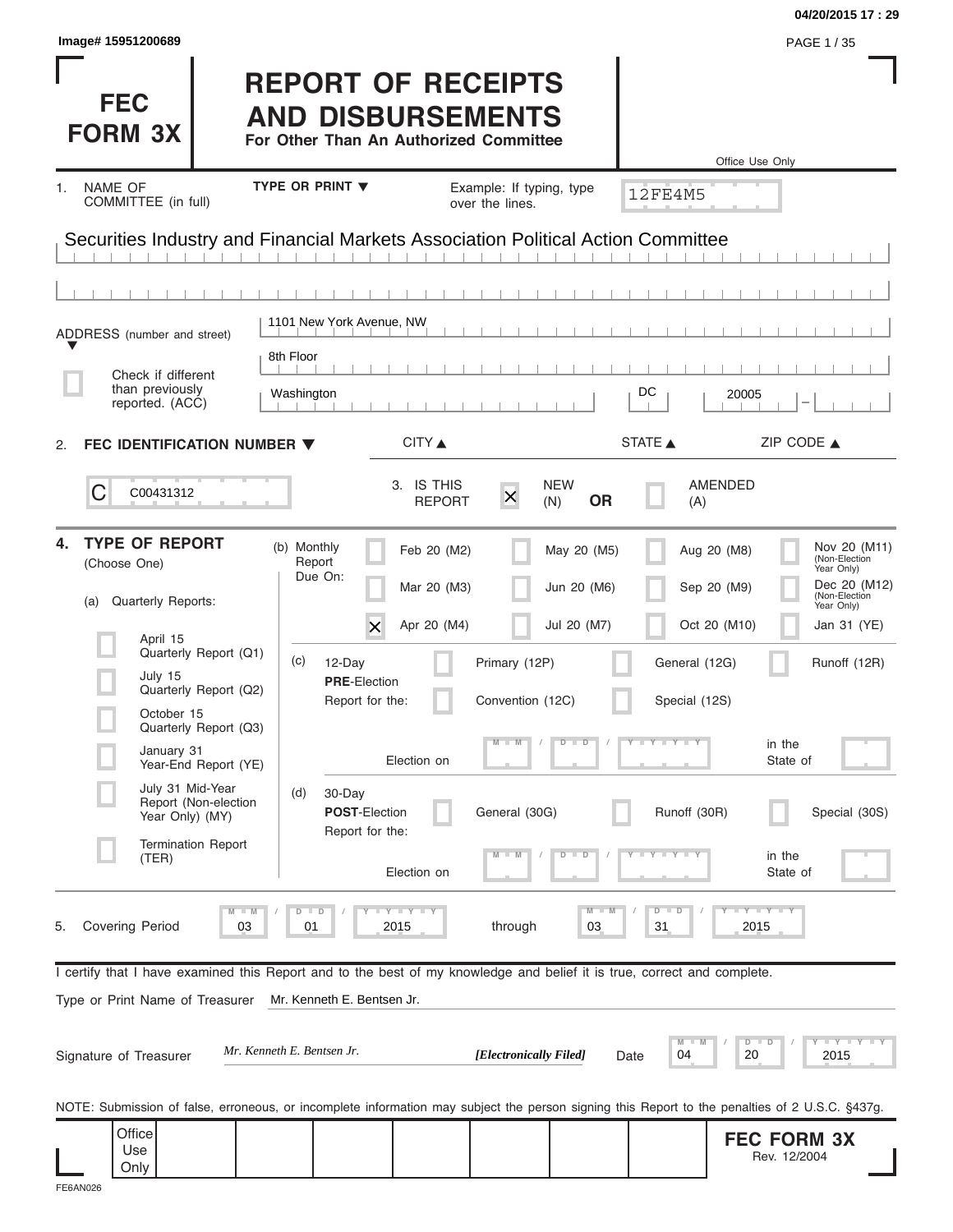#### **SUMMARY PAGE OF RECEIPTS AND DISBURSEMENTS**

|    | Image# 15951200690                                                                                    |                                                                                  |                                                 |
|----|-------------------------------------------------------------------------------------------------------|----------------------------------------------------------------------------------|-------------------------------------------------|
|    | FEC Form 3X (Rev. 02/2003)                                                                            | <b>SUMMARY PAGE</b><br>OF RECEIPTS AND DISBURSEMENTS                             | Page 2                                          |
|    | Write or Type Committee Name                                                                          |                                                                                  |                                                 |
|    |                                                                                                       | Securities Industry and Financial Markets Association Political Action Committee |                                                 |
|    | 03<br>Report Covering the Period:<br>From:                                                            | Y L<br>01<br>2015<br>To:                                                         | 03<br>31<br>2015                                |
|    |                                                                                                       | <b>COLUMN A</b><br><b>This Period</b>                                            | <b>COLUMN B</b><br><b>Calendar Year-to-Date</b> |
| 6. | Cash on Hand<br>(a)<br><b>TY</b><br>January 1,<br>2015                                                |                                                                                  | 147691.99                                       |
|    | (b) Cash on Hand at<br>Beginning of Reporting Period                                                  | 144910.06                                                                        |                                                 |
|    | Total Receipts (from Line 19)<br>(c)                                                                  | 41538.36                                                                         | 82929.33                                        |
|    | Subtotal (add Lines 6(b) and<br>(d)<br>6(c) for Column A and Lines<br>$6(a)$ and $6(c)$ for Column B) | 186448.42                                                                        | 230621.32                                       |
| 7. | Total Disbursements (from Line 31)                                                                    | 79194.76                                                                         | 123367.66                                       |
| 8. | Cash on Hand at Close of<br><b>Reporting Period</b><br>(subtract Line $7$ from Line $6(d)$ )          | 107253.66                                                                        | 107253.66                                       |
| 9. | Debts and Obligations Owed TO<br>the Committee (Itemize all on<br>Schedule C and/or Schedule D)       | 0.00                                                                             |                                                 |
|    | 10. Debts and Obligations Owed BY<br>the Committee (Itemize all on<br>Schedule C and/or Schedule D)   | 0.00                                                                             |                                                 |

This committee has qualified as a multicandidate committee. (see FEC FORM 1M)

#### **For further information contact:**

Federal Election Commission 999 E Street, NW Washington, DC 20463

Toll Free 800-424-9530 Local 202-694-1100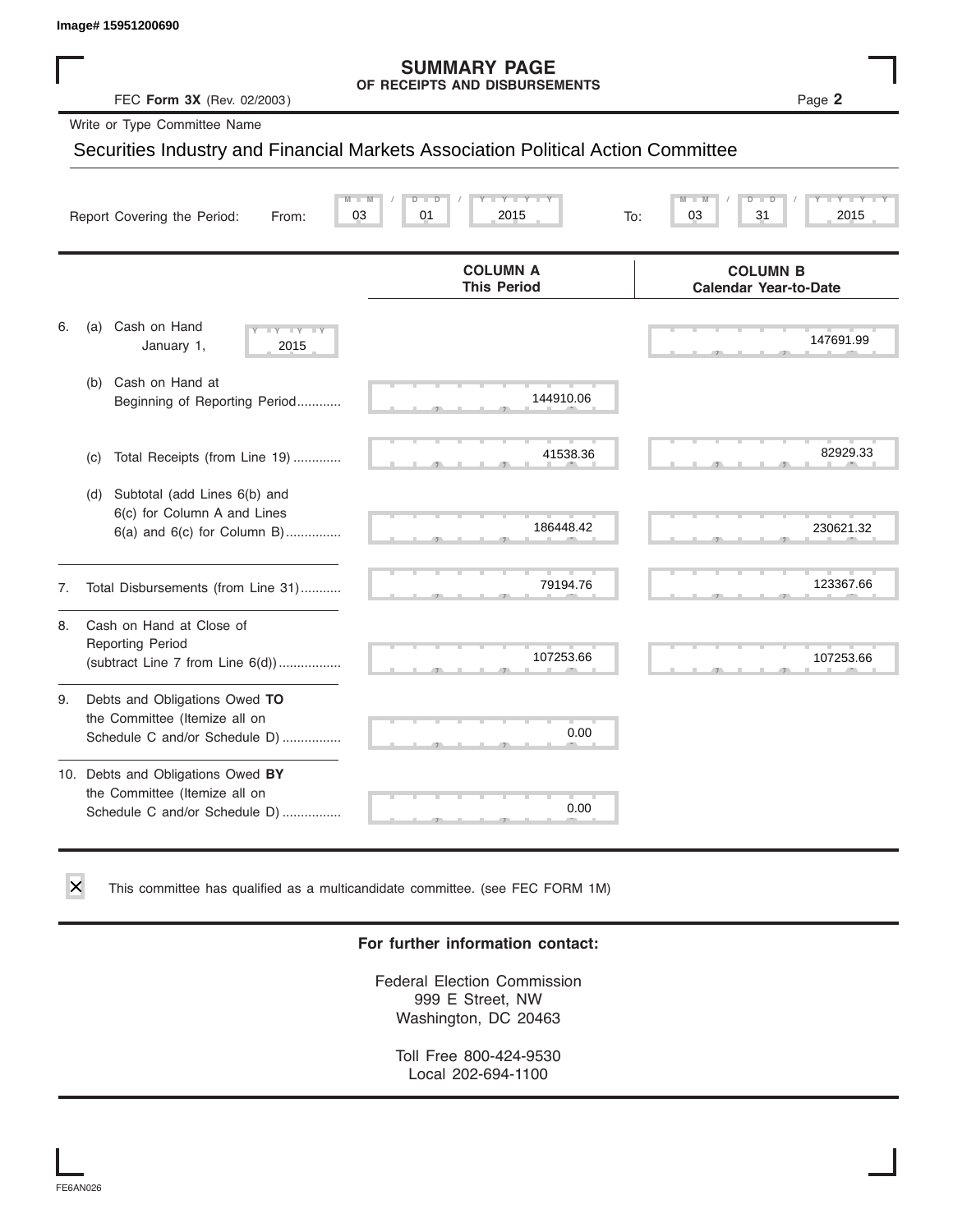|                                                                                  | <b>DETAILED SUMMARY PAGE</b>                |                                                 |
|----------------------------------------------------------------------------------|---------------------------------------------|-------------------------------------------------|
| FEC Form 3X (Rev. 06/2004)                                                       | of Receipts                                 | Page 3                                          |
| Write or Type Committee Name                                                     |                                             |                                                 |
| Securities Industry and Financial Markets Association Political Action Committee |                                             |                                                 |
| $M - M$                                                                          | $T - Y = T - Y = T - Y$<br>$D$ $D$          | Y FYLY<br>$D - D$<br>$M - M$                    |
| Report Covering the Period:<br>03<br>From:                                       | 01<br>2015<br>To:                           | 31<br>2015<br>03                                |
| I. Receipts                                                                      | <b>COLUMN A</b><br><b>Total This Period</b> | <b>COLUMN B</b><br><b>Calendar Year-to-Date</b> |
| 11. Contributions (other than loans) From:                                       |                                             |                                                 |
| Individuals/Persons Other<br>(a)                                                 |                                             |                                                 |
| <b>Than Political Committees</b>                                                 | 40017.96                                    | 63974.99                                        |
| (i) Itemized (use Schedule A)                                                    |                                             |                                                 |
|                                                                                  | 1325.64                                     | 3586.68                                         |
| (iii) TOTAL (add                                                                 |                                             |                                                 |
| Lines $11(a)(i)$ and $(ii)$                                                      | 41343.60                                    | 67561.67                                        |
|                                                                                  |                                             |                                                 |
| Political Party Committees<br>(b)                                                | 0.00                                        | 0.00                                            |
| <b>Other Political Committees</b><br>(C)                                         | 0.00                                        | 15000.00                                        |
| Total Contributions (add Lines<br>(d)                                            |                                             |                                                 |
| $11(a)(iii)$ , (b), and (c)) (Carry                                              |                                             |                                                 |
| Totals to Line 33, page 5) ▶                                                     | 41343.60                                    | 82561.67                                        |
| 12. Transfers From Affiliated/Other                                              |                                             |                                                 |
|                                                                                  | 0.00                                        | 0.00                                            |
|                                                                                  | 0.00                                        |                                                 |
|                                                                                  |                                             | 0.00                                            |
|                                                                                  |                                             |                                                 |
| 14. Loan Repayments Received                                                     | 0.00                                        | 0.00                                            |
| 15. Offsets To Operating Expenditures<br>(Refunds, Rebates, etc.)                |                                             |                                                 |
| (Carry Totals to Line 37, page 5)                                                | 194.76                                      | 367.66                                          |
| 16. Refunds of Contributions Made                                                |                                             |                                                 |
| to Federal Candidates and Other                                                  |                                             |                                                 |
| Political Committees                                                             | 0.00                                        | 0.00                                            |
| 17. Other Federal Receipts                                                       |                                             |                                                 |
|                                                                                  | 0.00                                        | 0.00                                            |
| 18. Transfers from Non-Federal and Levin Funds                                   |                                             |                                                 |
| (a) Non-Federal Account                                                          | 0.00                                        |                                                 |
|                                                                                  |                                             | 0.00                                            |
|                                                                                  | 0.00                                        | 0.00                                            |
| (b) Levin Funds (from Schedule H5)                                               |                                             |                                                 |
| (c) Total Transfers (add $18(a)$ and $18(b)$ )                                   | 0.00                                        | 0.00                                            |
|                                                                                  |                                             |                                                 |
| 19. Total Receipts (add Lines 11(d),                                             |                                             |                                                 |
| 12, 13, 14, 15, 16, 17, and 18(c)) ▶                                             | 41538.36                                    | 82929.33                                        |
| 20. Total Federal Receipts                                                       |                                             |                                                 |
| (subtract Line 18(c) from Line 19)  ▶                                            | 41538.36                                    | 82929.33                                        |
|                                                                                  |                                             |                                                 |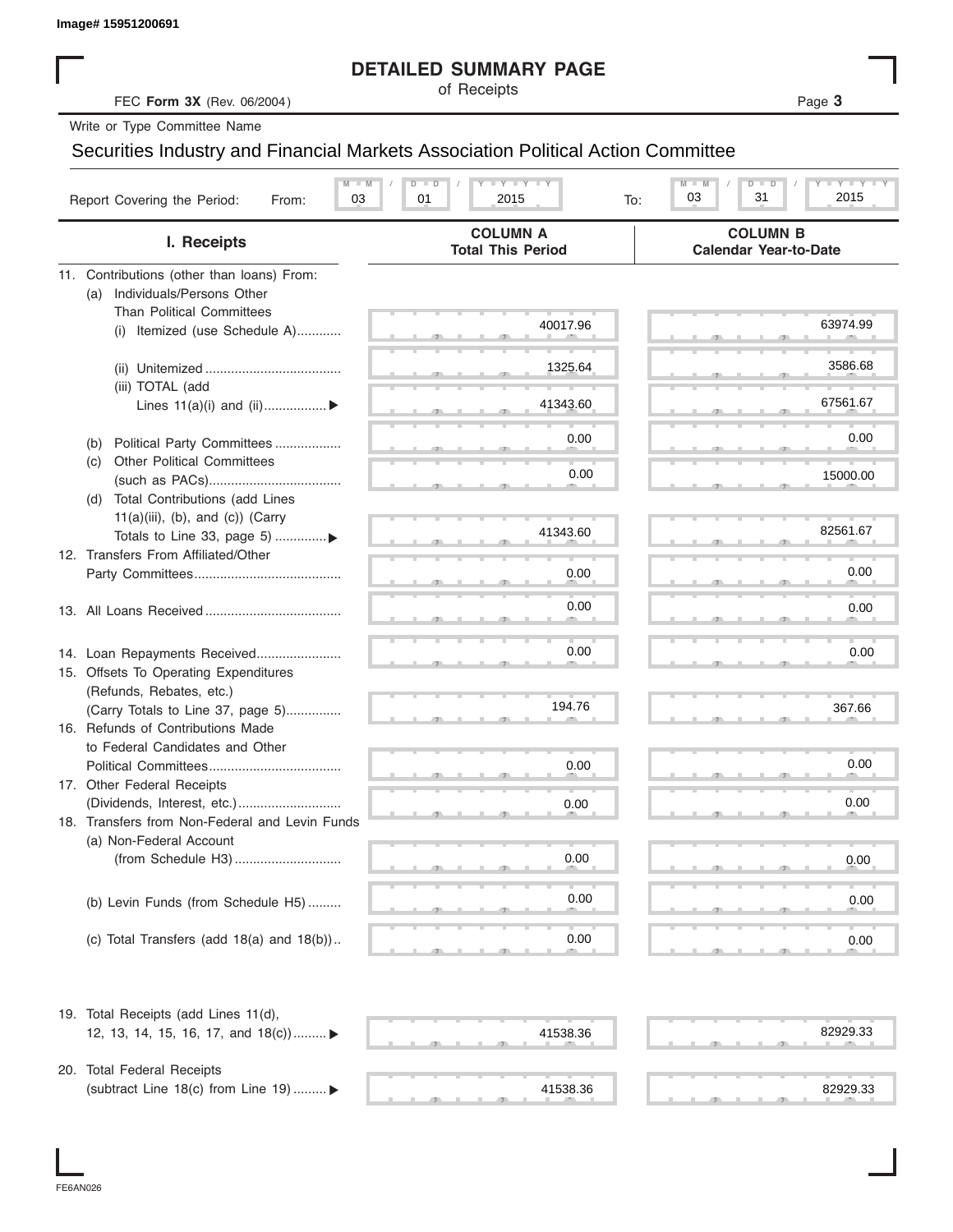#### **DETAILED SUMMARY PAGE**

|     | FEC Form 3X (Rev. 02/2003)                                           | of Disbursements         | Page 4                       |
|-----|----------------------------------------------------------------------|--------------------------|------------------------------|
|     | <b>II. Disbursements</b>                                             | <b>COLUMN A</b>          | <b>COLUMN B</b>              |
|     | 21. Operating Expenditures:                                          | <b>Total This Period</b> | <b>Calendar Year-to-Date</b> |
|     | (a) Allocated Federal/Non-Federal                                    |                          |                              |
|     | Activity (from Schedule H4)<br>Federal Share<br>(i)                  | 0.00                     | 0.00                         |
|     |                                                                      |                          |                              |
|     | Non-Federal Share<br>(ii)                                            | 0.00                     | 0.00                         |
|     | (b) Other Federal Operating                                          |                          |                              |
|     |                                                                      | 194.76                   | 367.66                       |
|     | (c) Total Operating Expenditures<br>(add 21(a)(i), (a)(ii), and (b)) | 194.76                   | 367.66                       |
|     | 22. Transfers to Affiliated/Other Party                              |                          |                              |
|     |                                                                      | 0.00                     | 0.00                         |
|     | 23. Contributions to<br>Federal Candidates/Committees                |                          |                              |
|     | and Other Political Committees                                       | 79000.00                 | 123000.00                    |
|     | 24. Independent Expenditures                                         | 0.00                     | 0.00                         |
|     | 25. Coordinated Party Expenditures                                   |                          |                              |
|     | $(2 \cup S.C. \S441a(d))$                                            | 0.00                     | 0.00                         |
|     |                                                                      |                          |                              |
|     |                                                                      | 0.00                     | 0.00                         |
|     |                                                                      |                          |                              |
|     |                                                                      | 0.00                     | 0.00                         |
| (a) | 28. Refunds of Contributions To:<br>Individuals/Persons Other        |                          |                              |
|     | Than Political Committees                                            | 0.00                     | 0.00                         |
| (b) | Political Party Committees                                           | 0.00                     | 0.00                         |
| (c) | <b>Other Political Committees</b>                                    |                          |                              |
|     |                                                                      | 0.00                     | 0.00                         |
|     |                                                                      |                          |                              |
| (d) | <b>Total Contribution Refunds</b>                                    | 0.00                     | 0.00                         |
|     | (add Lines 28(a), (b), and $(c)$ )                                   |                          |                              |
|     |                                                                      | 0.00                     | 0.00                         |
|     |                                                                      |                          |                              |
|     | 30. Federal Election Activity (2 U.S.C. §431(20))                    |                          |                              |
|     | (a) Allocated Federal Election Activity                              |                          |                              |
|     | (from Schedule H6)                                                   |                          | 0.00                         |
|     |                                                                      | 0.00                     |                              |
|     |                                                                      | 0.00                     | 0.00                         |
| (b) | <b>Federal Election Activity Paid Entirely</b>                       |                          |                              |
|     | With Federal Funds                                                   | 0.00                     | 0.00                         |
| (C) | Total Federal Election Activity (add                                 |                          |                              |
|     | Lines $30(a)(i)$ , $30(a)(ii)$ and $30(b))$                          | 0.00                     | 0.00                         |
|     |                                                                      |                          |                              |
|     | 31. Total Disbursements (add Lines 21(c), 22,                        |                          |                              |
|     | 23, 24, 25, 26, 27, 28(d), 29 and 30(c))                             | 79194.76                 | 123367.66                    |
|     | 32. Total Federal Disbursements                                      |                          |                              |
|     | (subtract Line 21(a)(ii) and Line 30(a)(ii)                          |                          |                              |
|     |                                                                      | 79194.76                 | 123367.66                    |

FE6AN026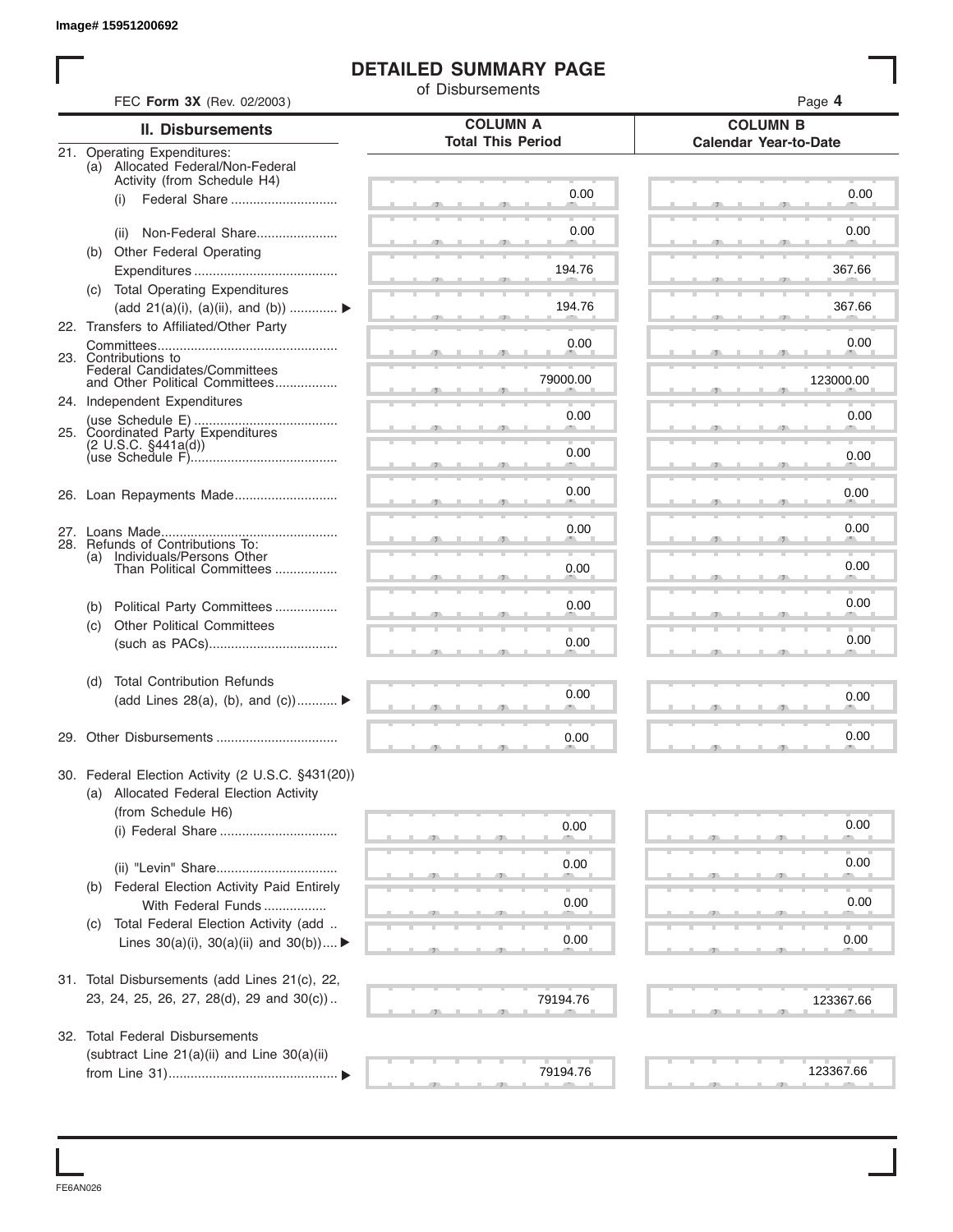#### **DETAILED SUMMARY PAGE**

| FEC Form 3X (Rev. 02/2003)                                                               | of Disbursements                            | Page 5                                          |
|------------------------------------------------------------------------------------------|---------------------------------------------|-------------------------------------------------|
| III. Net Contributions/Operating Ex-<br>penditures                                       | <b>COLUMN A</b><br><b>Total This Period</b> | <b>COLUMN B</b><br><b>Calendar Year-to-Date</b> |
| 33. Total Contributions (other than loans)                                               | 41343.60                                    | 82561.67                                        |
| 34. Total Contribution Refunds                                                           | 0.00                                        | 0.00                                            |
| 35. Net Contributions (other than loans)<br>(subtract Line 34 from Line 33)              | 41343.60                                    | 82561.67                                        |
| <b>Total Federal Operating Expenditures</b><br>36.<br>(add Line 21(a)(i) and Line 21(b)) | 194.76                                      | 367.66                                          |
| 37. Offsets to Operating Expenditures                                                    | 194.76                                      | 367.66                                          |
| Net Operating Expenditures<br>38.                                                        | 0.00                                        | 0.00                                            |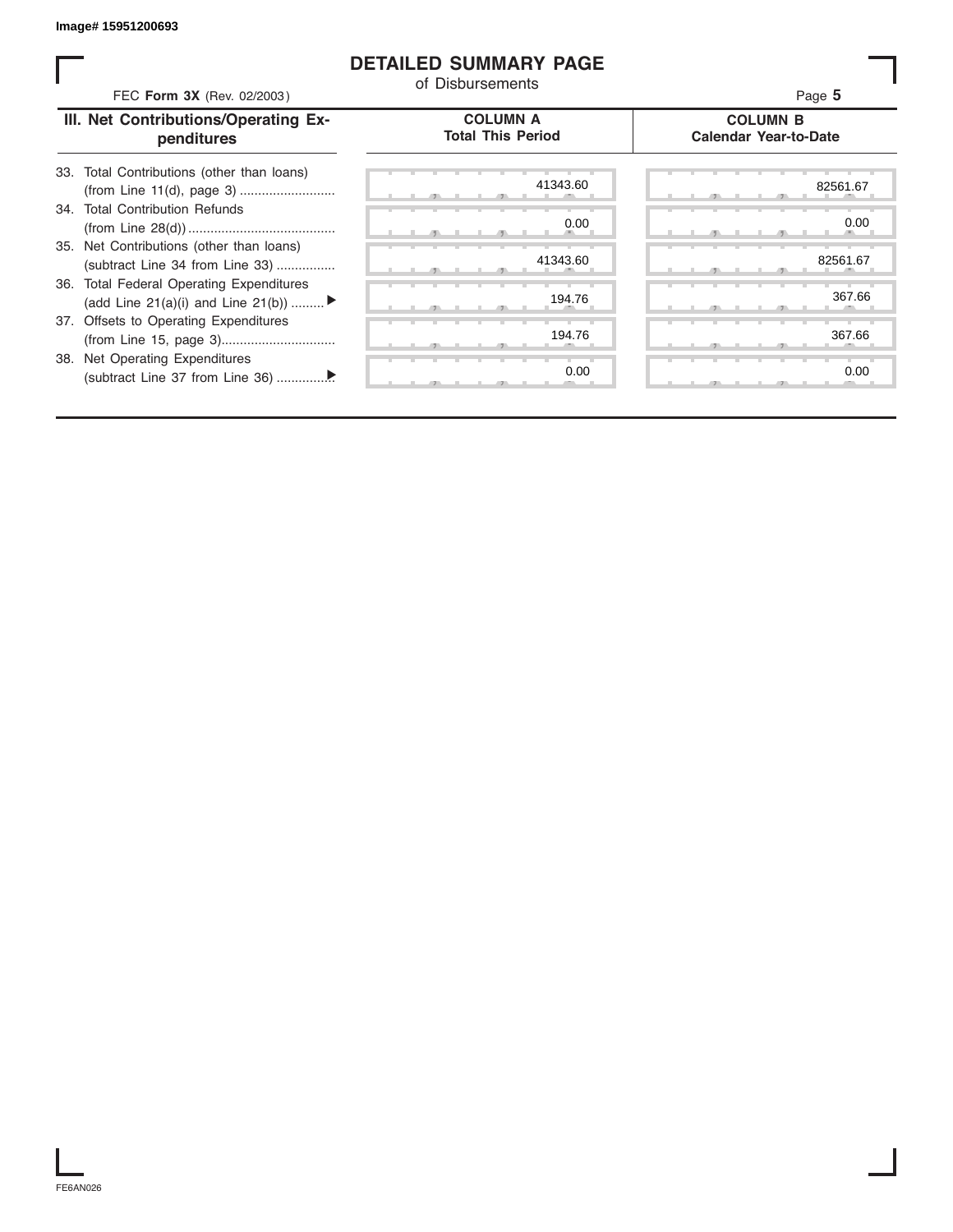|                                               | SCHEDULE A (FEC Form 3X)<br><b>ITEMIZED RECEIPTS</b>                                                                                                                                                                                                                                    |                                        | Use separate schedule(s)<br>for each category of the                       | FOR LINE NUMBER:<br>PAGE<br>OF<br>35<br>6<br>(check only one)<br>$\overline{X}$ 11a      |
|-----------------------------------------------|-----------------------------------------------------------------------------------------------------------------------------------------------------------------------------------------------------------------------------------------------------------------------------------------|----------------------------------------|----------------------------------------------------------------------------|------------------------------------------------------------------------------------------|
|                                               |                                                                                                                                                                                                                                                                                         |                                        | Detailed Summary Page                                                      | 11 <sub>b</sub><br>11c<br>12<br>13<br>14<br>15<br>16<br>17                               |
|                                               | Any information copied from such Reports and Statements may not be sold or used by any person for the purpose of soliciting contributions<br>or for commercial purposes, other than using the name and address of any political committee to solicit contributions from such committee. |                                        |                                                                            |                                                                                          |
|                                               | NAME OF COMMITTEE (In Full)<br>Securities Industry and Financial Markets Association Political Action Committee                                                                                                                                                                         |                                        |                                                                            |                                                                                          |
| А.                                            | Full Name (Last, First, Middle Initial)<br>Mr. John J. Maurello Jr.                                                                                                                                                                                                                     |                                        |                                                                            | Date of Receipt                                                                          |
|                                               | Mailing Address 120 Broadway<br>35th Floor<br>City                                                                                                                                                                                                                                      | State                                  | Zip Code                                                                   | $M - M$ /<br>$D$ $\Box$ $D$<br>$Y - Y -$<br>2015<br>03<br>09<br>Transaction ID: 22344980 |
|                                               | New York                                                                                                                                                                                                                                                                                | <b>NY</b>                              | 10271-3599                                                                 | Amount of Each Receipt this Period                                                       |
|                                               | FEC ID number of contributing<br>federal political committee.                                                                                                                                                                                                                           | С                                      |                                                                            | 1000.00                                                                                  |
|                                               | Name of Employer<br>Securities Industry and Financial Mark<br>Receipt For:<br>Primary<br>General<br>Other (specify) $\blacktriangledown$                                                                                                                                                | Occupation<br><b>Managing Director</b> | Aggregate Year-to-Date ▼<br>1000.00<br>$\mathbf{y}$ and $\mathbf{y}$<br>a. | Contribution                                                                             |
|                                               | Full Name (Last, First, Middle Initial)<br><b>B.</b> Mr. Todd D. Knickerbocker<br>Mailing Address 17386 Stonebrook Drive                                                                                                                                                                |                                        |                                                                            | Date of Receipt<br>$M - M$<br>$D$ $D$<br>$Y'$ $Y'$                                       |
|                                               |                                                                                                                                                                                                                                                                                         |                                        |                                                                            | 03<br>12<br>2015                                                                         |
|                                               | City<br>Northville                                                                                                                                                                                                                                                                      | <b>State</b><br>MI                     | Zip Code<br>48168-4325                                                     | Transaction ID: 22346575                                                                 |
|                                               | FEC ID number of contributing<br>federal political committee.                                                                                                                                                                                                                           | С                                      |                                                                            | Amount of Each Receipt this Period<br>250.00                                             |
|                                               | Name of Employer                                                                                                                                                                                                                                                                        | Occupation                             |                                                                            |                                                                                          |
|                                               | Raymond James Financial, Inc.<br>Receipt For:                                                                                                                                                                                                                                           | <b>Senior Vice President</b>           |                                                                            |                                                                                          |
|                                               | Primary<br>General<br>Other (specify) $\blacktriangledown$                                                                                                                                                                                                                              |                                        | Aggregate Year-to-Date ▼<br>250.00<br>All College                          | Contribution                                                                             |
| С.                                            | Full Name (Last, First, Middle Initial)<br>Mr. Michael White                                                                                                                                                                                                                            |                                        |                                                                            | Date of Receipt                                                                          |
|                                               | Mailing Address 880 Carillon Parkway                                                                                                                                                                                                                                                    |                                        |                                                                            | $M - M$<br>$D$ $D$<br>$T - Y = -Y - T - Y$<br>12<br>03<br>2015                           |
|                                               | City<br>Saint Petersburg                                                                                                                                                                                                                                                                | State<br>FL                            | Zip Code<br>33716-1102                                                     | Transaction ID: 22346651<br>Amount of Each Receipt this Period                           |
|                                               | FEC ID number of contributing<br>federal political committee.                                                                                                                                                                                                                           | С                                      |                                                                            | 300.00                                                                                   |
|                                               | Name of Employer                                                                                                                                                                                                                                                                        | Occupation                             |                                                                            |                                                                                          |
| Raymond James Financial, Inc.<br>Receipt For: |                                                                                                                                                                                                                                                                                         | Director                               |                                                                            |                                                                                          |
|                                               | Primary<br>General<br>Other (specify) $\blacktriangledown$                                                                                                                                                                                                                              |                                        | Aggregate Year-to-Date ▼<br>300.00<br>-90                                  | Contribution                                                                             |
|                                               |                                                                                                                                                                                                                                                                                         |                                        |                                                                            | 1550.00                                                                                  |
|                                               |                                                                                                                                                                                                                                                                                         |                                        |                                                                            |                                                                                          |

S S S , , .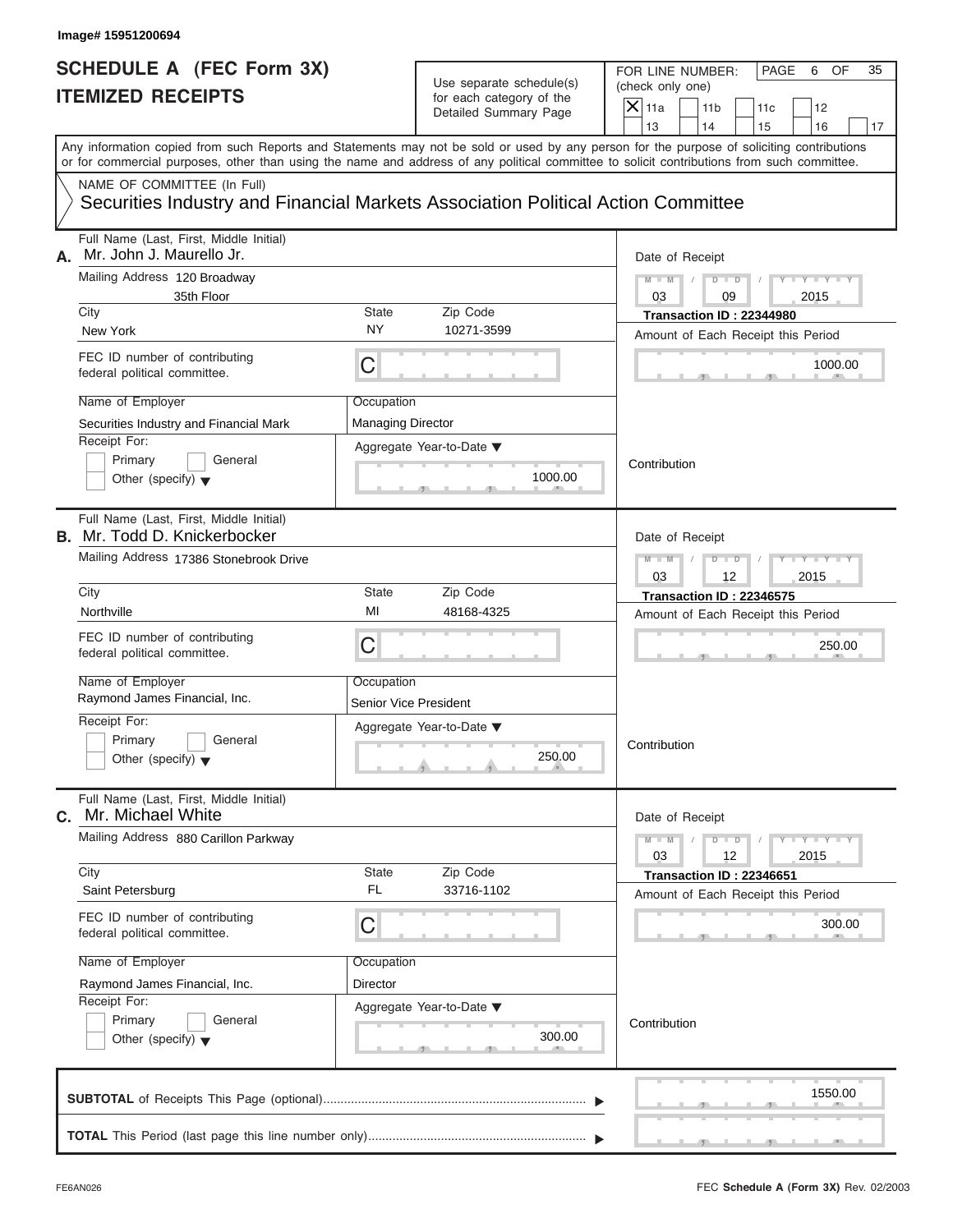#### Use separate schedule(s) for each category of the

FOR LINE NUMBER: PAGE 7 OF<br>(check only one)

| SCHEDULE A (FEC Form 3X)<br><b>ITEMIZED RECEIPTS</b>                                                                                                                                                                                                                                                                                                                     |                                             | Use separate schedule(s)<br>for each category of the<br>Detailed Summary Page          | FOR LINE NUMBER:<br>PAGE<br>$\overline{7}$<br>OF<br>35<br>(check only one)<br>$\mathsf{X}$ 11a<br>11 <sub>b</sub><br>12<br>11c                                             |
|--------------------------------------------------------------------------------------------------------------------------------------------------------------------------------------------------------------------------------------------------------------------------------------------------------------------------------------------------------------------------|---------------------------------------------|----------------------------------------------------------------------------------------|----------------------------------------------------------------------------------------------------------------------------------------------------------------------------|
|                                                                                                                                                                                                                                                                                                                                                                          |                                             |                                                                                        | 13<br>14<br>15<br>16<br>17                                                                                                                                                 |
| Any information copied from such Reports and Statements may not be sold or used by any person for the purpose of soliciting contributions<br>or for commercial purposes, other than using the name and address of any political committee to solicit contributions from such committee.                                                                                  |                                             |                                                                                        |                                                                                                                                                                            |
| NAME OF COMMITTEE (In Full)<br>Securities Industry and Financial Markets Association Political Action Committee                                                                                                                                                                                                                                                          |                                             |                                                                                        |                                                                                                                                                                            |
| Full Name (Last, First, Middle Initial)<br><b>Thomas Corra</b><br>А.<br>Mailing Address 99 Grayfield Avenue<br>City<br>West Roxbury<br>FEC ID number of contributing<br>federal political committee.                                                                                                                                                                     | State<br>МA<br>C                            | Zip Code<br>02132-2506                                                                 | Date of Receipt<br>$Y = Y$<br>$M - M$<br>D<br>$\Box$<br>03<br>13<br>2015<br>Transaction ID: 22347387<br>Amount of Each Receipt this Period<br>500.00                       |
| Name of Employer<br><b>Fidelity Investments</b><br>Receipt For:<br>Primary<br>General<br>Other (specify) $\blacktriangledown$                                                                                                                                                                                                                                            | Occupation                                  | EVP, Strategy and Business Analysis<br>Aggregate Year-to-Date ▼<br>500.00              | Contribution                                                                                                                                                               |
| Full Name (Last, First, Middle Initial)<br><b>B.</b> Mr. Kenneth E. Bentsen Jr.<br>Mailing Address 1101 New York Ave, NW<br>8th Floor<br>City<br>Washington<br>FEC ID number of contributing<br>federal political committee.<br>Name of Employer<br>Securities Industry and Financial Mark<br>Receipt For:<br>Primary<br>General<br>Other (specify) $\blacktriangledown$ | State<br>DC<br>C<br>Occupation<br>President | Zip Code<br>20005-4269<br>Aggregate Year-to-Date ▼<br>961.75<br>A                      | Date of Receipt<br>$M$ $M$<br>D<br>ಂ<br>03<br>2015<br>04<br>Transaction ID: 22347390<br>Amount of Each Receipt this Period<br>192.35                                       |
| Full Name (Last, First, Middle Initial)<br>Ms. Kyle Brandon<br>С.<br>Mailing Address 120 Broadway<br>35th Floor<br>City<br>New York<br>FEC ID number of contributing<br>federal political committee.<br>Name of Employer<br>Securities Industry and Financial Mark<br>Receipt For:<br>Primary<br>General<br>Other (specify) $\blacktriangledown$                         | State<br>NY<br>С<br>Occupation              | Zip Code<br>10271-3599<br>Managing Director, DOR<br>Aggregate Year-to-Date ▼<br>480.75 | Date of Receipt<br>$M - M$<br>$Y = Y$<br>T<br>D<br>$\overline{\phantom{a}}$<br>03<br>2015<br>04<br>Transaction ID: 22347392<br>Amount of Each Receipt this Period<br>96.15 |
|                                                                                                                                                                                                                                                                                                                                                                          |                                             |                                                                                        | 788.50                                                                                                                                                                     |

S S S , , .

л.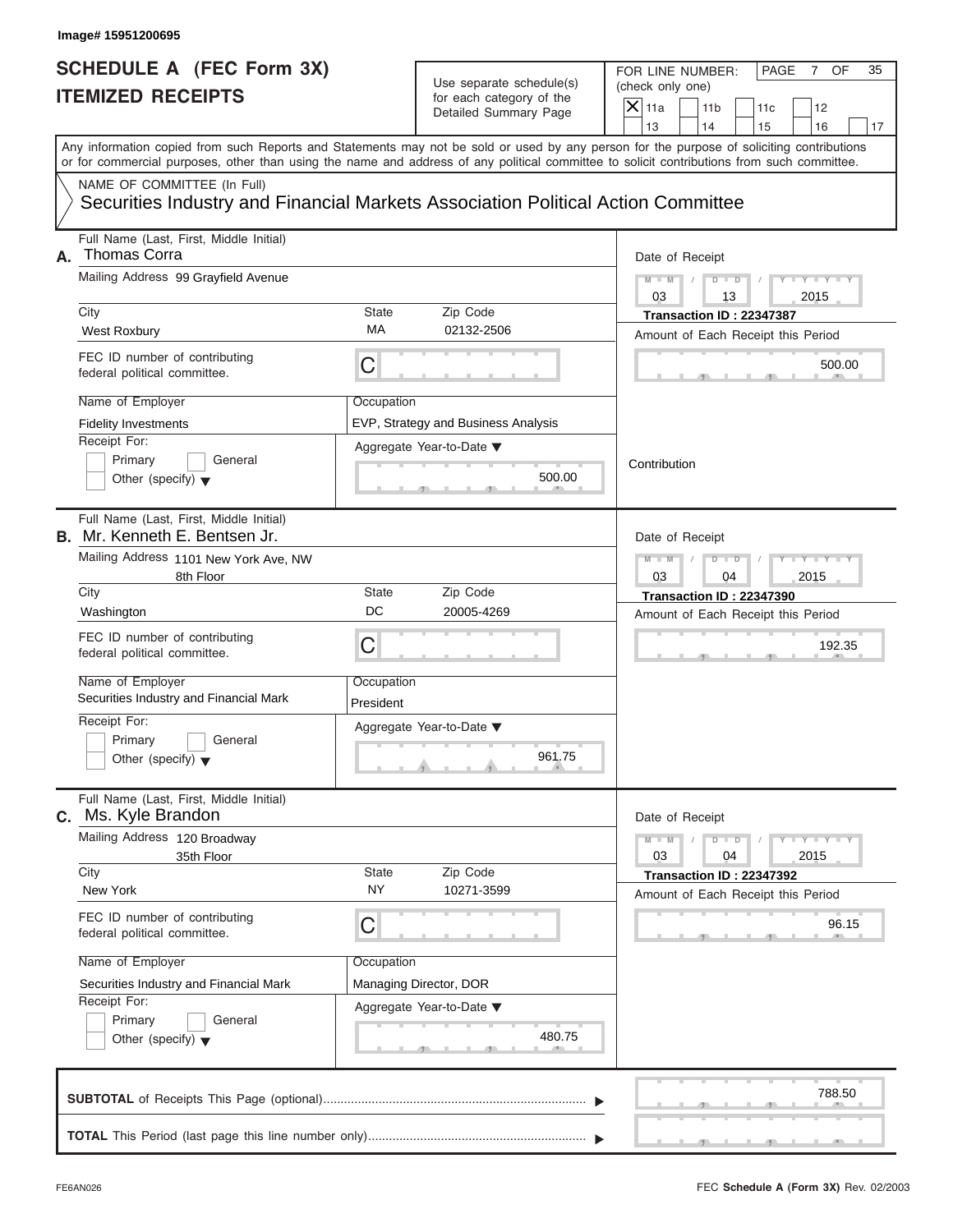| SCHEDULE A (FEC Form 3X)<br><b>ITEMIZED RECEIPTS</b>                                                                                                                                                                                                                                                                                                                                                                   | Use separate schedule(s)<br>for each category of the<br>Detailed Summary Page                          | FOR LINE NUMBER:<br>PAGE<br>8<br>OF<br>35<br>(check only one)<br>$X$ 11a<br>11 <sub>b</sub><br>12<br>11c                                            |
|------------------------------------------------------------------------------------------------------------------------------------------------------------------------------------------------------------------------------------------------------------------------------------------------------------------------------------------------------------------------------------------------------------------------|--------------------------------------------------------------------------------------------------------|-----------------------------------------------------------------------------------------------------------------------------------------------------|
| Any information copied from such Reports and Statements may not be sold or used by any person for the purpose of soliciting contributions<br>or for commercial purposes, other than using the name and address of any political committee to solicit contributions from such committee.<br>NAME OF COMMITTEE (In Full)<br>Securities Industry and Financial Markets Association Political Action Committee             |                                                                                                        | 13<br>14<br>15<br>16<br>17                                                                                                                          |
| Full Name (Last, First, Middle Initial)<br>Ms. Cheryl Crispen<br>А.<br>Mailing Address 1101 New York Ave, NW<br>8th Floor<br>City<br><b>State</b><br>DC<br>Washington<br>FEC ID number of contributing<br>C<br>federal political committee.<br>Name of Employer<br>Occupation<br>Securities Industry and Financial Mark<br>Receipt For:<br>Primary<br>General<br>Other (specify) $\blacktriangledown$                  | Zip Code<br>20005-4279<br>Executive Vice President, Communicatio<br>Aggregate Year-to-Date ▼<br>480.75 | Date of Receipt<br>$Y - Y - I$<br>$M - M$<br>$D$ $D$<br>03<br>2015<br>04<br>Transaction ID: 22347396<br>Amount of Each Receipt this Period<br>96.15 |
| Full Name (Last, First, Middle Initial)<br><b>B.</b> Marin E. Gibson<br>Mailing Address 120 Broadway<br>35th Floor<br>City<br>State<br>NY<br>New York<br>FEC ID number of contributing<br>C<br>federal political committee.<br>Name of Employer<br>Occupation<br>Securities Industry and Financial Mark<br>Receipt For:<br>Primary<br>General<br>Other (specify) $\blacktriangledown$                                  | Zip Code<br>10271-3599<br>Managing Director & Counsel<br>Aggregate Year-to-Date ▼<br>384.60<br>A       | Date of Receipt<br>$M - M$<br>$D$ $D$<br>03<br>2015<br>04<br>Transaction ID: 22347400<br>Amount of Each Receipt this Period<br>76.92                |
| Full Name (Last, First, Middle Initial)<br>Mr. David Krasner<br>С.<br>Mailing Address 100 Disbrow Lane<br>City<br><b>State</b><br>NY<br>New Rochelle<br>FEC ID number of contributing<br>С<br>federal political committee.<br>Name of Employer<br>Occupation<br><b>Chief Financial Officer</b><br>Securities Industry and Financial Mark<br>Receipt For:<br>Primary<br>General<br>Other (specify) $\blacktriangledown$ | Zip Code<br>10804-3230<br>Aggregate Year-to-Date ▼<br>288.50                                           | Date of Receipt<br>$M - M$<br>$Y = Y$<br>$D$ $D$<br>03<br>04<br>2015<br>Transaction ID: 22347402<br>Amount of Each Receipt this Period<br>57.70     |
|                                                                                                                                                                                                                                                                                                                                                                                                                        |                                                                                                        | 230.77                                                                                                                                              |

S S S , , .

FOR LINE NUMBER: | PAGE 8 OF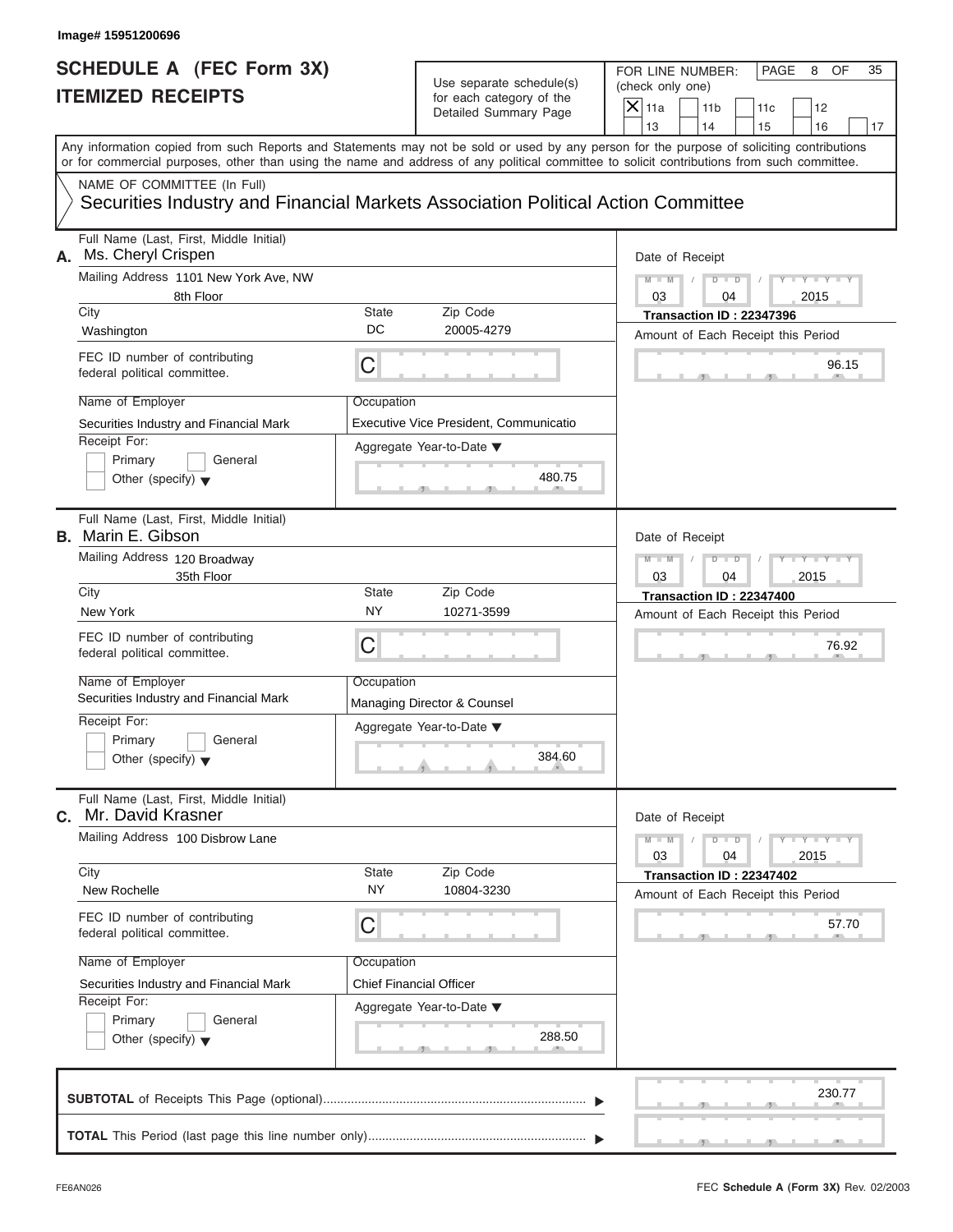|                                             | SCHEDULE A (FEC Form 3X)<br><b>ITEMIZED RECEIPTS</b>                                      |                                        | Use separate schedule(s)<br>for each category of the                                                                                       | (check only one)<br>$\overline{X}$ 11a | FOR LINE NUMBER:<br>PAGE<br>OF<br>35<br>9                                                                                                 |
|---------------------------------------------|-------------------------------------------------------------------------------------------|----------------------------------------|--------------------------------------------------------------------------------------------------------------------------------------------|----------------------------------------|-------------------------------------------------------------------------------------------------------------------------------------------|
|                                             |                                                                                           |                                        | Detailed Summary Page                                                                                                                      | 13                                     | 11 <sub>b</sub><br>12<br>11c<br>14<br>15<br>16<br>17                                                                                      |
|                                             |                                                                                           |                                        | or for commercial purposes, other than using the name and address of any political committee to solicit contributions from such committee. |                                        | Any information copied from such Reports and Statements may not be sold or used by any person for the purpose of soliciting contributions |
|                                             | NAME OF COMMITTEE (In Full)                                                               |                                        | Securities Industry and Financial Markets Association Political Action Committee                                                           |                                        |                                                                                                                                           |
| А.                                          | Full Name (Last, First, Middle Initial)<br>Mr. Carter McDowell                            |                                        |                                                                                                                                            |                                        | Date of Receipt                                                                                                                           |
| City                                        | Mailing Address 1101 New York Ave, NW<br>8th Floor                                        | State                                  | Zip Code                                                                                                                                   | $M - M$ /<br>03                        | $D$ $D$<br>$T - Y = Y - Y$<br>2015<br>04<br>Transaction ID: 22347405                                                                      |
| Washington                                  |                                                                                           | DC                                     | 20005-4269                                                                                                                                 |                                        | Amount of Each Receipt this Period                                                                                                        |
|                                             | FEC ID number of contributing<br>federal political committee.                             | С                                      |                                                                                                                                            |                                        | 288.46                                                                                                                                    |
| Name of Employer<br>Receipt For:<br>Primary | Securities Industry and Financial Mark<br>General<br>Other (specify) $\blacktriangledown$ | Occupation                             | Senior Managing Director<br>Aggregate Year-to-Date ▼<br>1442.30                                                                            |                                        |                                                                                                                                           |
| <b>B.</b> Mr. Thomas F Price                | Full Name (Last, First, Middle Initial)                                                   |                                        |                                                                                                                                            |                                        | Date of Receipt                                                                                                                           |
|                                             | Mailing Address 120 Broadway<br>35th Floor                                                |                                        |                                                                                                                                            | $M - M$<br>03                          | $D - D$<br>$+Y+Y+$<br>04<br>2015                                                                                                          |
| City<br>New York                            |                                                                                           | <b>State</b><br><b>NY</b>              | Zip Code<br>10271-3599                                                                                                                     |                                        | Transaction ID: 22347407<br>Amount of Each Receipt this Period                                                                            |
|                                             | FEC ID number of contributing<br>federal political committee.                             | С                                      |                                                                                                                                            |                                        | 80.00                                                                                                                                     |
| Name of Employer                            | Securities Industry and Financial Mark                                                    | Occupation<br><b>Managing Director</b> |                                                                                                                                            |                                        |                                                                                                                                           |
| Receipt For:<br>Primary                     | General<br>Other (specify) $\blacktriangledown$                                           |                                        | Aggregate Year-to-Date ▼<br>320.00<br><b>All Additions</b>                                                                                 |                                        |                                                                                                                                           |
| C. Jeffrey C Weiss                          | Full Name (Last, First, Middle Initial)                                                   |                                        |                                                                                                                                            |                                        | Date of Receipt                                                                                                                           |
|                                             | Mailing Address 5151 Holly Terrace Drive                                                  |                                        |                                                                                                                                            | $M - M$<br>03                          | $D$ $D$<br>$Y - Y - Y - Y - Y$<br>16<br>2015                                                                                              |
| City<br>Houston                             |                                                                                           | <b>State</b><br><b>TX</b>              | Zip Code<br>77056-2125                                                                                                                     |                                        | Transaction ID: 22352484<br>Amount of Each Receipt this Period                                                                            |
|                                             | FEC ID number of contributing<br>federal political committee.                             | С                                      |                                                                                                                                            |                                        | 250.00                                                                                                                                    |
| Name of Employer                            | Raymond James Financial Services, Inc.                                                    | Occupation<br>Senior Vice President    |                                                                                                                                            |                                        |                                                                                                                                           |
| Receipt For:<br>Primary                     | General<br>Other (specify) $\blacktriangledown$                                           |                                        | Aggregate Year-to-Date ▼<br>250.00                                                                                                         | Contribution                           |                                                                                                                                           |
|                                             |                                                                                           |                                        |                                                                                                                                            |                                        | 618.46                                                                                                                                    |
|                                             |                                                                                           |                                        |                                                                                                                                            |                                        |                                                                                                                                           |

S S S , , .

a.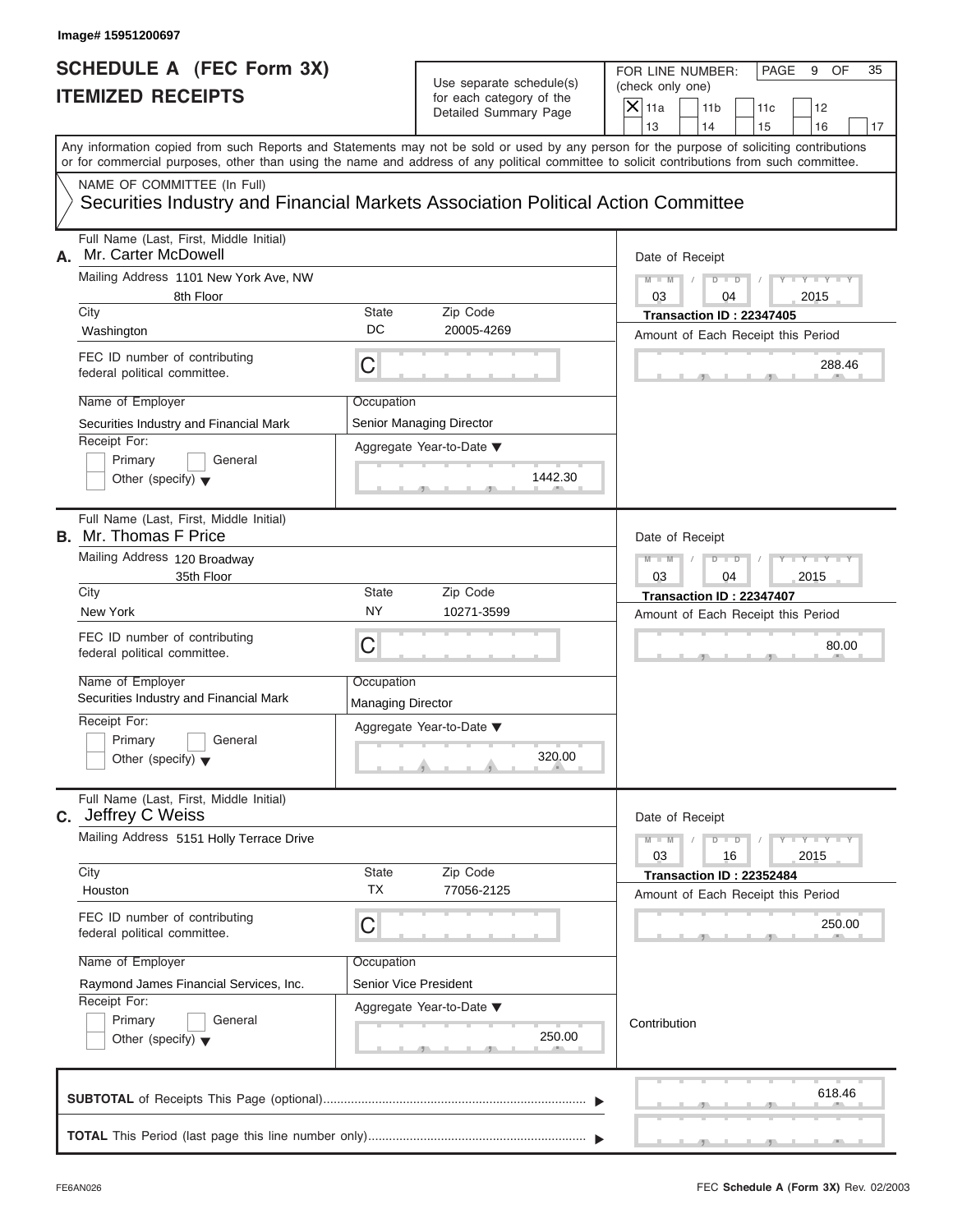# Use separate schedule(s) (check only one)<br>for each category of the  $\Box$

|    | Image# 15951200698                                                                                                                         |                       |                                                                               |                                                                                                                                                                         |
|----|--------------------------------------------------------------------------------------------------------------------------------------------|-----------------------|-------------------------------------------------------------------------------|-------------------------------------------------------------------------------------------------------------------------------------------------------------------------|
|    | <b>SCHEDULE A (FEC Form 3X)</b><br><b>ITEMIZED RECEIPTS</b>                                                                                |                       | Use separate schedule(s)<br>for each category of the<br>Detailed Summary Page | FOR LINE NUMBER:<br>PAGE 10 OF<br>35<br>(check only one)<br>$\mathsf{X}$ 11a<br>11 <sub>b</sub><br>11c<br>12                                                            |
|    | or for commercial purposes, other than using the name and address of any political committee to solicit contributions from such committee. |                       |                                                                               | 13<br>14<br>15<br>16<br>17<br>Any information copied from such Reports and Statements may not be sold or used by any person for the purpose of soliciting contributions |
|    | NAME OF COMMITTEE (In Full)<br>Securities Industry and Financial Markets Association Political Action Committee                            |                       |                                                                               |                                                                                                                                                                         |
| А. | Full Name (Last, First, Middle Initial)<br>Deborah Lehr<br>Mailing Address 3108 Woodland Drive NW<br>City                                  | State                 | Zip Code                                                                      | Date of Receipt<br>$D$ $\Box$ $D$<br>$Y - Y - T$<br>$M - M$<br>03<br>2015<br>17<br>Transaction ID: 22356322                                                             |
|    | Washington                                                                                                                                 | DC                    | 20008-3512                                                                    | Amount of Each Receipt this Period                                                                                                                                      |
|    | FEC ID number of contributing<br>federal political committee.                                                                              | С                     |                                                                               | 5000.00                                                                                                                                                                 |
|    | Name of Employer<br><b>Heritas Group</b><br>Receipt For:<br>Primary<br>General<br>Other (specify) $\blacktriangledown$                     | Occupation<br>Partner | Aggregate Year-to-Date ▼<br>5000.00                                           | Contribution                                                                                                                                                            |
|    | Full Name (Last, First, Middle Initial)<br><b>B.</b> Michael Gibbs<br>Mailing Address 2825 Lombardy Avenue                                 |                       |                                                                               | Date of Receipt<br>Y TYT<br>$M - M$<br>$D$ $D$                                                                                                                          |
|    | City<br>Memphis                                                                                                                            | State<br>ΤN           | Zip Code<br>38111-1901                                                        | 2015<br>03<br>17<br>Transaction ID: 22356325<br>Amount of Each Receipt this Period                                                                                      |
|    | FEC ID number of contributing<br>federal political committee.                                                                              | C                     |                                                                               | 250.00                                                                                                                                                                  |
|    | Name of Employer<br>Raymond James Financial, Inc.                                                                                          | Occupation            | Senior Vice President and Co-Head of t                                        |                                                                                                                                                                         |
|    | Receipt For:<br>Primary<br>General<br>Other (specify) $\blacktriangledown$                                                                 |                       | Aggregate Year-to-Date ▼<br>250.00                                            | Contribution                                                                                                                                                            |
|    | Full Name (Last, First, Middle Initial)<br>C. Mr. Bruce E. Ploshay                                                                         |                       |                                                                               | Date of Receipt                                                                                                                                                         |
|    | Mailing Address 402 Spring Mill Lane                                                                                                       |                       | $M - M$<br>$Y = Y$<br>$D - D$<br>2015<br>03<br>18                             |                                                                                                                                                                         |
|    | City<br>Indianapolis                                                                                                                       | State<br>IN           | Zip Code<br>46260-3527                                                        | Transaction ID: 22357320<br>Amount of Each Receipt this Period                                                                                                          |
|    | FEC ID number of contributing<br>federal political committee.                                                                              | С                     |                                                                               | 500.00                                                                                                                                                                  |
|    | Name of Employer<br>Raymond James Financial, Inc.<br>Receipt For:<br>Primary<br>General<br>Other (specify) $\blacktriangledown$            | Occupation            | Senior Vice President/Investments<br>Aggregate Year-to-Date ▼<br>500.00       | Contribution                                                                                                                                                            |
|    |                                                                                                                                            |                       |                                                                               | 5750.00                                                                                                                                                                 |
|    |                                                                                                                                            |                       |                                                                               |                                                                                                                                                                         |

FEC **Schedule A (Form 3X)** Rev. 02/2003

 $S = \{x_1, x_2, \ldots, x_{n-1}, x_{n-1}, \ldots, x_{n-1}, x_{n-1}, \ldots, x_{n-1}, x_{n-1}, \ldots, x_{n-1}, x_{n-1}, \ldots, x_{n-1}, x_{n-1}, \ldots, x_{n-1}, x_{n-1}, \ldots, x_{n-1}, \ldots, x_{n-1}, \ldots, x_{n-1}, \ldots, x_{n-1}, \ldots, x_{n-1}, \ldots, x_{n-1}, \ldots, x_{n-1}, \ldots, x_{n-1}, \ldots, x_{n-1}, \ldots, x_{n-1}, \ldots, x_{n-1}, \ld$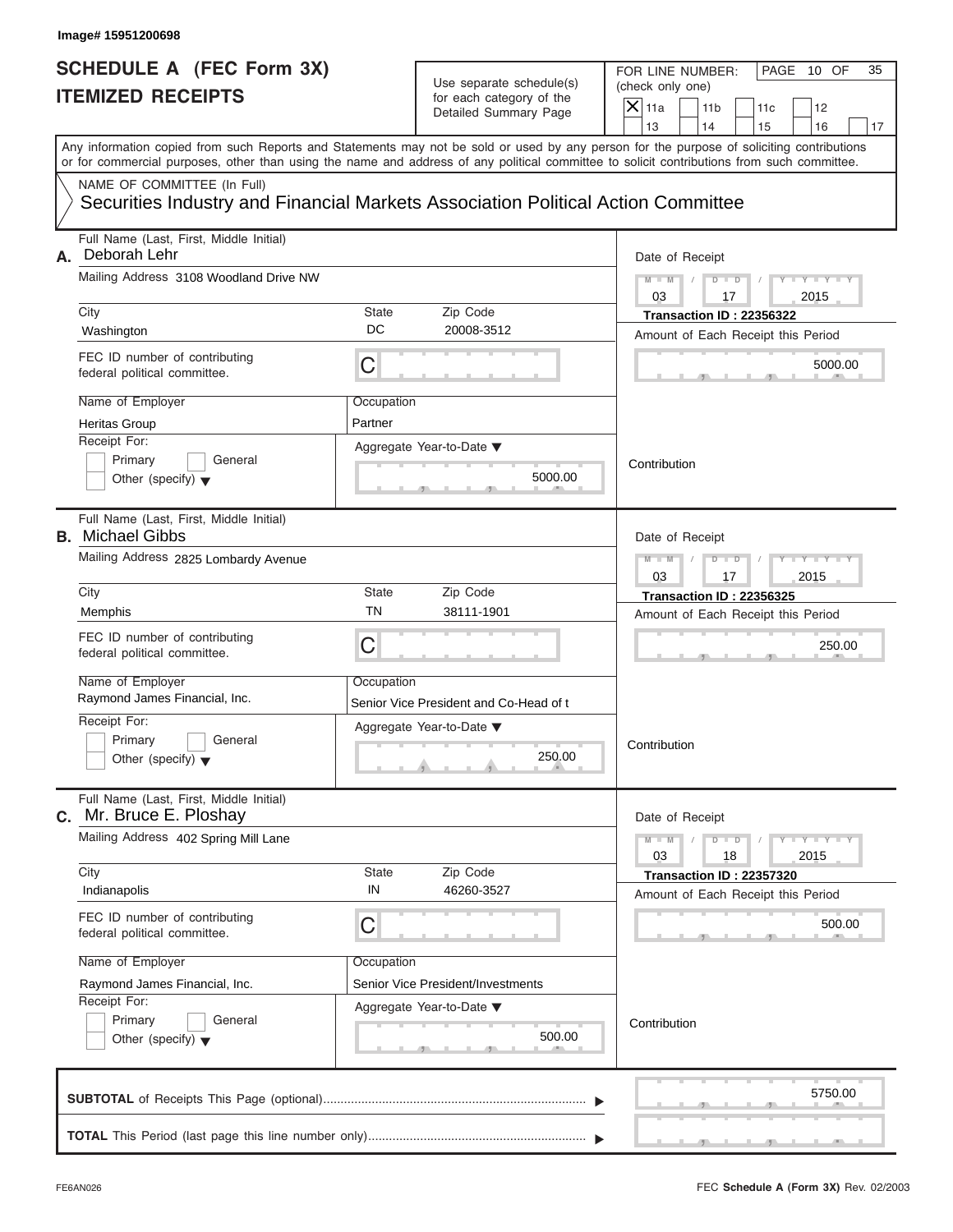# Use separate schedule(s) (check only one)<br>for each category of the  $\Box$

|    | Image# 15951200699                                                                                                                         |                                        |                                                                               |                                                                                                                                                                         |
|----|--------------------------------------------------------------------------------------------------------------------------------------------|----------------------------------------|-------------------------------------------------------------------------------|-------------------------------------------------------------------------------------------------------------------------------------------------------------------------|
|    | <b>SCHEDULE A (FEC Form 3X)</b><br><b>ITEMIZED RECEIPTS</b>                                                                                |                                        | Use separate schedule(s)<br>for each category of the<br>Detailed Summary Page | FOR LINE NUMBER:<br>PAGE 11 OF<br>35<br>(check only one)<br>$\mathsf{X}$ 11a<br>11 <sub>b</sub><br>11c<br>12                                                            |
|    | or for commercial purposes, other than using the name and address of any political committee to solicit contributions from such committee. |                                        |                                                                               | 13<br>14<br>16<br>15<br>17<br>Any information copied from such Reports and Statements may not be sold or used by any person for the purpose of soliciting contributions |
|    | NAME OF COMMITTEE (In Full)<br>Securities Industry and Financial Markets Association Political Action Committee                            |                                        |                                                                               |                                                                                                                                                                         |
| А. | Full Name (Last, First, Middle Initial)<br>Mr. Brock Guice<br>Mailing Address 2913 Leila Avenue                                            |                                        |                                                                               | Date of Receipt<br>$Y - Y - Y - Y - Y$<br>$D$ $D$<br>$M - M$                                                                                                            |
|    | City<br>Tampa                                                                                                                              | State<br>FL                            | Zip Code<br>33611-4418                                                        | 03<br>19<br>2015<br>Transaction ID: 22360033                                                                                                                            |
|    | FEC ID number of contributing<br>federal political committee.                                                                              | С                                      |                                                                               | Amount of Each Receipt this Period<br>500.00                                                                                                                            |
|    | Name of Employer<br>Raymond James Financial, Inc.<br>Receipt For:<br>Primary<br>General<br>Other (specify) $\blacktriangledown$            | Occupation                             | Manager, Finance and Administration<br>Aggregate Year-to-Date ▼<br>500.00     | Contribution                                                                                                                                                            |
|    | Full Name (Last, First, Middle Initial)<br><b>B.</b> Ms. Kalita Beck Blessing<br>Mailing Address 5600 W. Lovers Lane                       |                                        |                                                                               | Date of Receipt<br>Y TYTTY<br>$D$ $D$<br>2015<br>03<br>23                                                                                                               |
|    | City<br>Dallas<br>FEC ID number of contributing<br>federal political committee.                                                            | State<br>ТX<br>С                       | Zip Code<br>75209-2409                                                        | <b>Transaction ID: 22363059</b><br>Amount of Each Receipt this Period<br>1000.00                                                                                        |
|    | Name of Employer<br><b>Quest Capital Management</b><br>Receipt For:                                                                        | Occupation<br><b>Financial Advisor</b> |                                                                               |                                                                                                                                                                         |
|    | Primary<br>General<br>Other (specify) $\blacktriangledown$                                                                                 |                                        | Aggregate Year-to-Date ▼<br>1000.00                                           | Contribution                                                                                                                                                            |
| С. | Full Name (Last, First, Middle Initial)<br>Mr. James A. Tricarico Jr.                                                                      |                                        |                                                                               | Date of Receipt                                                                                                                                                         |
|    | Mailing Address 766 Park Avenue<br>City                                                                                                    | State                                  | Zip Code                                                                      | $Y = Y$<br>$M - M$<br>$D$ $D$<br>2015<br>03<br>24<br><b>Transaction ID: 22363353</b>                                                                                    |
|    | Manhasset<br>FEC ID number of contributing<br>federal political committee.                                                                 | <b>NY</b><br>С                         | 11030-2809                                                                    | Amount of Each Receipt this Period<br>5000.00                                                                                                                           |
|    | Name of Employer<br><b>Edward Jones</b><br>Receipt For:<br>Primary<br>General<br>Other (specify) $\blacktriangledown$                      | Occupation<br><b>General Counsel</b>   | Aggregate Year-to-Date ▼<br>5000.00                                           | Contribution                                                                                                                                                            |
|    |                                                                                                                                            |                                        |                                                                               | 6500.00                                                                                                                                                                 |
|    |                                                                                                                                            |                                        |                                                                               |                                                                                                                                                                         |

S S S , , .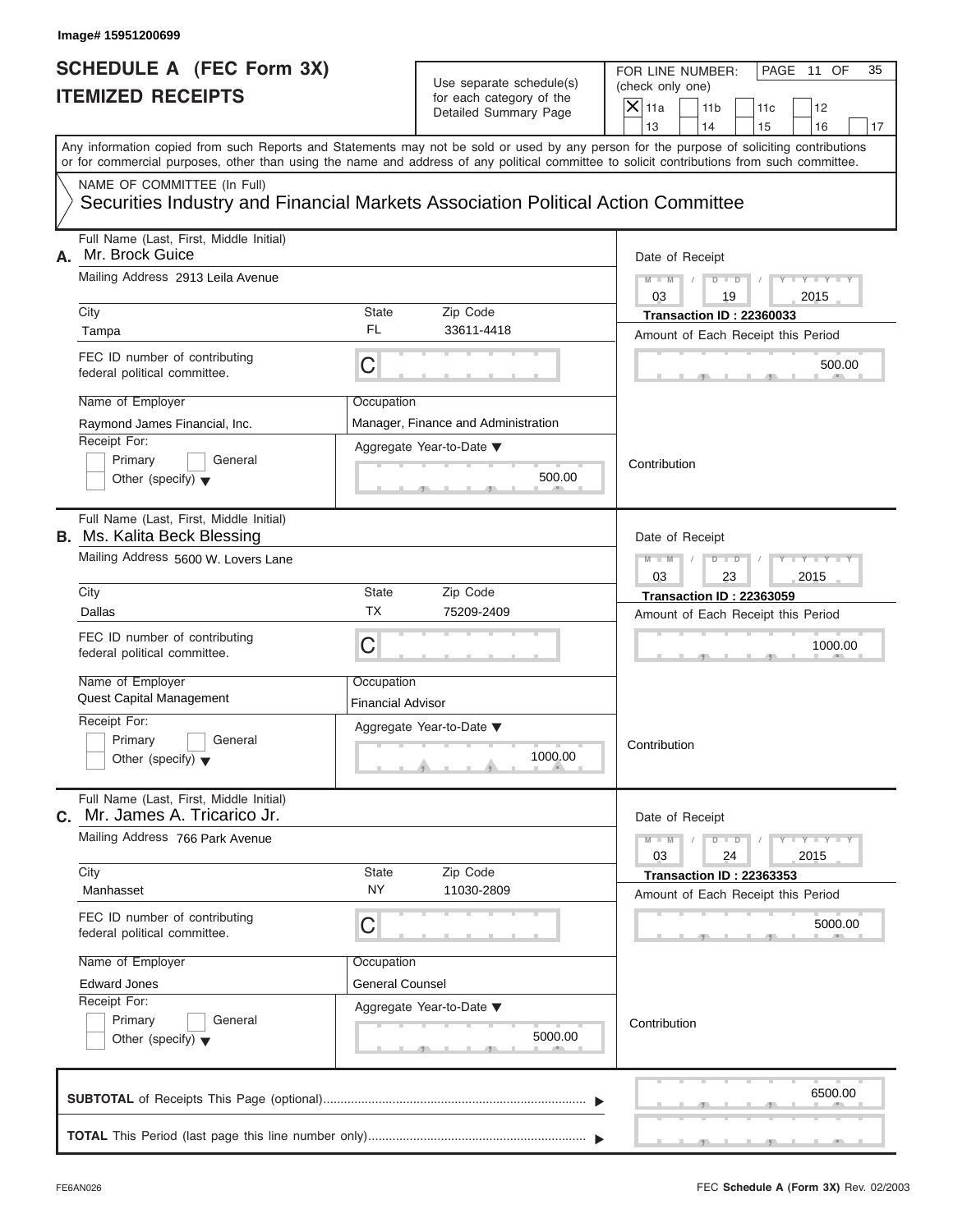#### Use separate schedule(s) (check one) (check one) can category of the for each category of the

|                                                             | Image# 15951200700                                                                                                                         |                                                              |                                                      |                                                                                                                                           |
|-------------------------------------------------------------|--------------------------------------------------------------------------------------------------------------------------------------------|--------------------------------------------------------------|------------------------------------------------------|-------------------------------------------------------------------------------------------------------------------------------------------|
| <b>SCHEDULE A (FEC Form 3X)</b><br><b>ITEMIZED RECEIPTS</b> |                                                                                                                                            |                                                              | Use separate schedule(s)<br>for each category of the | FOR LINE NUMBER:<br>PAGE 12 OF<br>35<br>(check only one)<br>$\overline{X}$ 11a<br>11 <sub>b</sub><br>11c<br>12                            |
|                                                             |                                                                                                                                            |                                                              | Detailed Summary Page                                | 13<br>14<br>15<br>16<br>17                                                                                                                |
|                                                             | or for commercial purposes, other than using the name and address of any political committee to solicit contributions from such committee. |                                                              |                                                      | Any information copied from such Reports and Statements may not be sold or used by any person for the purpose of soliciting contributions |
|                                                             | NAME OF COMMITTEE (In Full)<br>Securities Industry and Financial Markets Association Political Action Committee                            |                                                              |                                                      |                                                                                                                                           |
| А.                                                          | Full Name (Last, First, Middle Initial)<br>Norman L. Eaker                                                                                 |                                                              |                                                      | Date of Receipt                                                                                                                           |
|                                                             | Mailing Address 20 Country Club Woods                                                                                                      | $D$ $\Box$ $D$<br>$Y - Y - Y$<br>$M - M$<br>03<br>2015<br>24 |                                                      |                                                                                                                                           |
|                                                             | City<br><b>Saint Charles</b>                                                                                                               | State<br>МO                                                  | Zip Code<br>63303-3300                               | Transaction ID: 22363354<br>Amount of Each Receipt this Period                                                                            |
|                                                             | FEC ID number of contributing<br>federal political committee.                                                                              | С                                                            |                                                      | 5000.00                                                                                                                                   |
|                                                             | Name of Employer<br><b>Edward Jones</b>                                                                                                    | Occupation<br><b>General Partner</b>                         |                                                      |                                                                                                                                           |
|                                                             | Receipt For:<br>Primary<br>General<br>Other (specify) $\blacktriangledown$                                                                 |                                                              | Aggregate Year-to-Date ▼<br>5000.00                  | Contribution                                                                                                                              |
|                                                             | Full Name (Last, First, Middle Initial)<br><b>B.</b> Mr. Timothy C. Scheve                                                                 |                                                              |                                                      | Date of Receipt                                                                                                                           |
|                                                             | Mailing Address 410 South 21st Street                                                                                                      | Y T Y T Y T<br>$M - M$<br>$D$ $D$<br>2015<br>03<br>24        |                                                      |                                                                                                                                           |
|                                                             | City                                                                                                                                       | State                                                        | Zip Code                                             | <b>Transaction ID: 22363355</b>                                                                                                           |
|                                                             | Philadelphia                                                                                                                               | PA                                                           | 19146-1239                                           | Amount of Each Receipt this Period                                                                                                        |
|                                                             | FEC ID number of contributing<br>federal political committee.                                                                              | С                                                            |                                                      | 5000.00                                                                                                                                   |
|                                                             | Name of Employer<br>Janney Montgomery Scott LLC                                                                                            | Occupation<br>President and CEO                              |                                                      |                                                                                                                                           |
|                                                             | Receipt For:                                                                                                                               |                                                              | Aggregate Year-to-Date ▼                             |                                                                                                                                           |
|                                                             | Primary<br>General<br>Other (specify) $\blacktriangledown$                                                                                 |                                                              | 5000.00                                              | Contribution                                                                                                                              |
|                                                             | Full Name (Last, First, Middle Initial)<br>C. Mr. Roger Ochs                                                                               |                                                              |                                                      | Date of Receipt                                                                                                                           |
|                                                             | Mailing Address 5144 Meaders Lane                                                                                                          |                                                              |                                                      | $Y - Y - I$<br>$M - M$<br>$D$ $D$<br>03<br>2015<br>24                                                                                     |
|                                                             | City<br>Dallas                                                                                                                             | State<br><b>TX</b>                                           | Zip Code<br>75229-6644                               | Transaction ID: 22363358<br>Amount of Each Receipt this Period                                                                            |
|                                                             | FEC ID number of contributing<br>federal political committee.                                                                              | С                                                            |                                                      | 5000.00                                                                                                                                   |
|                                                             | Name of Employer                                                                                                                           | Occupation                                                   |                                                      |                                                                                                                                           |
|                                                             | <b>HD Vest Financial Services</b>                                                                                                          | President & CEO                                              |                                                      |                                                                                                                                           |
|                                                             | Receipt For:<br>Primary<br>General<br>Other (specify) $\blacktriangledown$                                                                 |                                                              | Aggregate Year-to-Date ▼<br>5000.00                  | Contribution                                                                                                                              |
|                                                             |                                                                                                                                            |                                                              |                                                      | 15000.00                                                                                                                                  |
|                                                             |                                                                                                                                            |                                                              |                                                      |                                                                                                                                           |

FEC **Schedule A (Form 3X)** Rev. 02/2003

 $S = \{x_1, x_2, \ldots, x_{n-1}, x_{n-1}, \ldots, x_{n-1}, x_{n-1}, \ldots, x_{n-1}, x_{n-1}, \ldots, x_{n-1}, x_{n-1}, \ldots, x_{n-1}, x_{n-1}, \ldots, x_{n-1}, x_{n-1}, \ldots, x_{n-1}, \ldots, x_{n-1}, \ldots, x_{n-1}, \ldots, x_{n-1}, \ldots, x_{n-1}, \ldots, x_{n-1}, \ldots, x_{n-1}, \ldots, x_{n-1}, \ldots, x_{n-1}, \ldots, x_{n-1}, \ldots, x_{n-1}, \ld$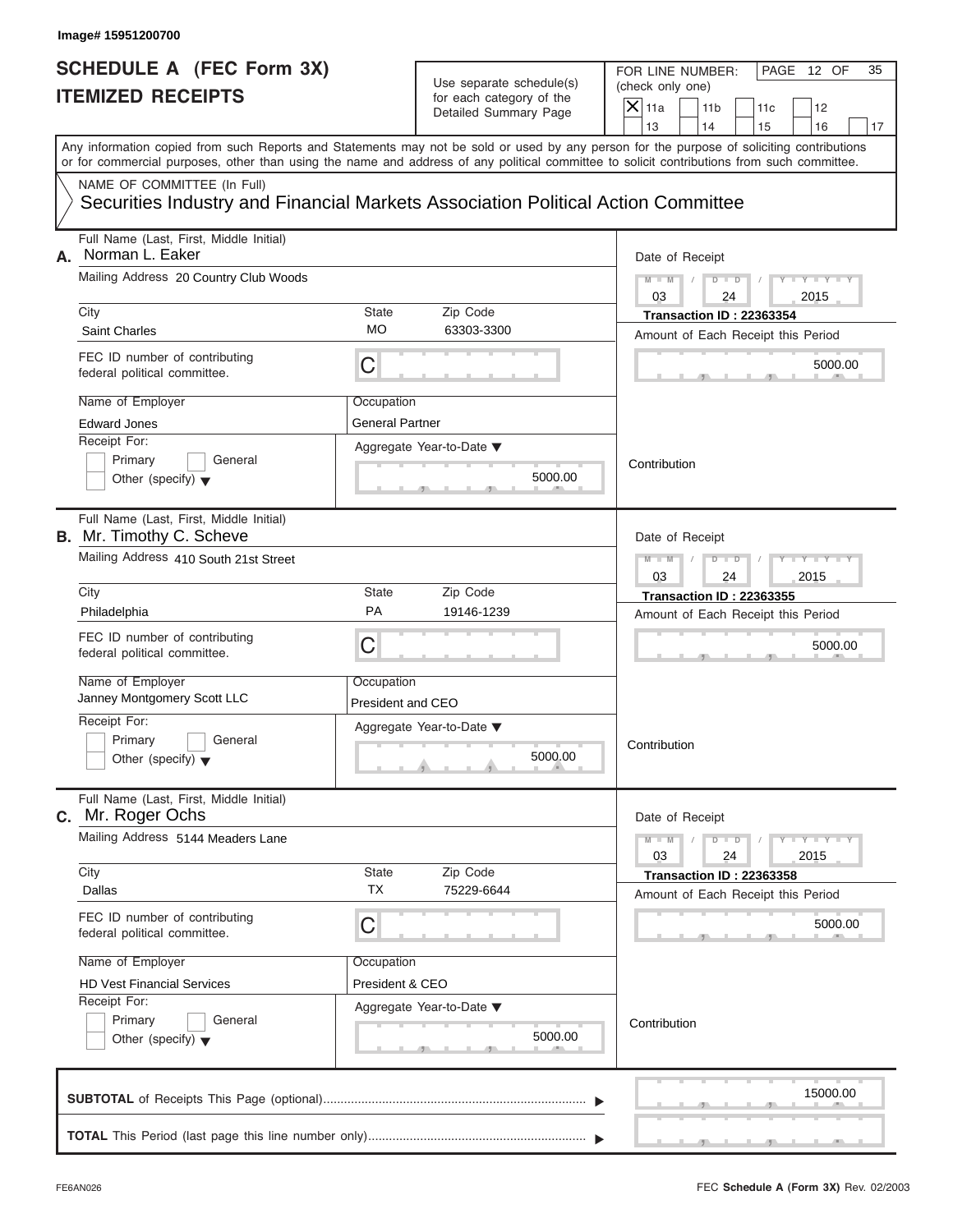# Use separate schedule(s) (check only one)<br>for each category of the  $\Box$

|    | Image# 15951200701                                                               |                              |                                                      |                                                                                                                                                                                                                                                                                         |
|----|----------------------------------------------------------------------------------|------------------------------|------------------------------------------------------|-----------------------------------------------------------------------------------------------------------------------------------------------------------------------------------------------------------------------------------------------------------------------------------------|
|    | <b>SCHEDULE A (FEC Form 3X)</b><br><b>ITEMIZED RECEIPTS</b>                      |                              | Use separate schedule(s)<br>for each category of the | FOR LINE NUMBER:<br>PAGE 13 OF<br>35<br>(check only one)<br>$\mathsf{X}$ 11a<br>11 <sub>b</sub><br>11c<br>12                                                                                                                                                                            |
|    |                                                                                  |                              | Detailed Summary Page                                | 13<br>14<br>15<br>16<br>17                                                                                                                                                                                                                                                              |
|    |                                                                                  |                              |                                                      | Any information copied from such Reports and Statements may not be sold or used by any person for the purpose of soliciting contributions<br>or for commercial purposes, other than using the name and address of any political committee to solicit contributions from such committee. |
|    | NAME OF COMMITTEE (In Full)                                                      |                              |                                                      |                                                                                                                                                                                                                                                                                         |
|    | Securities Industry and Financial Markets Association Political Action Committee |                              |                                                      |                                                                                                                                                                                                                                                                                         |
| А. | Full Name (Last, First, Middle Initial)<br>Greg Young                            |                              |                                                      | Date of Receipt                                                                                                                                                                                                                                                                         |
|    | Mailing Address 182 Poinciana Drive                                              |                              |                                                      | $D$ $D$<br>$Y - Y - Y - Y - Y$<br>$M - M$<br>03<br>2015<br>24                                                                                                                                                                                                                           |
|    | City                                                                             | State                        | Zip Code                                             | Transaction ID: 22363416                                                                                                                                                                                                                                                                |
|    | Jupiter                                                                          | FL                           | 33458-2830                                           | Amount of Each Receipt this Period                                                                                                                                                                                                                                                      |
|    | FEC ID number of contributing<br>federal political committee.                    | C                            |                                                      | 250.00                                                                                                                                                                                                                                                                                  |
|    | Name of Employer                                                                 | Occupation                   |                                                      |                                                                                                                                                                                                                                                                                         |
|    | Raymond James Financial, Inc.                                                    | Senior Vice President        |                                                      |                                                                                                                                                                                                                                                                                         |
|    | Receipt For:                                                                     |                              | Aggregate Year-to-Date ▼                             |                                                                                                                                                                                                                                                                                         |
|    | Primary<br>General<br>Other (specify) $\blacktriangledown$                       |                              | 250.00                                               | Contribution                                                                                                                                                                                                                                                                            |
|    | Full Name (Last, First, Middle Initial)<br><b>B.</b> Joe Rowland                 |                              |                                                      | Date of Receipt                                                                                                                                                                                                                                                                         |
|    | Mailing Address 3709 Brighton Road                                               |                              |                                                      | $Y - Y - Y - Y - I$<br>$M - M$<br>$D$ $D$                                                                                                                                                                                                                                               |
|    |                                                                                  |                              |                                                      | 03<br>2015<br>24                                                                                                                                                                                                                                                                        |
|    | City                                                                             | State                        | Zip Code                                             | <b>Transaction ID: 22363699</b>                                                                                                                                                                                                                                                         |
|    | Nashville                                                                        | <b>TN</b>                    | 37205-2527                                           | Amount of Each Receipt this Period                                                                                                                                                                                                                                                      |
|    | FEC ID number of contributing<br>federal political committee.                    | C                            |                                                      | 250.00                                                                                                                                                                                                                                                                                  |
|    | Name of Employer                                                                 | Occupation                   |                                                      |                                                                                                                                                                                                                                                                                         |
|    | Raymond James Financial Services, Inc.                                           | <b>Senior Vice President</b> |                                                      |                                                                                                                                                                                                                                                                                         |
|    | Receipt For:                                                                     |                              | Aggregate Year-to-Date ▼                             |                                                                                                                                                                                                                                                                                         |
|    | Primary<br>General<br>Other (specify) $\blacktriangledown$                       |                              | 250.00                                               | Contribution                                                                                                                                                                                                                                                                            |
| C. | Full Name (Last, First, Middle Initial)<br>Thomas Turnbaugh                      |                              |                                                      | Date of Receipt                                                                                                                                                                                                                                                                         |
|    | Mailing Address 1310 Timberline Drive                                            |                              |                                                      | Y T Y T<br>$M - M$<br>$D$ $D$<br>2015<br>03<br>24                                                                                                                                                                                                                                       |
|    | City<br><b>Bartlett</b>                                                          | State<br>IL                  | Zip Code<br>60103-1503                               | Transaction ID: 22363702<br>Amount of Each Receipt this Period                                                                                                                                                                                                                          |
|    | FEC ID number of contributing<br>federal political committee.                    | C                            |                                                      | 250.00                                                                                                                                                                                                                                                                                  |
|    | Name of Employer                                                                 | Occupation                   |                                                      |                                                                                                                                                                                                                                                                                         |
|    | Raymond James Financial Services, Inc.                                           | <b>Financial Advisor</b>     |                                                      |                                                                                                                                                                                                                                                                                         |
|    | Receipt For:                                                                     |                              | Aggregate Year-to-Date ▼                             |                                                                                                                                                                                                                                                                                         |
|    | Primary<br>General                                                               |                              | 250.00                                               | Contribution                                                                                                                                                                                                                                                                            |
|    | Other (specify) $\blacktriangledown$                                             |                              |                                                      |                                                                                                                                                                                                                                                                                         |
|    |                                                                                  |                              |                                                      | 750.00                                                                                                                                                                                                                                                                                  |
|    |                                                                                  |                              |                                                      |                                                                                                                                                                                                                                                                                         |

FEC **Schedule A (Form 3X)** Rev. 02/2003

S S S , , .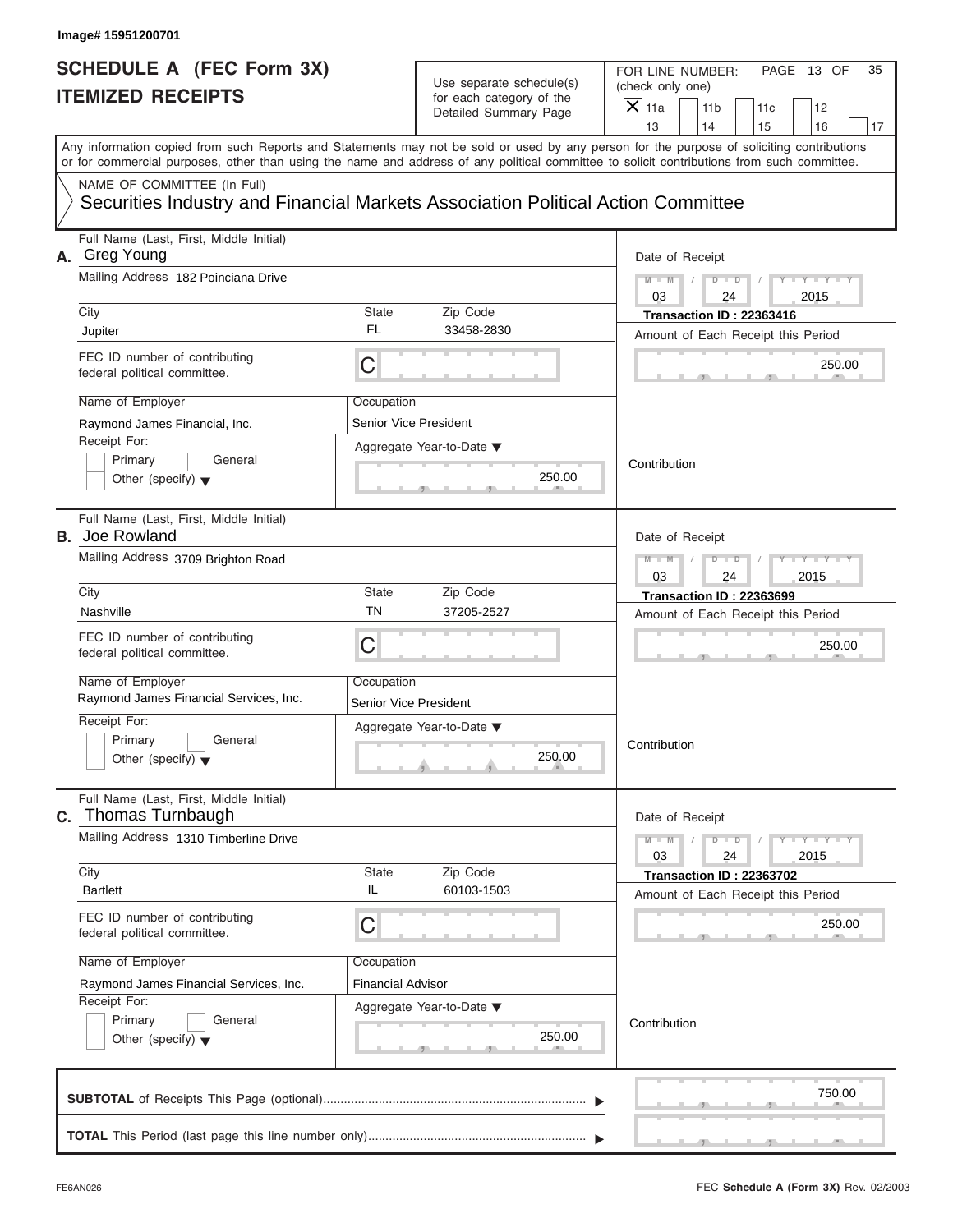#### Use separate schedule(s) for each category of the

|    | Image# 15951200702                                                                                                                         |                                        |                                                                               |                                                                                                                                                                         |
|----|--------------------------------------------------------------------------------------------------------------------------------------------|----------------------------------------|-------------------------------------------------------------------------------|-------------------------------------------------------------------------------------------------------------------------------------------------------------------------|
|    | <b>SCHEDULE A (FEC Form 3X)</b><br><b>ITEMIZED RECEIPTS</b>                                                                                |                                        | Use separate schedule(s)<br>for each category of the<br>Detailed Summary Page | FOR LINE NUMBER:<br>PAGE 14 OF<br>35<br>(check only one)<br>$\mathsf{X} _{\mathsf{11a}}$<br>11 <sub>b</sub><br>11c<br>12                                                |
|    | or for commercial purposes, other than using the name and address of any political committee to solicit contributions from such committee. |                                        |                                                                               | 13<br>14<br>15<br>16<br>17<br>Any information copied from such Reports and Statements may not be sold or used by any person for the purpose of soliciting contributions |
|    | NAME OF COMMITTEE (In Full)<br>Securities Industry and Financial Markets Association Political Action Committee                            |                                        |                                                                               |                                                                                                                                                                         |
| А. | Full Name (Last, First, Middle Initial)<br>Mr. Jeffrey T. Dobyns<br>Mailing Address 2206 Belmont Blvd.                                     |                                        |                                                                               | Date of Receipt<br>$D$ $D$<br>$Y = Y = Y$<br>$M - M$                                                                                                                    |
|    | City<br>Nashville                                                                                                                          | <b>State</b><br>ΤN                     | Zip Code<br>37212-5106                                                        | 03<br>2015<br>26<br>Transaction ID: 22365220                                                                                                                            |
|    | FEC ID number of contributing<br>federal political committee.                                                                              | C                                      |                                                                               | Amount of Each Receipt this Period<br>250.00                                                                                                                            |
|    | Name of Employer<br>Raymond James Financial, Inc.<br>Receipt For:<br>Primary<br>General<br>Other (specify) $\blacktriangledown$            | Occupation<br><b>Financial Advisor</b> | Aggregate Year-to-Date ▼<br>250.00                                            | Contribution                                                                                                                                                            |
|    | Full Name (Last, First, Middle Initial)<br><b>B.</b> Stephen F Fricke<br>Mailing Address 719 Bear Creek Circle                             |                                        |                                                                               | Date of Receipt<br>Y T Y T Y T<br>$D$ $\Box$ $D$<br>$M - M$                                                                                                             |
|    | City<br><b>Winter Springs</b>                                                                                                              | <b>State</b><br><b>FL</b>              | Zip Code<br>32708-3891                                                        | 2015<br>03<br>26<br><b>Transaction ID: 22365378</b><br>Amount of Each Receipt this Period                                                                               |
|    | FEC ID number of contributing<br>federal political committee.                                                                              | C                                      |                                                                               | 250.00                                                                                                                                                                  |
|    | Name of Employer<br>Raymond James Financial, Inc.<br>Receipt For:                                                                          | Occupation                             | Complex Branch Manager                                                        |                                                                                                                                                                         |
|    | Primary<br>General<br>Other (specify) $\blacktriangledown$                                                                                 |                                        | Aggregate Year-to-Date ▼<br>250.00                                            | Contribution                                                                                                                                                            |
| C. | Full Name (Last, First, Middle Initial)<br>Mr. Kenneth E. Bentsen Jr.                                                                      |                                        |                                                                               | Date of Receipt                                                                                                                                                         |
|    | Mailing Address 1101 New York Ave, NW<br>8th Floor<br>City                                                                                 | <b>State</b>                           | Zip Code                                                                      | $Y = Y$<br>$M - M$<br>$D$ $D$<br>2015<br>03<br>18                                                                                                                       |
|    | Washington<br>FEC ID number of contributing                                                                                                | DC                                     | 20005-4269                                                                    | Transaction ID: 22368209<br>Amount of Each Receipt this Period                                                                                                          |
|    | federal political committee.<br>Name of Employer                                                                                           | C<br>Occupation                        |                                                                               | 192.35                                                                                                                                                                  |
|    | Securities Industry and Financial Mark<br>Receipt For:<br>Primary<br>General<br>Other (specify) $\blacktriangledown$                       | President                              | Aggregate Year-to-Date ▼<br>1154.10                                           |                                                                                                                                                                         |
|    |                                                                                                                                            |                                        |                                                                               | 692.35                                                                                                                                                                  |
|    |                                                                                                                                            |                                        |                                                                               |                                                                                                                                                                         |

S S S , , .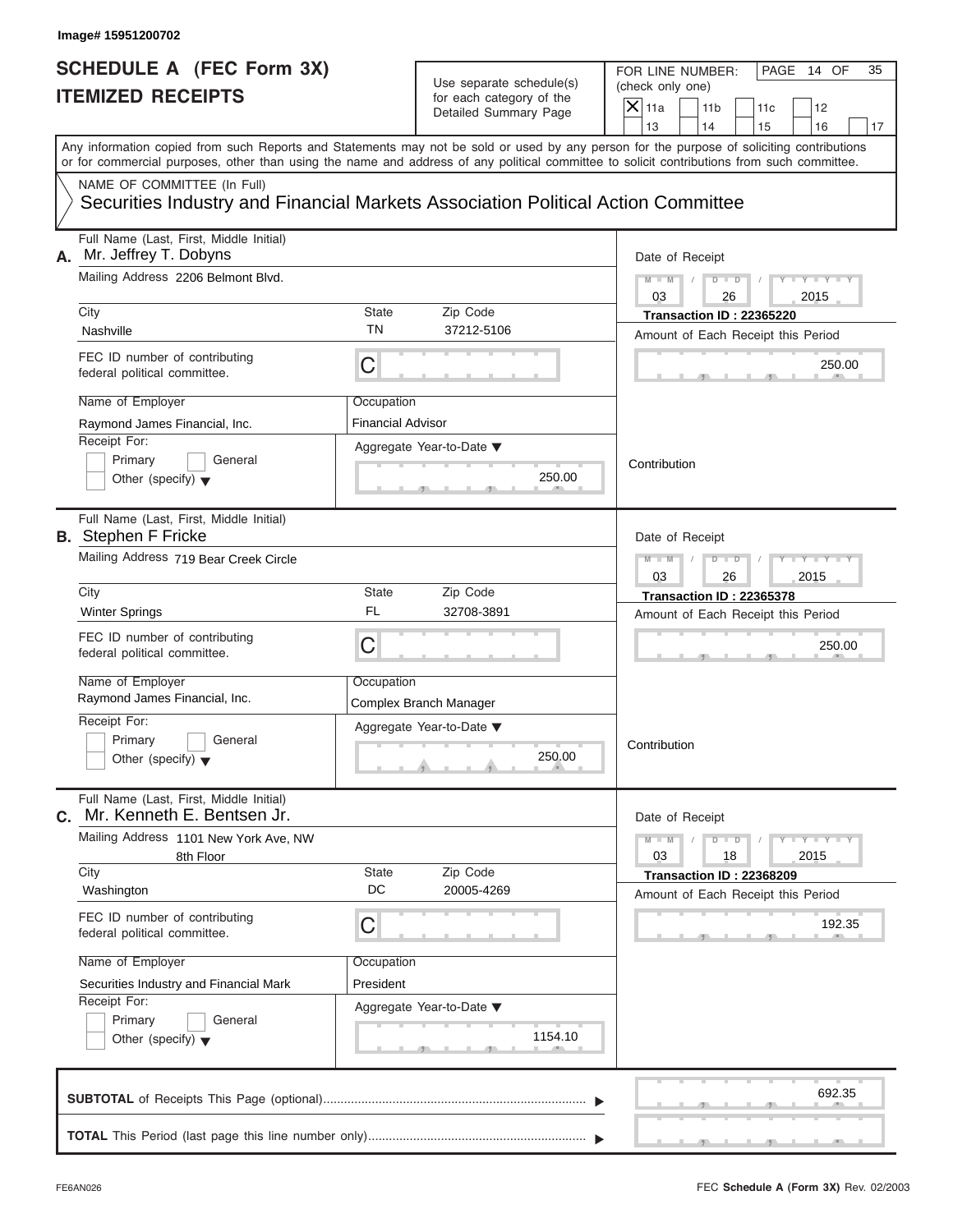| Image# 15951200703                                                                                                                                                                                                                                                                      |                          |                                                                               |                                                                               |                                             |
|-----------------------------------------------------------------------------------------------------------------------------------------------------------------------------------------------------------------------------------------------------------------------------------------|--------------------------|-------------------------------------------------------------------------------|-------------------------------------------------------------------------------|---------------------------------------------|
| <b>SCHEDULE A (FEC Form 3X)</b><br><b>ITEMIZED RECEIPTS</b>                                                                                                                                                                                                                             |                          | Use separate schedule(s)<br>for each category of the<br>Detailed Summary Page | FOR LINE NUMBER:<br>(check only one)<br>$\overline{X}$ 11a<br>11 <sub>b</sub> | PAGE 15 OF<br>35<br>11c<br>12               |
|                                                                                                                                                                                                                                                                                         |                          |                                                                               | 13<br>14                                                                      | 16<br>15<br>17                              |
| Any information copied from such Reports and Statements may not be sold or used by any person for the purpose of soliciting contributions<br>or for commercial purposes, other than using the name and address of any political committee to solicit contributions from such committee. |                          |                                                                               |                                                                               |                                             |
| NAME OF COMMITTEE (In Full)<br>Securities Industry and Financial Markets Association Political Action Committee                                                                                                                                                                         |                          |                                                                               |                                                                               |                                             |
| Full Name (Last, First, Middle Initial)<br>Ms. Kyle Brandon<br>А.                                                                                                                                                                                                                       |                          |                                                                               | Date of Receipt                                                               |                                             |
| Mailing Address 120 Broadway                                                                                                                                                                                                                                                            |                          |                                                                               | $M - M$<br>$D$ $D$                                                            | $Y = Y =$                                   |
| 35th Floor<br>City                                                                                                                                                                                                                                                                      | State                    | Zip Code                                                                      | 03<br>18                                                                      | 2015                                        |
| New York                                                                                                                                                                                                                                                                                | <b>NY</b>                | 10271-3599                                                                    | Transaction ID: 22368210                                                      | Amount of Each Receipt this Period          |
| FEC ID number of contributing<br>federal political committee.                                                                                                                                                                                                                           | С                        |                                                                               |                                                                               | 96.15                                       |
| Name of Employer                                                                                                                                                                                                                                                                        | Occupation               |                                                                               |                                                                               |                                             |
| Securities Industry and Financial Mark                                                                                                                                                                                                                                                  |                          | Managing Director, DOR                                                        |                                                                               |                                             |
| Receipt For:<br>Primary<br>General<br>Other (specify) $\blacktriangledown$                                                                                                                                                                                                              |                          | Aggregate Year-to-Date ▼<br>576.90                                            |                                                                               |                                             |
| Full Name (Last, First, Middle Initial)<br><b>B.</b> Ms Kim Chamberlain                                                                                                                                                                                                                 |                          |                                                                               | Date of Receipt                                                               |                                             |
| Mailing Address 120 Broadway<br>35th Floor                                                                                                                                                                                                                                              |                          |                                                                               | $M - M$<br>$D$ $D$<br>03<br>18                                                | $+$ Y $+$ Y $+$<br>2015                     |
| City                                                                                                                                                                                                                                                                                    | State                    | Zip Code                                                                      | Transaction ID: 22368230                                                      |                                             |
| New York                                                                                                                                                                                                                                                                                | <b>NY</b>                | 10271-3599                                                                    |                                                                               | Amount of Each Receipt this Period          |
| FEC ID number of contributing<br>federal political committee.                                                                                                                                                                                                                           | С                        |                                                                               |                                                                               | 38.50                                       |
| Name of Employer<br>Securities Industry and Financial Mark                                                                                                                                                                                                                              | Occupation               | Managing Director & Counsel, State Gov                                        |                                                                               |                                             |
| Receipt For:<br>Primary<br>General<br>Other (specify) $\blacktriangledown$                                                                                                                                                                                                              |                          | Aggregate Year-to-Date ▼<br>231.00                                            |                                                                               |                                             |
| Full Name (Last, First, Middle Initial)<br>C. David L Cohen                                                                                                                                                                                                                             |                          |                                                                               | Date of Receipt                                                               |                                             |
| Mailing Address 120 Broadway<br>35th Floor                                                                                                                                                                                                                                              |                          |                                                                               | $M - M$<br>$D$ $D$<br>03<br>18                                                | $Y = Y$<br>2015                             |
| City<br>New York                                                                                                                                                                                                                                                                        | State<br><b>NY</b>       | Zip Code<br>10271-3599                                                        | Transaction ID: 22368232                                                      |                                             |
| FEC ID number of contributing<br>federal political committee.                                                                                                                                                                                                                           | С                        |                                                                               |                                                                               | Amount of Each Receipt this Period<br>38.50 |
| Name of Employer                                                                                                                                                                                                                                                                        | Occupation               |                                                                               |                                                                               |                                             |
| Securities Industry and Financial Mark                                                                                                                                                                                                                                                  | <b>Managing Director</b> |                                                                               |                                                                               |                                             |
| Receipt For:<br>Primary<br>General<br>Other (specify) $\blacktriangledown$                                                                                                                                                                                                              |                          | Aggregate Year-to-Date ▼<br>231.00                                            |                                                                               |                                             |
|                                                                                                                                                                                                                                                                                         |                          |                                                                               |                                                                               | 173.15                                      |
|                                                                                                                                                                                                                                                                                         |                          |                                                                               |                                                                               |                                             |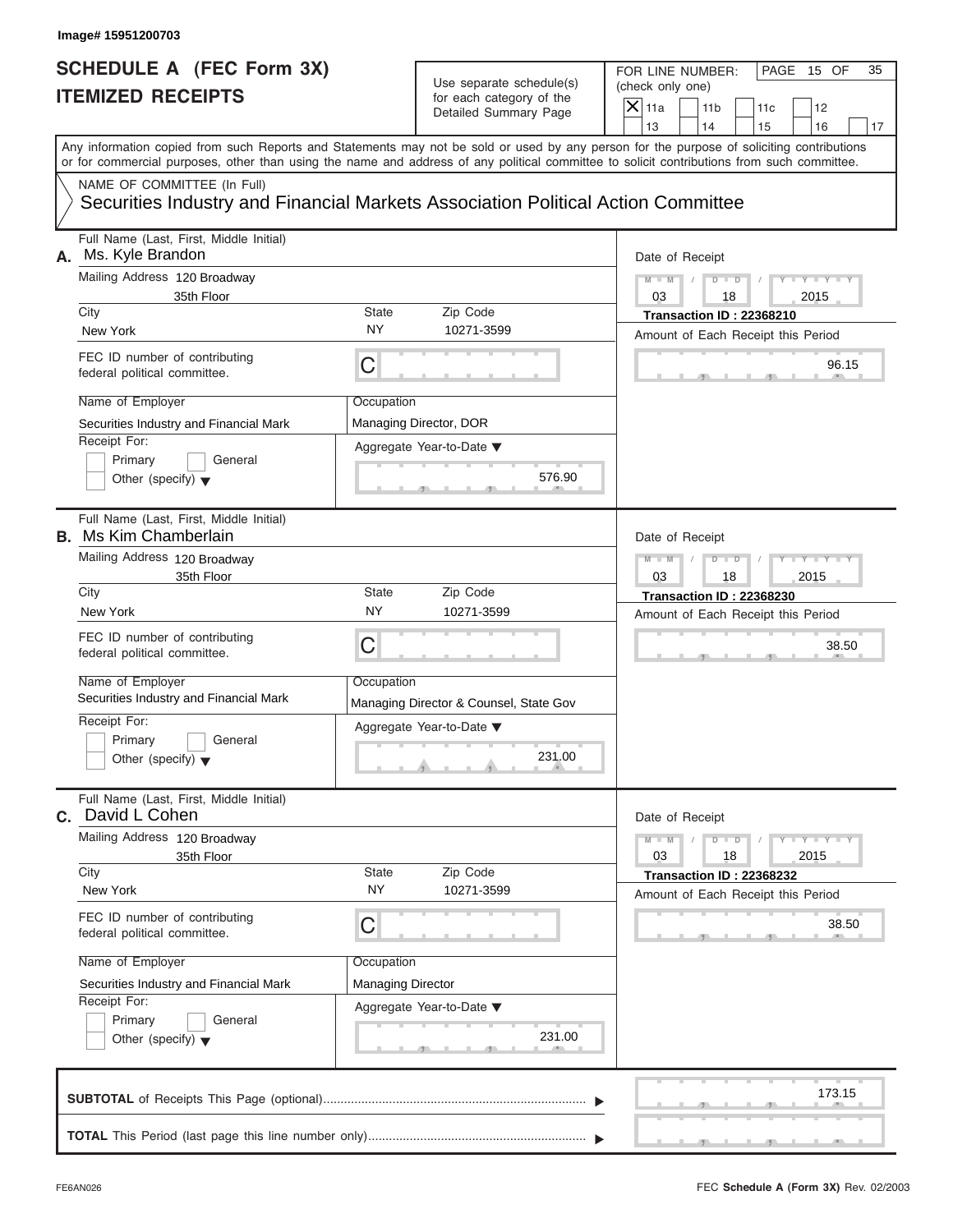| Image# 15951200704                                                                                                                         |                                        |                                                                               |                                                                       |                 |     |                         |    |
|--------------------------------------------------------------------------------------------------------------------------------------------|----------------------------------------|-------------------------------------------------------------------------------|-----------------------------------------------------------------------|-----------------|-----|-------------------------|----|
| <b>SCHEDULE A (FEC Form 3X)</b><br><b>ITEMIZED RECEIPTS</b>                                                                                |                                        | Use separate schedule(s)<br>for each category of the<br>Detailed Summary Page | FOR LINE NUMBER:<br>(check only one)<br>$\mathsf{X}$ 11a              | 11 <sub>b</sub> | 11c | PAGE 16 OF<br>12        | 35 |
| Any information copied from such Reports and Statements may not be sold or used by any person for the purpose of soliciting contributions  |                                        |                                                                               | 13                                                                    | 14              | 15  | 16                      | 17 |
| or for commercial purposes, other than using the name and address of any political committee to solicit contributions from such committee. |                                        |                                                                               |                                                                       |                 |     |                         |    |
| NAME OF COMMITTEE (In Full)<br>Securities Industry and Financial Markets Association Political Action Committee                            |                                        |                                                                               |                                                                       |                 |     |                         |    |
| Full Name (Last, First, Middle Initial)<br>Ms. Cheryl Crispen<br>А.                                                                        |                                        |                                                                               | Date of Receipt                                                       |                 |     |                         |    |
| Mailing Address 1101 New York Ave, NW                                                                                                      |                                        |                                                                               | $M - M$                                                               | $D$ $\Box$ $D$  |     | $Y - Y - Y$             |    |
| 8th Floor<br>City                                                                                                                          | State                                  | Zip Code                                                                      | 03                                                                    | 18              |     | 2015                    |    |
| Washington                                                                                                                                 | DC                                     | 20005-4279                                                                    | Transaction ID: 22368233<br>Amount of Each Receipt this Period        |                 |     |                         |    |
| FEC ID number of contributing<br>federal political committee.                                                                              | C                                      |                                                                               |                                                                       |                 |     | 96.15                   |    |
| Name of Employer                                                                                                                           | Occupation                             |                                                                               |                                                                       |                 |     |                         |    |
| Securities Industry and Financial Mark                                                                                                     |                                        | Executive Vice President, Communicatio                                        |                                                                       |                 |     |                         |    |
| Receipt For:                                                                                                                               |                                        | Aggregate Year-to-Date ▼                                                      |                                                                       |                 |     |                         |    |
| Primary<br>General<br>Other (specify) $\blacktriangledown$                                                                                 |                                        | 576.90                                                                        |                                                                       |                 |     |                         |    |
| Full Name (Last, First, Middle Initial)<br><b>B.</b> Ms. Bradley Gaskins Edgell                                                            |                                        |                                                                               | Date of Receipt                                                       |                 |     |                         |    |
| Mailing Address 1101 New York Ave, NW                                                                                                      | $M - M$                                | $D$ $D$                                                                       |                                                                       | Y T Y T Y T     |     |                         |    |
| 8th Floor<br>City                                                                                                                          | State                                  | Zip Code                                                                      | 03                                                                    | 18              |     | 2015                    |    |
| Washington                                                                                                                                 | DC                                     | 20005-4269                                                                    | <b>Transaction ID: 22368234</b><br>Amount of Each Receipt this Period |                 |     |                         |    |
| FEC ID number of contributing<br>federal political committee.                                                                              | C                                      |                                                                               |                                                                       |                 |     | 38.50                   |    |
| Name of Employer<br>Securities Industry and Financial Mark                                                                                 | Occupation<br><b>Managing Director</b> |                                                                               |                                                                       |                 |     |                         |    |
| Receipt For:                                                                                                                               |                                        | Aggregate Year-to-Date ▼                                                      |                                                                       |                 |     |                         |    |
| Primary<br>General<br>Other (specify) $\blacktriangledown$                                                                                 |                                        | 231.00                                                                        |                                                                       |                 |     |                         |    |
| Full Name (Last, First, Middle Initial)<br>Marin E. Gibson<br>С.                                                                           |                                        |                                                                               | Date of Receipt                                                       |                 |     |                         |    |
| Mailing Address 120 Broadway<br>35th Floor                                                                                                 |                                        |                                                                               | $M - M$<br>03                                                         | $D$ $D$<br>18   |     | $Y + Y + Y + Y$<br>2015 |    |
| City<br>New York                                                                                                                           | <b>State</b><br><b>NY</b>              | Zip Code<br>10271-3599                                                        | Transaction ID: 22368237<br>Amount of Each Receipt this Period        |                 |     |                         |    |
| FEC ID number of contributing<br>federal political committee.                                                                              | С                                      |                                                                               |                                                                       |                 |     | 76.92                   |    |
| Name of Employer                                                                                                                           | Occupation                             |                                                                               |                                                                       |                 |     |                         |    |
| Securities Industry and Financial Mark                                                                                                     |                                        | Managing Director & Counsel                                                   |                                                                       |                 |     |                         |    |
| Receipt For:                                                                                                                               |                                        | Aggregate Year-to-Date ▼                                                      |                                                                       |                 |     |                         |    |
| Primary<br>General<br>Other (specify) $\blacktriangledown$                                                                                 |                                        | 461.52                                                                        |                                                                       |                 |     |                         |    |
|                                                                                                                                            |                                        |                                                                               |                                                                       |                 |     | 211.57                  |    |
|                                                                                                                                            |                                        |                                                                               |                                                                       |                 |     |                         |    |

S S S , , .

a.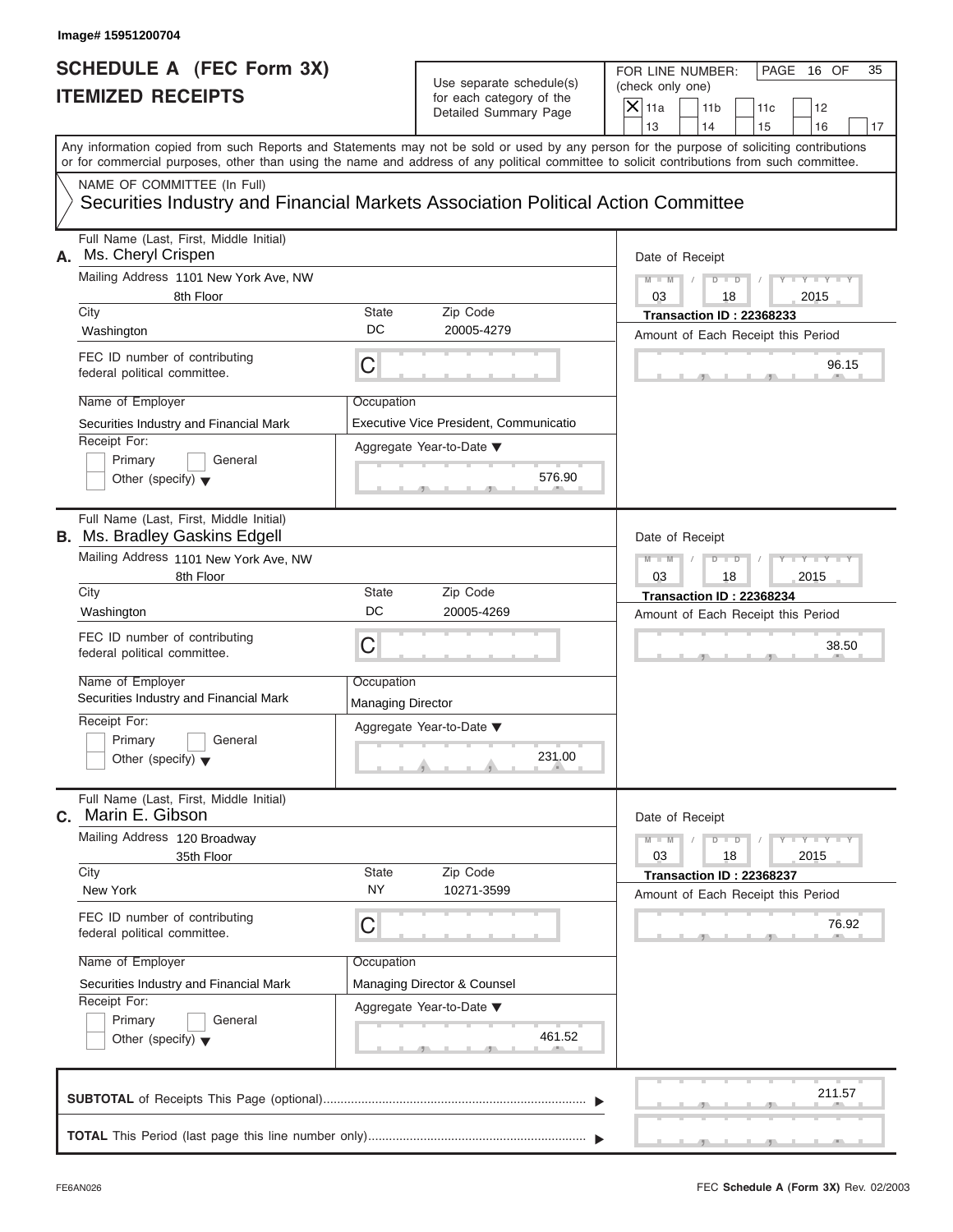#### Use separate schedule(s) (check only one)<br>for each category of the for each category of the

|    | Image# 15951200705                                                                                                                                                                                                                                                                                                                                           |                                                                   |                                                                                                        |                                                                                                                                                                                                          |
|----|--------------------------------------------------------------------------------------------------------------------------------------------------------------------------------------------------------------------------------------------------------------------------------------------------------------------------------------------------------------|-------------------------------------------------------------------|--------------------------------------------------------------------------------------------------------|----------------------------------------------------------------------------------------------------------------------------------------------------------------------------------------------------------|
|    | <b>SCHEDULE A (FEC Form 3X)</b><br><b>ITEMIZED RECEIPTS</b>                                                                                                                                                                                                                                                                                                  |                                                                   | Use separate schedule(s)<br>for each category of the<br>Detailed Summary Page                          | FOR LINE NUMBER:<br>PAGE 17 OF<br>35<br>(check only one)<br>$\mathsf{X}$ 11a<br>11 <sub>b</sub><br>11c<br>12<br>13<br>14<br>15<br>16<br>17                                                               |
|    | or for commercial purposes, other than using the name and address of any political committee to solicit contributions from such committee.                                                                                                                                                                                                                   |                                                                   |                                                                                                        | Any information copied from such Reports and Statements may not be sold or used by any person for the purpose of soliciting contributions                                                                |
|    | NAME OF COMMITTEE (In Full)<br>Securities Industry and Financial Markets Association Political Action Committee                                                                                                                                                                                                                                              |                                                                   |                                                                                                        |                                                                                                                                                                                                          |
| А. | Full Name (Last, First, Middle Initial)<br>Mr. David Krasner<br>Mailing Address 100 Disbrow Lane                                                                                                                                                                                                                                                             |                                                                   |                                                                                                        | Date of Receipt<br>$M - M$<br>$D$ $\Box$ $D$<br>$Y - Y - Y$                                                                                                                                              |
|    | City<br>New Rochelle                                                                                                                                                                                                                                                                                                                                         | State<br><b>NY</b>                                                | Zip Code<br>10804-3230                                                                                 | 03<br>2015<br>18<br>Transaction ID: 22368239<br>Amount of Each Receipt this Period                                                                                                                       |
|    | FEC ID number of contributing<br>federal political committee.                                                                                                                                                                                                                                                                                                | C                                                                 |                                                                                                        | 57.70                                                                                                                                                                                                    |
|    | Name of Employer<br>Securities Industry and Financial Mark<br>Receipt For:<br>Primary<br>General<br>Other (specify) $\blacktriangledown$                                                                                                                                                                                                                     | Occupation<br>Chief Financial Officer                             | Aggregate Year-to-Date ▼<br>346.20                                                                     |                                                                                                                                                                                                          |
|    | Full Name (Last, First, Middle Initial)<br><b>B.</b> Ms. Nancy Donohoe Lancia<br>Mailing Address 120 Broadway<br>35th Floor<br>City<br>New York<br>FEC ID number of contributing<br>federal political committee.<br>Name of Employer<br>Securities Industry and Financial Mark<br>Receipt For:<br>Primary<br>General<br>Other (specify) $\blacktriangledown$ | State<br><b>NY</b><br>C<br>Occupation                             | Zip Code<br>10271-3599<br>Managing Director, State Govt. Affairs<br>Aggregate Year-to-Date ▼<br>231.00 | Date of Receipt<br>Y T Y T Y T<br>$M - M$<br>$D$ $D$<br>2015<br>03<br>18<br>Transaction ID: 22368240<br>Amount of Each Receipt this Period<br>38.50                                                      |
| С. | Full Name (Last, First, Middle Initial)<br>Theodore Lazo<br>Mailing Address 1101 New York Avenue, NW<br>8th Floor<br>City<br>Washington<br>FEC ID number of contributing<br>federal political committee.<br>Name of Employer<br>Securities Industry and Financial Mark<br>Receipt For:<br>Primary<br>General<br>Other (specify) $\blacktriangledown$         | <b>State</b><br>DC<br>С<br>Occupation<br><b>Managing Director</b> | Zip Code<br>20005-4279<br>Aggregate Year-to-Date ▼<br>231.00                                           | Date of Receipt<br>$M - M$<br>$\mathbf{I} = \mathbf{Y} - \mathbf{I} - \mathbf{Y} - \mathbf{I}$<br>$D$ $D$<br>2015<br>03<br>18<br>Transaction ID: 22368241<br>Amount of Each Receipt this Period<br>38.50 |
|    |                                                                                                                                                                                                                                                                                                                                                              |                                                                   |                                                                                                        | 134.70                                                                                                                                                                                                   |
|    |                                                                                                                                                                                                                                                                                                                                                              |                                                                   |                                                                                                        |                                                                                                                                                                                                          |

 $\mathcal{T}$  s s  $\mathcal{T}$  , and  $\mathcal{T}$  , .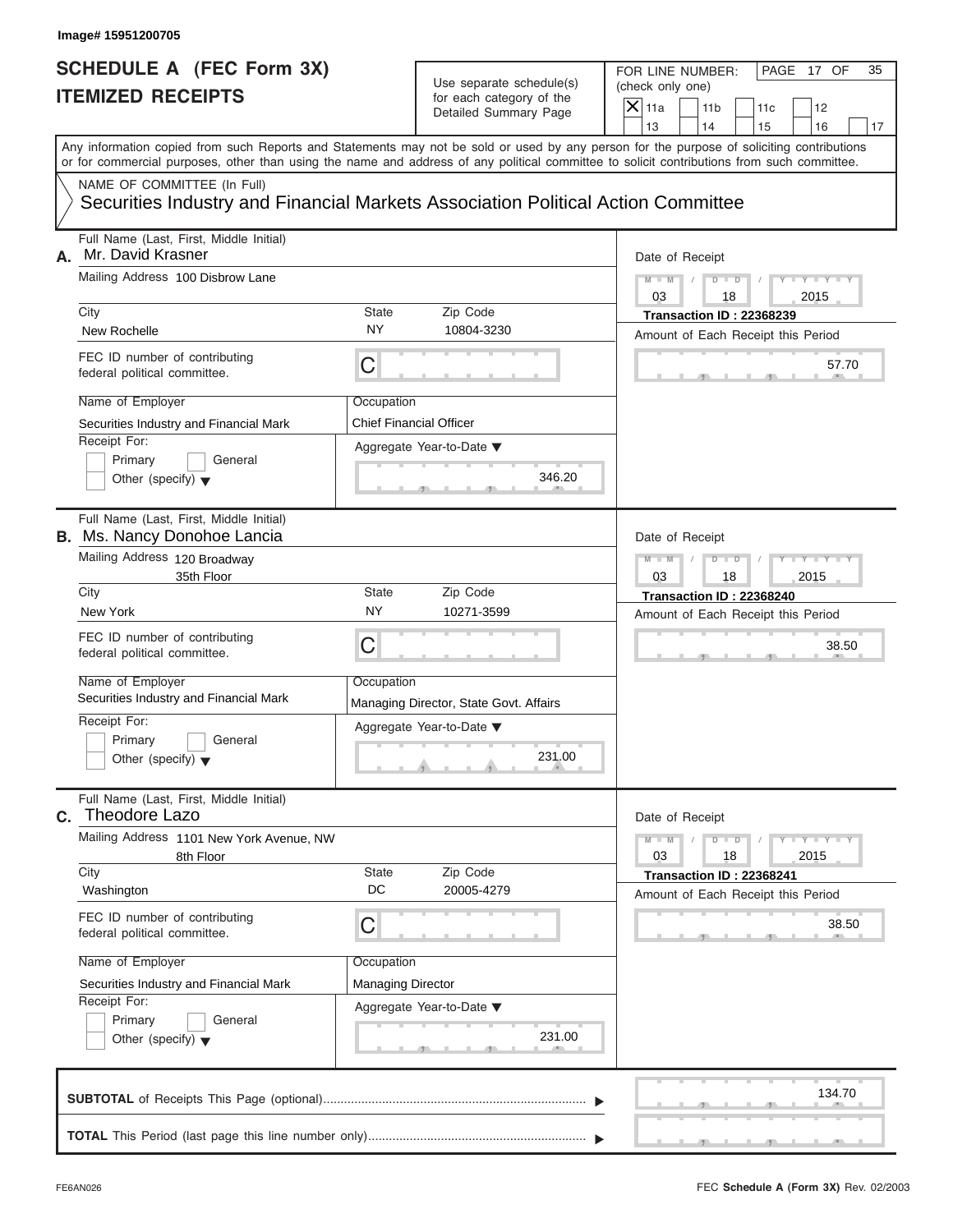| <b>SCHEDULE A (FEC Form 3X)</b><br>Use separate schedule(s)<br><b>ITEMIZED RECEIPTS</b><br>for each category of the<br>Detailed Summary Page<br>NAME OF COMMITTEE (In Full)<br>Securities Industry and Financial Markets Association Political Action Committee<br>Full Name (Last, First, Middle Initial)<br>Mr. Carter McDowell<br>Mailing Address 1101 New York Ave, NW | FOR LINE NUMBER:<br>PAGE 18 OF<br>35<br>(check only one)<br>$\mathsf{X}$ 11a<br>11 <sub>b</sub><br>11c<br>12<br>13<br>14<br>15<br>16<br>17<br>Date of Receipt<br>$D - D$<br>$Y - Y - Y - Y - Y$<br>$M - M$<br>03<br>2015<br>18 |
|----------------------------------------------------------------------------------------------------------------------------------------------------------------------------------------------------------------------------------------------------------------------------------------------------------------------------------------------------------------------------|--------------------------------------------------------------------------------------------------------------------------------------------------------------------------------------------------------------------------------|
| Any information copied from such Reports and Statements may not be sold or used by any person for the purpose of soliciting contributions<br>or for commercial purposes, other than using the name and address of any political committee to solicit contributions from such committee.<br>А.                                                                              |                                                                                                                                                                                                                                |
|                                                                                                                                                                                                                                                                                                                                                                            |                                                                                                                                                                                                                                |
|                                                                                                                                                                                                                                                                                                                                                                            |                                                                                                                                                                                                                                |
|                                                                                                                                                                                                                                                                                                                                                                            |                                                                                                                                                                                                                                |
|                                                                                                                                                                                                                                                                                                                                                                            |                                                                                                                                                                                                                                |
|                                                                                                                                                                                                                                                                                                                                                                            |                                                                                                                                                                                                                                |
| 8th Floor<br>City<br><b>State</b><br>Zip Code                                                                                                                                                                                                                                                                                                                              |                                                                                                                                                                                                                                |
| DC<br>20005-4269<br>Washington                                                                                                                                                                                                                                                                                                                                             | Transaction ID: 22368242<br>Amount of Each Receipt this Period                                                                                                                                                                 |
| FEC ID number of contributing<br>$\mathsf C$<br>federal political committee.                                                                                                                                                                                                                                                                                               | 288.46                                                                                                                                                                                                                         |
| Name of Employer<br>Occupation                                                                                                                                                                                                                                                                                                                                             |                                                                                                                                                                                                                                |
| Senior Managing Director<br>Securities Industry and Financial Mark                                                                                                                                                                                                                                                                                                         |                                                                                                                                                                                                                                |
| Receipt For:<br>Aggregate Year-to-Date ▼<br>Primary<br>General<br>1730.76<br>Other (specify) $\blacktriangledown$                                                                                                                                                                                                                                                          |                                                                                                                                                                                                                                |
| Full Name (Last, First, Middle Initial)<br><b>B.</b> Mr. Thomas F Price                                                                                                                                                                                                                                                                                                    | Date of Receipt                                                                                                                                                                                                                |
| Mailing Address 120 Broadway                                                                                                                                                                                                                                                                                                                                               | $D - I$<br>$Y - Y - Y - Y - Y$<br>$M - M$                                                                                                                                                                                      |
| 35th Floor<br>City<br><b>State</b><br>Zip Code                                                                                                                                                                                                                                                                                                                             | 2015<br>03<br>18                                                                                                                                                                                                               |
| <b>NY</b><br>New York<br>10271-3599                                                                                                                                                                                                                                                                                                                                        | Transaction ID: 22368244<br>Amount of Each Receipt this Period                                                                                                                                                                 |
| FEC ID number of contributing<br>C<br>federal political committee.                                                                                                                                                                                                                                                                                                         | 80.00                                                                                                                                                                                                                          |
| Name of Employer<br>Occupation<br>Securities Industry and Financial Mark<br><b>Managing Director</b>                                                                                                                                                                                                                                                                       |                                                                                                                                                                                                                                |
| Receipt For:<br>Aggregate Year-to-Date ▼<br>Primary<br>General<br>400.00<br>Other (specify) $\blacktriangledown$                                                                                                                                                                                                                                                           |                                                                                                                                                                                                                                |
| Full Name (Last, First, Middle Initial)<br>C. Kevin Reed                                                                                                                                                                                                                                                                                                                   | Date of Receipt                                                                                                                                                                                                                |
| Mailing Address 112 Rossmore Drive                                                                                                                                                                                                                                                                                                                                         | $M - M$<br>$D$ $\Box$ $D$<br>$T - Y = T - Y = T - Y$<br>2015<br>03<br>31                                                                                                                                                       |
| City<br>State<br>Zip Code<br>PA<br>Malvern<br>19355-3178                                                                                                                                                                                                                                                                                                                   | Transaction ID: 22370255                                                                                                                                                                                                       |
| FEC ID number of contributing<br>С<br>federal political committee.                                                                                                                                                                                                                                                                                                         | Amount of Each Receipt this Period<br>1000.00                                                                                                                                                                                  |
|                                                                                                                                                                                                                                                                                                                                                                            |                                                                                                                                                                                                                                |
| Name of Employer<br>Occupation                                                                                                                                                                                                                                                                                                                                             |                                                                                                                                                                                                                                |
| Janney Montgomery Scott LLC<br>Wealth Management<br>Receipt For:                                                                                                                                                                                                                                                                                                           |                                                                                                                                                                                                                                |
| Aggregate Year-to-Date ▼<br>Primary<br>General<br>1000.00<br>Other (specify) $\blacktriangledown$                                                                                                                                                                                                                                                                          | Contribution                                                                                                                                                                                                                   |
|                                                                                                                                                                                                                                                                                                                                                                            | 1368.46                                                                                                                                                                                                                        |
|                                                                                                                                                                                                                                                                                                                                                                            |                                                                                                                                                                                                                                |

S S S , , .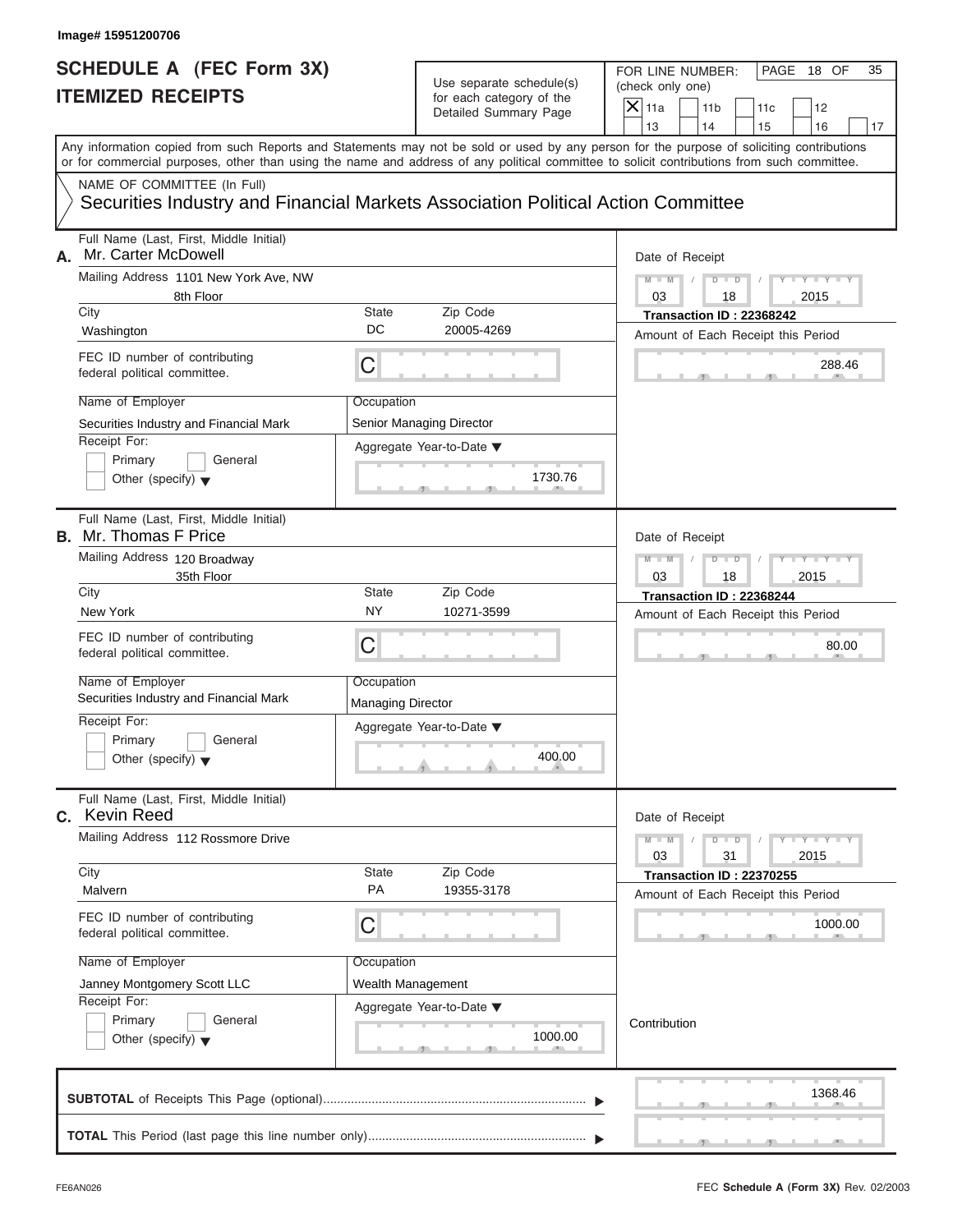# Use separate schedule(s) (check only one)<br>for each category of the  $\Box$

|    | Image# 15951200707                                                                                                                         |                              |                                                                               |                                                                                                                                           |
|----|--------------------------------------------------------------------------------------------------------------------------------------------|------------------------------|-------------------------------------------------------------------------------|-------------------------------------------------------------------------------------------------------------------------------------------|
|    | <b>SCHEDULE A (FEC Form 3X)</b><br><b>ITEMIZED RECEIPTS</b>                                                                                |                              | Use separate schedule(s)<br>for each category of the<br>Detailed Summary Page | FOR LINE NUMBER:<br>PAGE 19 OF<br>35<br>(check only one)<br>$\mathsf{X}$ 11a<br>11 <sub>b</sub><br>11c<br>12                              |
|    |                                                                                                                                            |                              |                                                                               | 13<br>14<br>16<br>15<br>17                                                                                                                |
|    | or for commercial purposes, other than using the name and address of any political committee to solicit contributions from such committee. |                              |                                                                               | Any information copied from such Reports and Statements may not be sold or used by any person for the purpose of soliciting contributions |
|    | NAME OF COMMITTEE (In Full)<br>Securities Industry and Financial Markets Association Political Action Committee                            |                              |                                                                               |                                                                                                                                           |
| А. | Full Name (Last, First, Middle Initial)<br><b>Anthony Miller</b>                                                                           |                              |                                                                               | Date of Receipt                                                                                                                           |
|    | Mailing Address 1087 Randolph Drive                                                                                                        |                              |                                                                               | $Y - Y - Y - Y - Y$<br>$D$ $D$<br>$M - M$<br>03<br>2015<br>31                                                                             |
|    | City<br>Yardley                                                                                                                            | State<br><b>PA</b>           | Zip Code<br>19067-4360                                                        | Transaction ID: 22370287                                                                                                                  |
|    | FEC ID number of contributing<br>federal political committee.                                                                              | С                            |                                                                               | Amount of Each Receipt this Period<br>1000.00                                                                                             |
|    | Name of Employer<br>Janney Montgomery Scott LLC<br>Receipt For:                                                                            | Occupation                   | <b>Chief Administrative Officer</b>                                           |                                                                                                                                           |
|    | Primary<br>General<br>Other (specify) $\blacktriangledown$                                                                                 |                              | Aggregate Year-to-Date ▼<br>1000.00                                           | Contribution                                                                                                                              |
|    | Full Name (Last, First, Middle Initial)<br><b>B.</b> Mr. George H. Walker                                                                  |                              |                                                                               | Date of Receipt                                                                                                                           |
|    | Mailing Address 45 Greene Street<br>Apt. 6                                                                                                 |                              |                                                                               | $Y - Y - Y - Y - Y$<br>$D$ $D$<br>2015<br>03<br>31                                                                                        |
|    | City                                                                                                                                       | State                        | Zip Code                                                                      | Transaction ID: 22370454                                                                                                                  |
|    | New York                                                                                                                                   | <b>NY</b>                    | 10013-2634                                                                    | Amount of Each Receipt this Period                                                                                                        |
|    | FEC ID number of contributing<br>federal political committee.                                                                              | С                            |                                                                               | 5000.00                                                                                                                                   |
|    | Name of Employer<br>Neuberger Berman                                                                                                       | Occupation<br>Chairman & CEO |                                                                               |                                                                                                                                           |
|    | Receipt For:<br>Primary<br>General<br>Other (specify) $\blacktriangledown$                                                                 |                              | Aggregate Year-to-Date ▼<br>5000.00                                           | Contribution                                                                                                                              |
| С. | Full Name (Last, First, Middle Initial)<br>Mr. Daniel E. Butler                                                                            |                              |                                                                               | Date of Receipt                                                                                                                           |
|    | Mailing Address 900 Foulk Road<br>Suite 201                                                                                                |                              |                                                                               | $Y = Y$<br>$M - M$<br>$D$ $D$<br>2015<br>03<br>31                                                                                         |
|    | City<br>Wilmington                                                                                                                         | State<br>DE                  | Zip Code<br>19803-3155                                                        | Transaction ID: 22370455<br>Amount of Each Receipt this Period                                                                            |
|    | FEC ID number of contributing<br>federal political committee.                                                                              | С                            |                                                                               | 250.00                                                                                                                                    |
|    | Name of Employer                                                                                                                           | Occupation                   |                                                                               |                                                                                                                                           |
|    | Raymond James Financial, Inc.<br>Receipt For:                                                                                              | <b>Branch Manager</b>        |                                                                               |                                                                                                                                           |
|    | Primary<br>General<br>Other (specify) $\blacktriangledown$                                                                                 |                              | Aggregate Year-to-Date ▼<br>250.00                                            | Contribution                                                                                                                              |
|    |                                                                                                                                            |                              |                                                                               | 6250.00                                                                                                                                   |
|    |                                                                                                                                            |                              |                                                                               | 40017.96                                                                                                                                  |

FEC **Schedule A (Form 3X)** Rev. 02/2003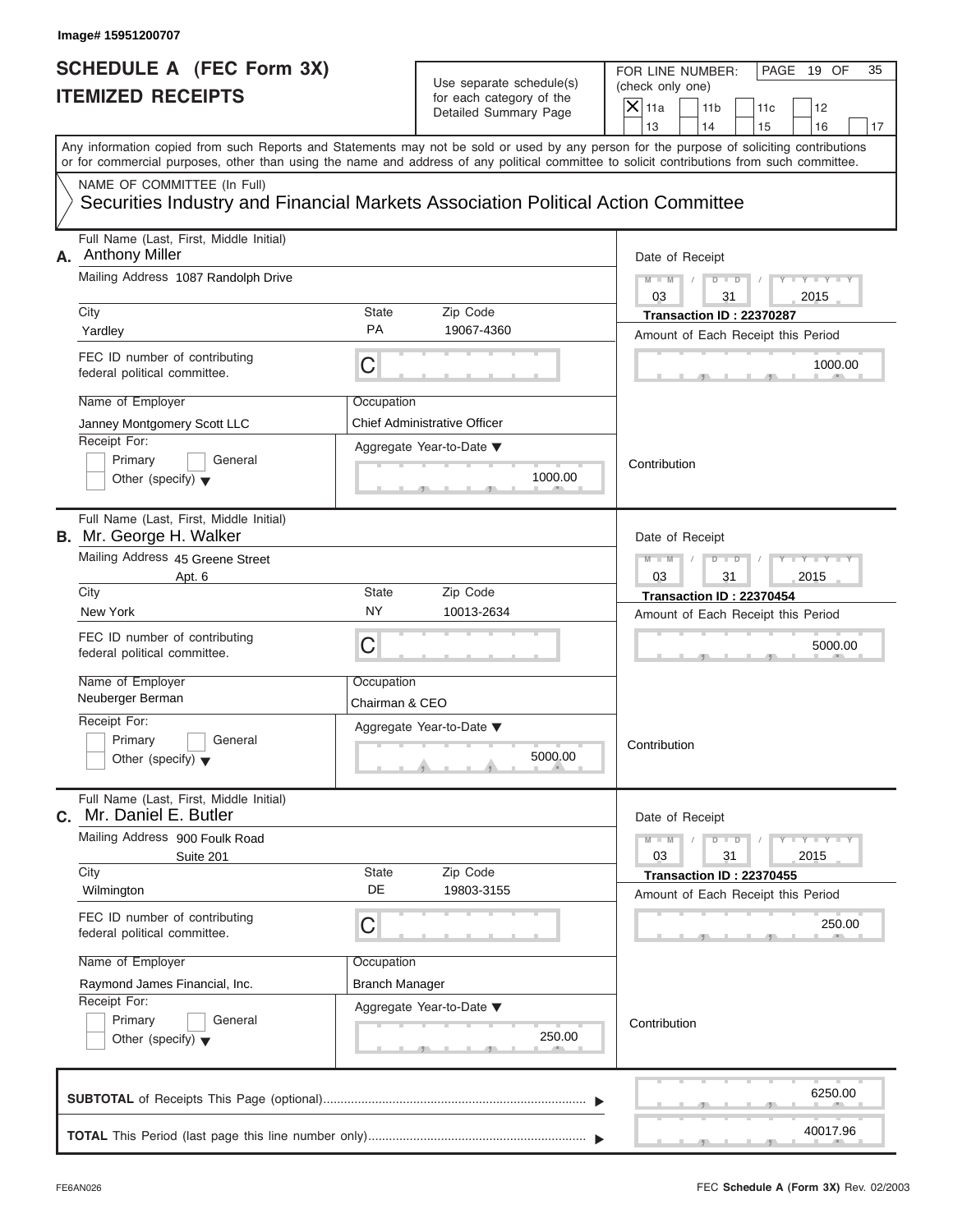|      | Image# 15951200708                                                                                              |            |                                                                               |                                                                                                                                                                                                                                                                                         |
|------|-----------------------------------------------------------------------------------------------------------------|------------|-------------------------------------------------------------------------------|-----------------------------------------------------------------------------------------------------------------------------------------------------------------------------------------------------------------------------------------------------------------------------------------|
|      | <b>SCHEDULE A (FEC Form 3X)</b><br><b>ITEMIZED RECEIPTS</b>                                                     |            | Use separate schedule(s)<br>for each category of the<br>Detailed Summary Page | PAGE 20 OF<br>FOR LINE NUMBER:<br>35<br>(check only one)<br>11a<br>11 <sub>b</sub><br>11c<br>12<br>$\overline{\mathsf{x}}$<br>13<br>14<br>15<br>16<br>17                                                                                                                                |
|      |                                                                                                                 |            |                                                                               | Any information copied from such Reports and Statements may not be sold or used by any person for the purpose of soliciting contributions<br>or for commercial purposes, other than using the name and address of any political committee to solicit contributions from such committee. |
|      | NAME OF COMMITTEE (In Full)<br>Securities Industry and Financial Markets Association Political Action Committee |            |                                                                               |                                                                                                                                                                                                                                                                                         |
| А.   | Full Name (Last, First, Middle Initial)<br>Securities Industry and Financial Markets Association                |            |                                                                               | Date of Receipt                                                                                                                                                                                                                                                                         |
|      | Mailing Address 120 Broadway                                                                                    |            |                                                                               | $Y - Y - Y - Y - Y$<br>$M - M$<br>$D$ $D$                                                                                                                                                                                                                                               |
| City | Floor 35                                                                                                        | State      | Zip Code                                                                      | 03<br>24<br>2015                                                                                                                                                                                                                                                                        |
|      | New York                                                                                                        | <b>NY</b>  | 10271                                                                         | <b>Transaction ID: 22363363</b><br>Amount of Each Receipt this Period                                                                                                                                                                                                                   |
|      | FEC ID number of contributing<br>federal political committee.                                                   | C          |                                                                               | 194.76                                                                                                                                                                                                                                                                                  |
|      | Name of Employer                                                                                                | Occupation |                                                                               |                                                                                                                                                                                                                                                                                         |
|      | Receipt For:<br>Primary<br>General<br>Other (specify) $\blacktriangledown$                                      |            | Aggregate Year-to-Date ▼<br>367.66                                            | <b>Reimbursement of Bank Fees</b>                                                                                                                                                                                                                                                       |
| В.   | Full Name (Last, First, Middle Initial)                                                                         |            |                                                                               | Date of Receipt                                                                                                                                                                                                                                                                         |
|      | <b>Mailing Address</b>                                                                                          |            |                                                                               | $Y = Y = Y' - Y'$<br>$M - M$<br>$D - D$                                                                                                                                                                                                                                                 |
| City |                                                                                                                 | State      | Zip Code                                                                      | Amount of Each Receipt this Period                                                                                                                                                                                                                                                      |
|      | FEC ID number of contributing<br>federal political committee.                                                   | C          |                                                                               | $-1$                                                                                                                                                                                                                                                                                    |
|      | Name of Employer                                                                                                | Occupation |                                                                               |                                                                                                                                                                                                                                                                                         |
|      | Receipt For:<br>Primary<br>General<br>Other (specify) $\blacktriangledown$                                      |            | Aggregate Year-to-Date ▼                                                      |                                                                                                                                                                                                                                                                                         |
| C.   | Full Name (Last, First, Middle Initial)                                                                         |            |                                                                               | Date of Receipt                                                                                                                                                                                                                                                                         |
|      | <b>Mailing Address</b>                                                                                          |            |                                                                               | $M - M$<br>$D$ $\Box$ $D$<br>$Y - Y - Y - Y$                                                                                                                                                                                                                                            |
| City |                                                                                                                 | State      | Zip Code                                                                      | Amount of Each Receipt this Period                                                                                                                                                                                                                                                      |
|      | FEC ID number of contributing<br>federal political committee.                                                   | C          |                                                                               |                                                                                                                                                                                                                                                                                         |
|      | Name of Employer                                                                                                | Occupation |                                                                               |                                                                                                                                                                                                                                                                                         |
|      | Receipt For:<br>Primary<br>General                                                                              |            | Aggregate Year-to-Date ▼                                                      |                                                                                                                                                                                                                                                                                         |
|      | Other (specify) $\blacktriangledown$                                                                            |            |                                                                               |                                                                                                                                                                                                                                                                                         |
|      |                                                                                                                 |            |                                                                               | 194.76                                                                                                                                                                                                                                                                                  |
|      |                                                                                                                 |            |                                                                               | 194.76                                                                                                                                                                                                                                                                                  |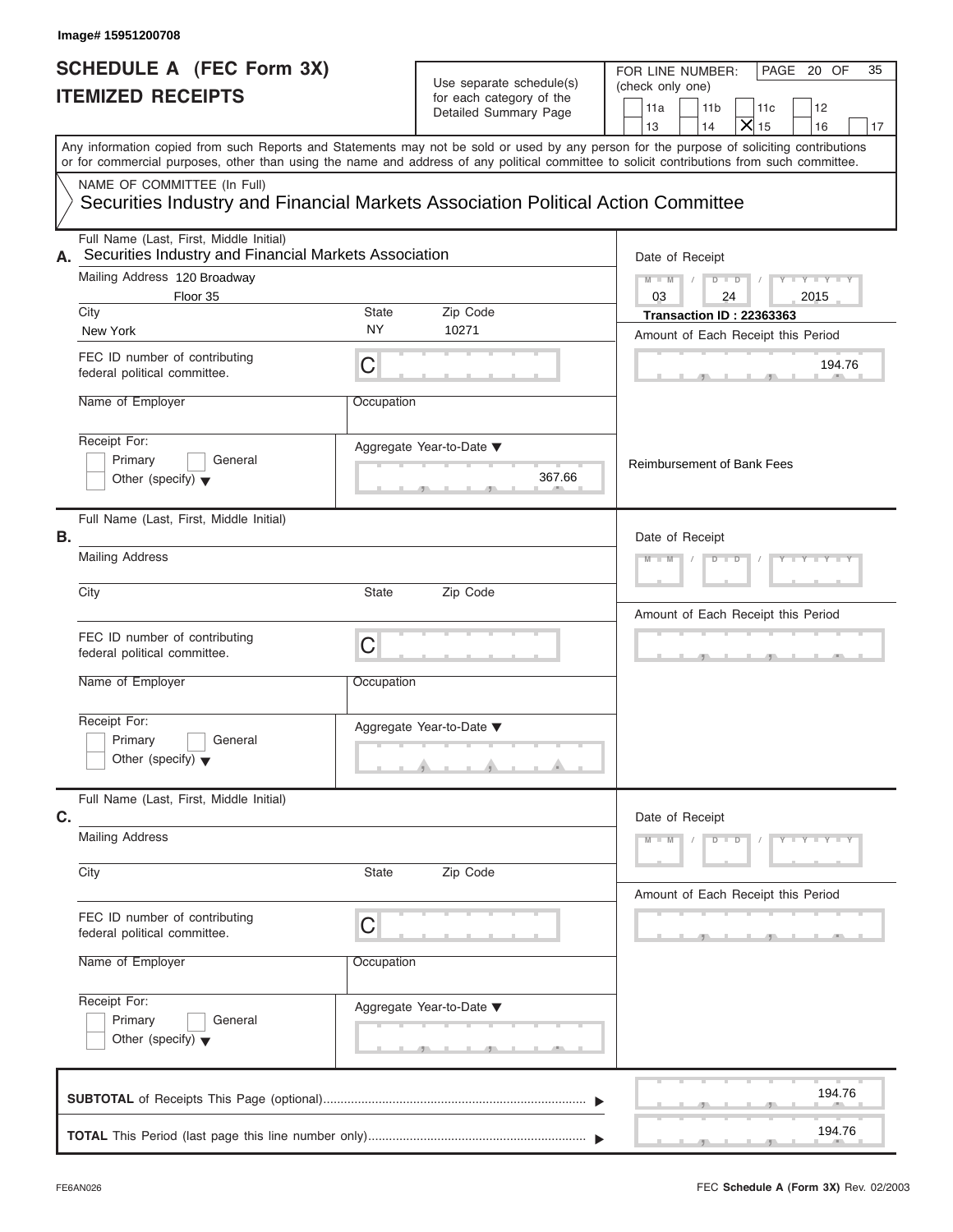| PAGE 21 OF<br>FOR LINE NUMBER:<br>Use separate schedule(s)<br>(check only one)<br>for each category of the<br>$\overline{X}$ 21b<br>22<br>23<br>24<br>25<br>Detailed Summary Page<br>27<br>28a<br>28 <sub>b</sub><br>29<br>28 <sub>c</sub><br>Any information copied from such Reports and Statements may not be sold or used by any person for the purpose of soliciting contributions<br>or for commercial purposes, other than using the name and address of any political committee to solicit contributions from such committee.<br>NAME OF COMMITTEE (In Full)<br>Securities Industry and Financial Markets Association Political Action Committee<br>Full Name (Last, First, Middle Initial)<br>Date of Disbursement<br>$T - Y = T - Y = T - Y$<br>$D$ $D$<br>$M - M$<br>Mailing Address 1400 K Street, NW<br>2015<br>03<br>05<br>City<br>State<br>Zip Code<br>Transaction ID: 22410275<br>DC<br>Washington<br>20005<br>Purpose of Disbursement<br><b>Credit Card Fees</b><br>001<br>Amount of Each Disbursement this Period<br>Candidate Name<br>Category/<br>147.65<br><b>Type</b><br>Office Sought:<br>Disbursement For:<br>House<br>Senate<br>Primary<br>General<br><b>Credit Card Fees</b><br>President<br>Other (specify) $\blacktriangledown$<br>State:<br>District:<br>Full Name (Last, First, Middle Initial)<br>Date of Disbursement<br><b>LEYTEY LEY</b><br>$M - M$<br>$D$ $D$<br>02<br>2015<br>Mailing Address 1400 K Street, NW<br>03<br>City<br>Zip Code<br>State<br>Transaction ID: 22410276<br>DC<br>Washington<br>20005<br>Purpose of Disbursement<br><b>Bank Fee</b><br>001<br>Amount of Each Disbursement this Period<br>Candidate Name<br>Category/<br>47.11<br><b>Type</b><br>$\overline{1}$<br>$7^{\circ}$<br>Office Sought:<br>House<br>Disbursement For:<br>Senate<br>Primary<br>General<br><b>Bank Fee</b><br>President<br>Other (specify) $\blacktriangledown$<br>State:<br>District:<br>Full Name (Last, First, Middle Initial)<br>Date of Disbursement<br>$D$ $D$<br>$Y - Y - Y - Y - Y$<br>$M - M$<br><b>Mailing Address</b><br>Zip Code<br>City<br><b>State</b><br>Purpose of Disbursement<br>Amount of Each Disbursement this Period<br>Candidate Name<br>Category/<br>Type<br>Office Sought:<br>Disbursement For:<br>House<br>Senate<br>Primary<br>General<br>President<br>Other (specify) $\blacktriangledown$<br>State:<br>District:<br>194.76<br>194.76 | Image# 15951200709                                               |  |                             |  |  |
|---------------------------------------------------------------------------------------------------------------------------------------------------------------------------------------------------------------------------------------------------------------------------------------------------------------------------------------------------------------------------------------------------------------------------------------------------------------------------------------------------------------------------------------------------------------------------------------------------------------------------------------------------------------------------------------------------------------------------------------------------------------------------------------------------------------------------------------------------------------------------------------------------------------------------------------------------------------------------------------------------------------------------------------------------------------------------------------------------------------------------------------------------------------------------------------------------------------------------------------------------------------------------------------------------------------------------------------------------------------------------------------------------------------------------------------------------------------------------------------------------------------------------------------------------------------------------------------------------------------------------------------------------------------------------------------------------------------------------------------------------------------------------------------------------------------------------------------------------------------------------------------------------------------------------------------------------------------------------------------------------------------------------------------------------------------------------------------------------------------------------------------------------------------------------------------------------------------------------------------------------------------------------------------------------------------------------------------------------------------------------------------------------|------------------------------------------------------------------|--|-----------------------------|--|--|
|                                                                                                                                                                                                                                                                                                                                                                                                                                                                                                                                                                                                                                                                                                                                                                                                                                                                                                                                                                                                                                                                                                                                                                                                                                                                                                                                                                                                                                                                                                                                                                                                                                                                                                                                                                                                                                                                                                                                                                                                                                                                                                                                                                                                                                                                                                                                                                                                   | <b>SCHEDULE B (FEC Form 3X)</b><br><b>ITEMIZED DISBURSEMENTS</b> |  | 35<br>26<br>30 <sub>b</sub> |  |  |
|                                                                                                                                                                                                                                                                                                                                                                                                                                                                                                                                                                                                                                                                                                                                                                                                                                                                                                                                                                                                                                                                                                                                                                                                                                                                                                                                                                                                                                                                                                                                                                                                                                                                                                                                                                                                                                                                                                                                                                                                                                                                                                                                                                                                                                                                                                                                                                                                   |                                                                  |  |                             |  |  |
|                                                                                                                                                                                                                                                                                                                                                                                                                                                                                                                                                                                                                                                                                                                                                                                                                                                                                                                                                                                                                                                                                                                                                                                                                                                                                                                                                                                                                                                                                                                                                                                                                                                                                                                                                                                                                                                                                                                                                                                                                                                                                                                                                                                                                                                                                                                                                                                                   |                                                                  |  |                             |  |  |
|                                                                                                                                                                                                                                                                                                                                                                                                                                                                                                                                                                                                                                                                                                                                                                                                                                                                                                                                                                                                                                                                                                                                                                                                                                                                                                                                                                                                                                                                                                                                                                                                                                                                                                                                                                                                                                                                                                                                                                                                                                                                                                                                                                                                                                                                                                                                                                                                   | A. PNC Bank                                                      |  |                             |  |  |
|                                                                                                                                                                                                                                                                                                                                                                                                                                                                                                                                                                                                                                                                                                                                                                                                                                                                                                                                                                                                                                                                                                                                                                                                                                                                                                                                                                                                                                                                                                                                                                                                                                                                                                                                                                                                                                                                                                                                                                                                                                                                                                                                                                                                                                                                                                                                                                                                   |                                                                  |  |                             |  |  |
|                                                                                                                                                                                                                                                                                                                                                                                                                                                                                                                                                                                                                                                                                                                                                                                                                                                                                                                                                                                                                                                                                                                                                                                                                                                                                                                                                                                                                                                                                                                                                                                                                                                                                                                                                                                                                                                                                                                                                                                                                                                                                                                                                                                                                                                                                                                                                                                                   |                                                                  |  |                             |  |  |
|                                                                                                                                                                                                                                                                                                                                                                                                                                                                                                                                                                                                                                                                                                                                                                                                                                                                                                                                                                                                                                                                                                                                                                                                                                                                                                                                                                                                                                                                                                                                                                                                                                                                                                                                                                                                                                                                                                                                                                                                                                                                                                                                                                                                                                                                                                                                                                                                   |                                                                  |  |                             |  |  |
|                                                                                                                                                                                                                                                                                                                                                                                                                                                                                                                                                                                                                                                                                                                                                                                                                                                                                                                                                                                                                                                                                                                                                                                                                                                                                                                                                                                                                                                                                                                                                                                                                                                                                                                                                                                                                                                                                                                                                                                                                                                                                                                                                                                                                                                                                                                                                                                                   |                                                                  |  |                             |  |  |
|                                                                                                                                                                                                                                                                                                                                                                                                                                                                                                                                                                                                                                                                                                                                                                                                                                                                                                                                                                                                                                                                                                                                                                                                                                                                                                                                                                                                                                                                                                                                                                                                                                                                                                                                                                                                                                                                                                                                                                                                                                                                                                                                                                                                                                                                                                                                                                                                   |                                                                  |  |                             |  |  |
|                                                                                                                                                                                                                                                                                                                                                                                                                                                                                                                                                                                                                                                                                                                                                                                                                                                                                                                                                                                                                                                                                                                                                                                                                                                                                                                                                                                                                                                                                                                                                                                                                                                                                                                                                                                                                                                                                                                                                                                                                                                                                                                                                                                                                                                                                                                                                                                                   | <b>B. PNC Bank</b>                                               |  |                             |  |  |
|                                                                                                                                                                                                                                                                                                                                                                                                                                                                                                                                                                                                                                                                                                                                                                                                                                                                                                                                                                                                                                                                                                                                                                                                                                                                                                                                                                                                                                                                                                                                                                                                                                                                                                                                                                                                                                                                                                                                                                                                                                                                                                                                                                                                                                                                                                                                                                                                   |                                                                  |  |                             |  |  |
|                                                                                                                                                                                                                                                                                                                                                                                                                                                                                                                                                                                                                                                                                                                                                                                                                                                                                                                                                                                                                                                                                                                                                                                                                                                                                                                                                                                                                                                                                                                                                                                                                                                                                                                                                                                                                                                                                                                                                                                                                                                                                                                                                                                                                                                                                                                                                                                                   |                                                                  |  |                             |  |  |
|                                                                                                                                                                                                                                                                                                                                                                                                                                                                                                                                                                                                                                                                                                                                                                                                                                                                                                                                                                                                                                                                                                                                                                                                                                                                                                                                                                                                                                                                                                                                                                                                                                                                                                                                                                                                                                                                                                                                                                                                                                                                                                                                                                                                                                                                                                                                                                                                   |                                                                  |  |                             |  |  |
|                                                                                                                                                                                                                                                                                                                                                                                                                                                                                                                                                                                                                                                                                                                                                                                                                                                                                                                                                                                                                                                                                                                                                                                                                                                                                                                                                                                                                                                                                                                                                                                                                                                                                                                                                                                                                                                                                                                                                                                                                                                                                                                                                                                                                                                                                                                                                                                                   |                                                                  |  |                             |  |  |
|                                                                                                                                                                                                                                                                                                                                                                                                                                                                                                                                                                                                                                                                                                                                                                                                                                                                                                                                                                                                                                                                                                                                                                                                                                                                                                                                                                                                                                                                                                                                                                                                                                                                                                                                                                                                                                                                                                                                                                                                                                                                                                                                                                                                                                                                                                                                                                                                   | C.                                                               |  |                             |  |  |
|                                                                                                                                                                                                                                                                                                                                                                                                                                                                                                                                                                                                                                                                                                                                                                                                                                                                                                                                                                                                                                                                                                                                                                                                                                                                                                                                                                                                                                                                                                                                                                                                                                                                                                                                                                                                                                                                                                                                                                                                                                                                                                                                                                                                                                                                                                                                                                                                   |                                                                  |  |                             |  |  |
|                                                                                                                                                                                                                                                                                                                                                                                                                                                                                                                                                                                                                                                                                                                                                                                                                                                                                                                                                                                                                                                                                                                                                                                                                                                                                                                                                                                                                                                                                                                                                                                                                                                                                                                                                                                                                                                                                                                                                                                                                                                                                                                                                                                                                                                                                                                                                                                                   |                                                                  |  |                             |  |  |
|                                                                                                                                                                                                                                                                                                                                                                                                                                                                                                                                                                                                                                                                                                                                                                                                                                                                                                                                                                                                                                                                                                                                                                                                                                                                                                                                                                                                                                                                                                                                                                                                                                                                                                                                                                                                                                                                                                                                                                                                                                                                                                                                                                                                                                                                                                                                                                                                   |                                                                  |  |                             |  |  |
|                                                                                                                                                                                                                                                                                                                                                                                                                                                                                                                                                                                                                                                                                                                                                                                                                                                                                                                                                                                                                                                                                                                                                                                                                                                                                                                                                                                                                                                                                                                                                                                                                                                                                                                                                                                                                                                                                                                                                                                                                                                                                                                                                                                                                                                                                                                                                                                                   |                                                                  |  |                             |  |  |
|                                                                                                                                                                                                                                                                                                                                                                                                                                                                                                                                                                                                                                                                                                                                                                                                                                                                                                                                                                                                                                                                                                                                                                                                                                                                                                                                                                                                                                                                                                                                                                                                                                                                                                                                                                                                                                                                                                                                                                                                                                                                                                                                                                                                                                                                                                                                                                                                   |                                                                  |  |                             |  |  |
|                                                                                                                                                                                                                                                                                                                                                                                                                                                                                                                                                                                                                                                                                                                                                                                                                                                                                                                                                                                                                                                                                                                                                                                                                                                                                                                                                                                                                                                                                                                                                                                                                                                                                                                                                                                                                                                                                                                                                                                                                                                                                                                                                                                                                                                                                                                                                                                                   |                                                                  |  |                             |  |  |
|                                                                                                                                                                                                                                                                                                                                                                                                                                                                                                                                                                                                                                                                                                                                                                                                                                                                                                                                                                                                                                                                                                                                                                                                                                                                                                                                                                                                                                                                                                                                                                                                                                                                                                                                                                                                                                                                                                                                                                                                                                                                                                                                                                                                                                                                                                                                                                                                   |                                                                  |  |                             |  |  |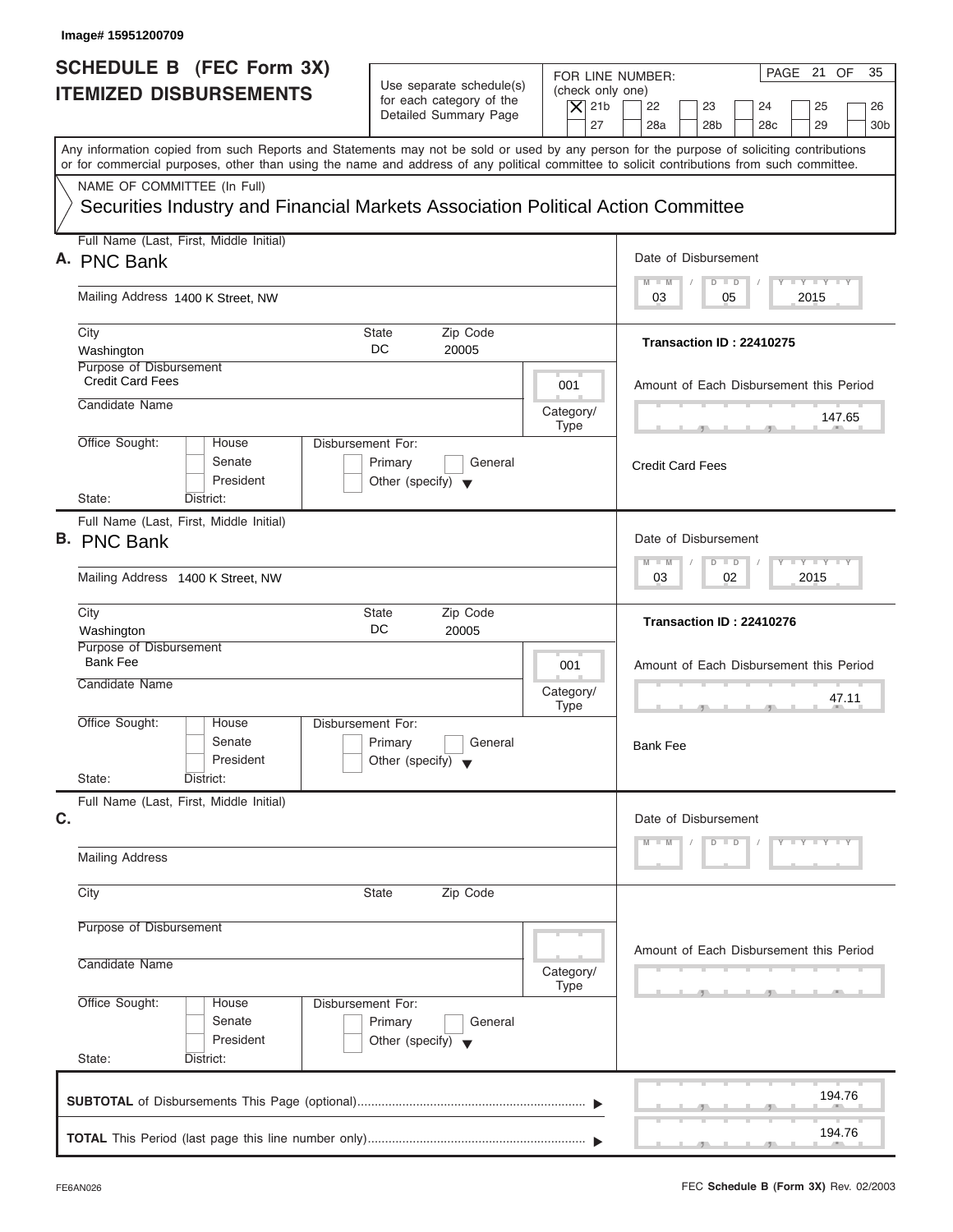| Image# 15951200710                                                                                              |                                                                                      |                                                                                                                                                                                                                                                                                         |
|-----------------------------------------------------------------------------------------------------------------|--------------------------------------------------------------------------------------|-----------------------------------------------------------------------------------------------------------------------------------------------------------------------------------------------------------------------------------------------------------------------------------------|
| SCHEDULE B (FEC Form 3X)<br><b>ITEMIZED DISBURSEMENTS</b>                                                       | Use separate schedule(s)<br>for each category of the<br>Detailed Summary Page        | PAGE 22 OF<br>35<br>FOR LINE NUMBER:<br>(check only one)<br>23<br>21 <sub>b</sub><br>22<br>$\times$<br>24<br>25<br>26<br>27<br>28a<br>28 <sub>b</sub><br>28 <sub>c</sub><br>29<br>30 <sub>b</sub>                                                                                       |
|                                                                                                                 |                                                                                      | Any information copied from such Reports and Statements may not be sold or used by any person for the purpose of soliciting contributions<br>or for commercial purposes, other than using the name and address of any political committee to solicit contributions from such committee. |
| NAME OF COMMITTEE (In Full)<br>Securities Industry and Financial Markets Association Political Action Committee |                                                                                      |                                                                                                                                                                                                                                                                                         |
| Full Name (Last, First, Middle Initial)                                                                         |                                                                                      |                                                                                                                                                                                                                                                                                         |
| A. Montanans For Tester                                                                                         |                                                                                      | Date of Disbursement<br>$T - Y = T - Y = T - Y$<br>$M - M$<br>$D$ $D$                                                                                                                                                                                                                   |
| Mailing Address PO Box 3171                                                                                     |                                                                                      | 2015<br>03<br>04                                                                                                                                                                                                                                                                        |
| City<br><b>Billings</b>                                                                                         | Zip Code<br>State<br>MT<br>59103                                                     | Transaction ID: 22343439                                                                                                                                                                                                                                                                |
| Purpose of Disbursement<br>Contribution                                                                         | 011                                                                                  | Amount of Each Disbursement this Period                                                                                                                                                                                                                                                 |
| Candidate Name                                                                                                  | Category/                                                                            | 1000.00                                                                                                                                                                                                                                                                                 |
| Sen. Jon Tester<br>Office Sought:<br>House                                                                      | <b>Type</b><br>Disbursement For: 2018                                                |                                                                                                                                                                                                                                                                                         |
| Senate<br>President                                                                                             | General<br>Primary<br>Other (specify) $\blacktriangledown$                           | Contribution                                                                                                                                                                                                                                                                            |
| State:<br>MT<br>District:                                                                                       |                                                                                      |                                                                                                                                                                                                                                                                                         |
| Full Name (Last, First, Middle Initial)<br>B. Kind For Congress Committee                                       |                                                                                      | Date of Disbursement<br>$-1 - Y - 1 - Y - 1 - Y$                                                                                                                                                                                                                                        |
| Mailing Address 205 5th Avenue South                                                                            | $M - M$<br>$D$ $D$<br>2015<br>03<br>04                                               |                                                                                                                                                                                                                                                                                         |
| City<br>La Crosse                                                                                               | <b>State</b><br>Zip Code<br>WI<br>54601                                              | Transaction ID: 22343441                                                                                                                                                                                                                                                                |
| Purpose of Disbursement<br>Contribution                                                                         | 011                                                                                  | Amount of Each Disbursement this Period                                                                                                                                                                                                                                                 |
| Candidate Name<br>Rep. Ron Kind                                                                                 | Category/                                                                            | 1000.00                                                                                                                                                                                                                                                                                 |
| Office Sought:<br>$\overline{X}$ House<br>Senate<br>President                                                   | <b>Type</b><br>Disbursement For: 2016<br>Primary<br>General<br>Other (specify)       | $-5$<br>Contribution                                                                                                                                                                                                                                                                    |
| State:<br>WI<br>District:<br>03<br>Full Name (Last, First, Middle Initial)                                      |                                                                                      |                                                                                                                                                                                                                                                                                         |
| C. Walden For Congress                                                                                          |                                                                                      | Date of Disbursement<br>$T - Y$ $T - Y$<br>$M - M$<br>D<br>$\Box$                                                                                                                                                                                                                       |
| Mailing Address PO Box 1091                                                                                     |                                                                                      | 2015<br>03<br>04                                                                                                                                                                                                                                                                        |
| City<br><b>Hood River</b>                                                                                       | Zip Code<br><b>State</b><br>OR.<br>97031                                             | Transaction ID: 22343446                                                                                                                                                                                                                                                                |
| Purpose of Disbursement<br>Contribution                                                                         | 011                                                                                  | Amount of Each Disbursement this Period                                                                                                                                                                                                                                                 |
| Candidate Name<br>Rep. Gregory P. Walden                                                                        | Category/<br><b>Type</b>                                                             | 1000.00                                                                                                                                                                                                                                                                                 |
| Office Sought:<br>House<br>Senate<br>President                                                                  | Disbursement For: 2016<br>Primary<br>General<br>Other (specify) $\blacktriangledown$ | Contribution                                                                                                                                                                                                                                                                            |
| State:<br>0R<br>District:<br>02                                                                                 |                                                                                      |                                                                                                                                                                                                                                                                                         |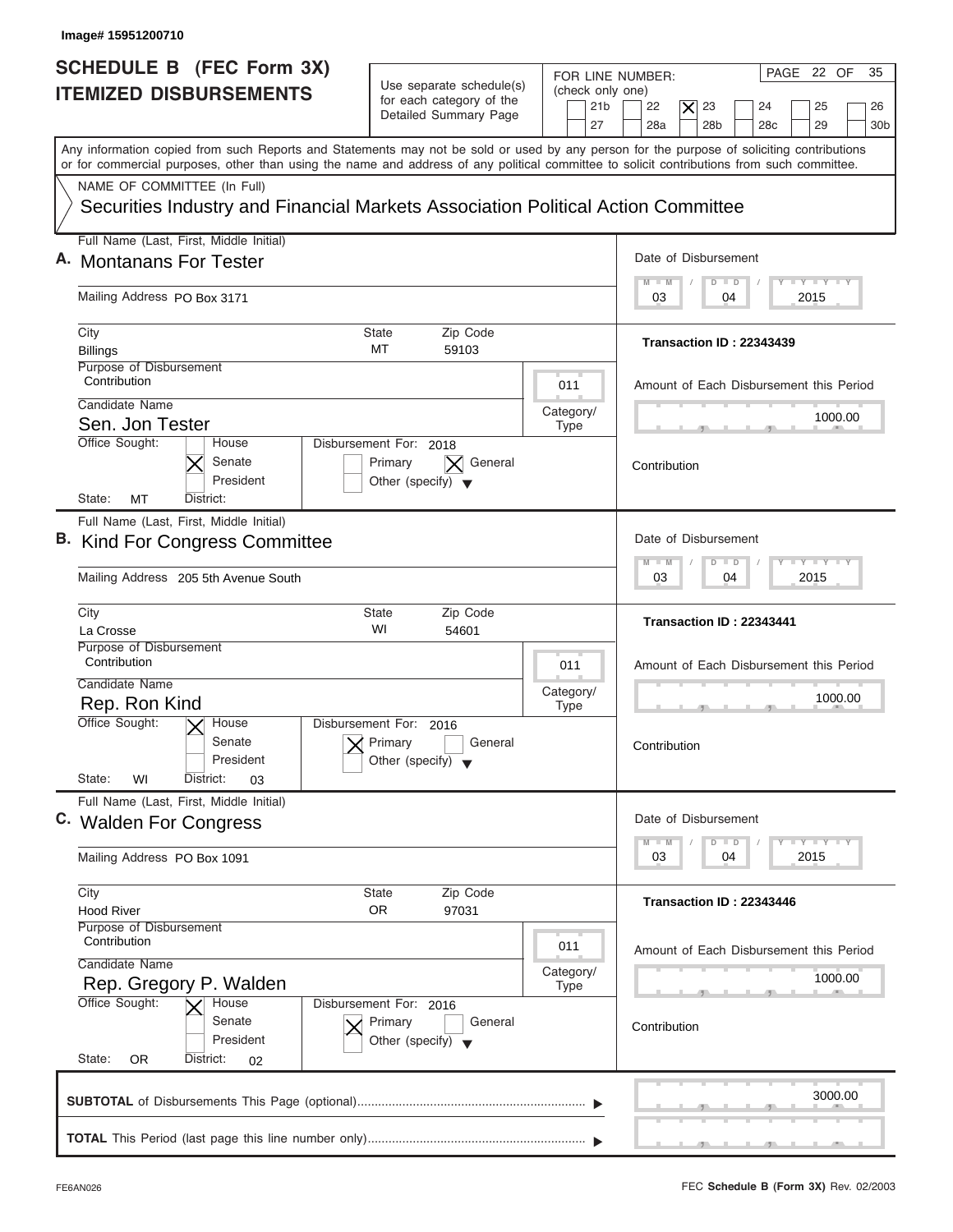| Image# 15951200711                                                                                                                                                                                                                                                                                                     |                                                                                                                            |                                                                                                                                                      |
|------------------------------------------------------------------------------------------------------------------------------------------------------------------------------------------------------------------------------------------------------------------------------------------------------------------------|----------------------------------------------------------------------------------------------------------------------------|------------------------------------------------------------------------------------------------------------------------------------------------------|
| <b>SCHEDULE B (FEC Form 3X)</b><br><b>ITEMIZED DISBURSEMENTS</b>                                                                                                                                                                                                                                                       | Use separate schedule(s)<br>(check only one)<br>for each category of the<br>21 <sub>b</sub><br>Detailed Summary Page<br>27 | PAGE 23 OF<br>35<br>FOR LINE NUMBER:<br>23<br>22<br>$\times$<br>24<br>25<br>26<br>28a<br>28 <sub>b</sub><br>28 <sub>c</sub><br>29<br>30 <sub>b</sub> |
| Any information copied from such Reports and Statements may not be sold or used by any person for the purpose of soliciting contributions<br>or for commercial purposes, other than using the name and address of any political committee to solicit contributions from such committee.<br>NAME OF COMMITTEE (In Full) |                                                                                                                            |                                                                                                                                                      |
| Securities Industry and Financial Markets Association Political Action Committee                                                                                                                                                                                                                                       |                                                                                                                            |                                                                                                                                                      |
| Full Name (Last, First, Middle Initial)<br>A. Ratcliffe For Congress                                                                                                                                                                                                                                                   |                                                                                                                            | Date of Disbursement                                                                                                                                 |
| Mailing Address 2931 Ridge Road, Suite 101<br>Pmb #217                                                                                                                                                                                                                                                                 |                                                                                                                            | $T - Y = T - Y = T - Y$<br>$M$ $M$<br>$D$ $D$<br>2015<br>03<br>04                                                                                    |
| City<br>Rockwall<br>Purpose of Disbursement                                                                                                                                                                                                                                                                            | Zip Code<br>State<br><b>TX</b><br>75032                                                                                    | Transaction ID: 22343447                                                                                                                             |
| Contribution<br>Candidate Name<br>Rep. John Ratcliffe                                                                                                                                                                                                                                                                  | 011<br>Category/<br><b>Type</b>                                                                                            | Amount of Each Disbursement this Period<br>1000.00                                                                                                   |
| Office Sought:<br>House<br>Senate<br>President<br>State:<br><b>TX</b><br>District:<br>04                                                                                                                                                                                                                               | Disbursement For: 2016<br>Primary<br>General<br>Other (specify) $\blacktriangledown$                                       | Contribution                                                                                                                                         |
| Full Name (Last, First, Middle Initial)<br>B. Kirk For Senate<br>Mailing Address P.O. Box 8                                                                                                                                                                                                                            |                                                                                                                            | Date of Disbursement<br>$-1 - Y - 1 - Y - 1 - Y$<br>$M - M$<br>$D$ $D$<br>2015<br>03<br>04                                                           |
| City<br>Winnetka                                                                                                                                                                                                                                                                                                       | <b>State</b><br>Zip Code<br>IL<br>60093                                                                                    | Transaction ID: 22343450                                                                                                                             |
| Purpose of Disbursement<br>Contribution<br>Candidate Name<br>Sen. Mark Steven Kirk                                                                                                                                                                                                                                     | 011<br>Category/<br><b>Type</b>                                                                                            | Amount of Each Disbursement this Period<br>2000.00<br>__                                                                                             |
| Office Sought:<br>$\times$ House<br>Senate<br>President<br>State:<br>IL<br>District:<br>02                                                                                                                                                                                                                             | Disbursement For: 2016<br>Primary<br>General<br>Other (specify) $\blacktriangledown$                                       | Contribution                                                                                                                                         |
| Full Name (Last, First, Middle Initial)<br>C. Terri Sewell For Congress                                                                                                                                                                                                                                                |                                                                                                                            | Date of Disbursement<br>$T - Y$ $T - Y$ $T - Y$<br>$M - M$<br>D<br>$\Box$                                                                            |
| Mailing Address P.O. Box 1964                                                                                                                                                                                                                                                                                          |                                                                                                                            | 2015<br>03<br>04                                                                                                                                     |
| City<br>Birmingham<br><b>Purpose of Disbursement</b>                                                                                                                                                                                                                                                                   | <b>State</b><br>Zip Code<br>AL<br>35201<br>011                                                                             | Transaction ID: 22343451                                                                                                                             |
| Candidate Name<br>Rep. Terri A. Sewell<br>Office Sought:<br>House                                                                                                                                                                                                                                                      | Category/<br><b>Type</b><br>Disbursement For: 2016                                                                         | Amount of Each Disbursement this Period<br>1500.00                                                                                                   |
| Senate<br>President<br>State:<br>AL<br>District:<br>07                                                                                                                                                                                                                                                                 | Primary<br>General<br>Other (specify) $\blacktriangledown$                                                                 |                                                                                                                                                      |
|                                                                                                                                                                                                                                                                                                                        |                                                                                                                            | 4500.00                                                                                                                                              |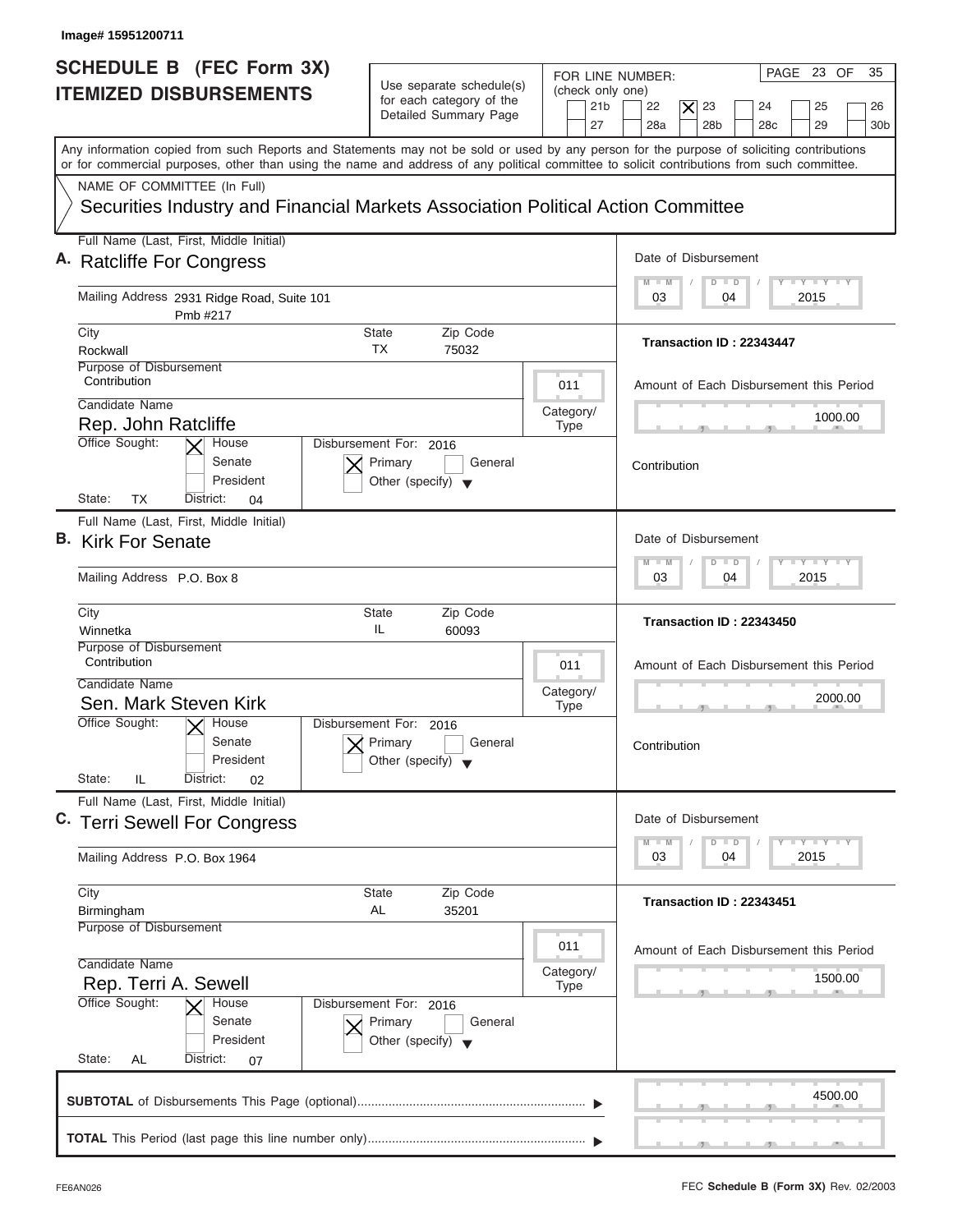| SCHEDULE B (FEC Form 3X)                                                                                                                                                                                                                                                                |                                                                                      |                                                                                                                                                                                                                       |
|-----------------------------------------------------------------------------------------------------------------------------------------------------------------------------------------------------------------------------------------------------------------------------------------|--------------------------------------------------------------------------------------|-----------------------------------------------------------------------------------------------------------------------------------------------------------------------------------------------------------------------|
| <b>ITEMIZED DISBURSEMENTS</b>                                                                                                                                                                                                                                                           | Use separate schedule(s)<br>for each category of the<br>Detailed Summary Page        | PAGE 24 OF<br>35<br>FOR LINE NUMBER:<br>(check only one)<br>21 <sub>b</sub><br>22<br>$\overline{\bm{\mathsf{x}}}$<br>23<br>24<br>25<br>26<br>28a<br>28 <sub>b</sub><br>29<br>27<br>28 <sub>c</sub><br>30 <sub>b</sub> |
| Any information copied from such Reports and Statements may not be sold or used by any person for the purpose of soliciting contributions<br>or for commercial purposes, other than using the name and address of any political committee to solicit contributions from such committee. |                                                                                      |                                                                                                                                                                                                                       |
| NAME OF COMMITTEE (In Full)<br>Securities Industry and Financial Markets Association Political Action Committee                                                                                                                                                                         |                                                                                      |                                                                                                                                                                                                                       |
| Full Name (Last, First, Middle Initial)<br>A. Devin Nunes Campaign Committee                                                                                                                                                                                                            |                                                                                      | Date of Disbursement                                                                                                                                                                                                  |
| Mailing Address PO Box 6545                                                                                                                                                                                                                                                             | $T - Y = T - Y = T - Y$<br>$\blacksquare$ M<br>$D$ $D$<br>2015<br>03<br>04           |                                                                                                                                                                                                                       |
| City<br><b>State</b><br>CA<br>Visalia<br>Purpose of Disbursement                                                                                                                                                                                                                        | Zip Code<br>93290                                                                    | Transaction ID: 22343452                                                                                                                                                                                              |
| Contribution<br>Candidate Name<br>Rep. Devin G. Nunes                                                                                                                                                                                                                                   | 011<br>Category/<br><b>Type</b>                                                      | Amount of Each Disbursement this Period<br>1000.00                                                                                                                                                                    |
| Office Sought:<br>House<br>Senate<br>President<br>СA<br>State:<br>District:<br>21                                                                                                                                                                                                       | Disbursement For: 2016<br>Primary<br>General<br>Other (specify) $\blacktriangledown$ | Contribution                                                                                                                                                                                                          |
| Full Name (Last, First, Middle Initial)<br>B. People For Patty Murray                                                                                                                                                                                                                   |                                                                                      | Date of Disbursement<br>$-Y - Y - Y - Y$<br>M<br>W<br>$\overline{D}$<br>$\blacksquare$                                                                                                                                |
| Mailing Address PO Box 3662<br>City<br><b>State</b><br><b>WA</b><br>Seattle                                                                                                                                                                                                             | Zip Code<br>98124                                                                    | 2015<br>03<br>04<br>Transaction ID: 22343458                                                                                                                                                                          |
| Purpose of Disbursement<br>Contribution<br>Candidate Name<br>Sen. Patty Murray<br>Office Sought:<br>House<br>Senate                                                                                                                                                                     | 011<br>Category/<br><b>Type</b><br>Disbursement For: 2016<br>Primary<br>General      | Amount of Each Disbursement this Period<br>2500.00<br>Contribution                                                                                                                                                    |
| President<br>State:<br>WA<br>District:                                                                                                                                                                                                                                                  | Other (specify) $\blacktriangledown$                                                 |                                                                                                                                                                                                                       |
| Full Name (Last, First, Middle Initial)<br>C. Heidi For Senate<br>Mailing Address PO Box 1577                                                                                                                                                                                           |                                                                                      | Date of Disbursement<br>$T - Y$ $T - Y$ $T - Y$<br>$M - M$<br>D<br>$\Box$<br>2015<br>03<br>04                                                                                                                         |
| City<br><b>State</b><br><b>ND</b><br><b>Bismarck</b><br><b>Purpose of Disbursement</b><br>Contribution                                                                                                                                                                                  | Zip Code<br>58502                                                                    | Transaction ID: 22343466                                                                                                                                                                                              |
| Candidate Name<br>Sen. Heidi Heitkamp<br>Office Sought:<br>House                                                                                                                                                                                                                        | 011<br>Category/<br><b>Type</b><br>Disbursement For: 2018                            | Amount of Each Disbursement this Period<br>2500.00                                                                                                                                                                    |
| Senate<br>President                                                                                                                                                                                                                                                                     | Primary<br>General<br>Other (specify) $\blacktriangledown$                           | Contribution                                                                                                                                                                                                          |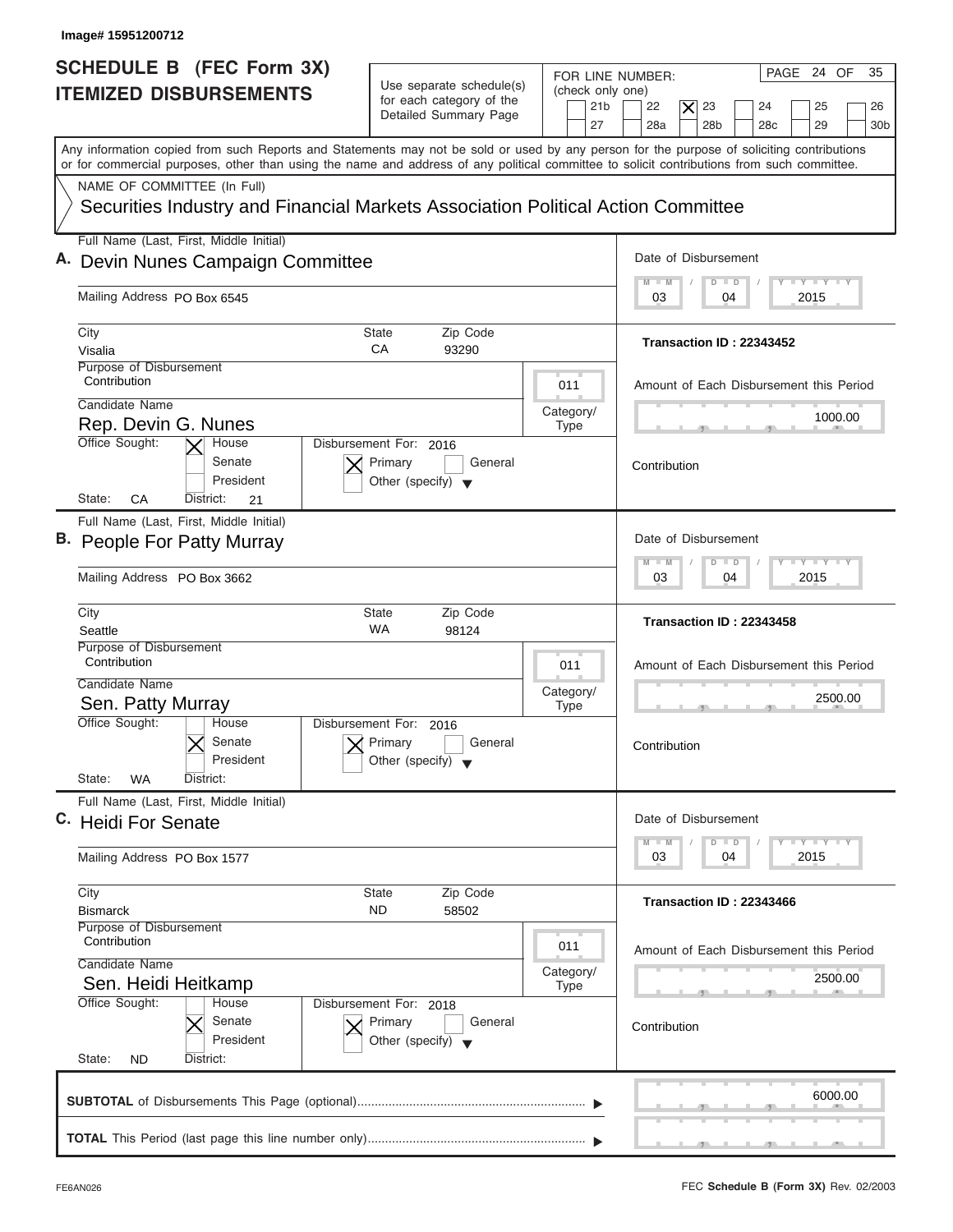| Image# 15951200713                                                                                                                                                                                                                                                                      |                                                                                      |                                                               |                                                                                                                           |
|-----------------------------------------------------------------------------------------------------------------------------------------------------------------------------------------------------------------------------------------------------------------------------------------|--------------------------------------------------------------------------------------|---------------------------------------------------------------|---------------------------------------------------------------------------------------------------------------------------|
| <b>SCHEDULE B (FEC Form 3X)</b><br><b>ITEMIZED DISBURSEMENTS</b>                                                                                                                                                                                                                        | Use separate schedule(s)<br>for each category of the<br>Detailed Summary Page        | FOR LINE NUMBER:<br>(check only one)<br>21 <sub>b</sub><br>27 | PAGE 25 OF<br>35<br>22<br>23<br>25<br>X<br>24<br>26<br>28a<br>28 <sub>b</sub><br>29<br>28 <sub>c</sub><br>30 <sub>b</sub> |
| Any information copied from such Reports and Statements may not be sold or used by any person for the purpose of soliciting contributions<br>or for commercial purposes, other than using the name and address of any political committee to solicit contributions from such committee. |                                                                                      |                                                               |                                                                                                                           |
| NAME OF COMMITTEE (In Full)                                                                                                                                                                                                                                                             |                                                                                      |                                                               |                                                                                                                           |
| Securities Industry and Financial Markets Association Political Action Committee                                                                                                                                                                                                        |                                                                                      |                                                               |                                                                                                                           |
| Full Name (Last, First, Middle Initial)                                                                                                                                                                                                                                                 |                                                                                      |                                                               |                                                                                                                           |
| A. Road to Freedom                                                                                                                                                                                                                                                                      |                                                                                      |                                                               | Date of Disbursement                                                                                                      |
| Mailing Address 228 South Washington Street<br>Suite 115                                                                                                                                                                                                                                |                                                                                      |                                                               | $T - Y = T - Y = T - Y$<br>$M$ $M$<br>$D$ $D$<br>2015<br>03<br>06                                                         |
| City                                                                                                                                                                                                                                                                                    | Zip Code<br>State                                                                    |                                                               |                                                                                                                           |
| Alexandria                                                                                                                                                                                                                                                                              | VA<br>22314                                                                          |                                                               | Transaction ID: 22343721                                                                                                  |
| Purpose of Disbursement<br>Contribution                                                                                                                                                                                                                                                 |                                                                                      | 011                                                           | Amount of Each Disbursement this Period                                                                                   |
| Candidate Name                                                                                                                                                                                                                                                                          |                                                                                      | Category/                                                     | 3000.00                                                                                                                   |
| Road to Freedom<br>Office Sought:<br>House                                                                                                                                                                                                                                              | Disbursement For:                                                                    | <b>Type</b>                                                   |                                                                                                                           |
| Senate<br>President                                                                                                                                                                                                                                                                     | Primary<br>General<br>Other (specify) $\blacktriangledown$                           |                                                               | Contribution                                                                                                              |
| State:<br>District:                                                                                                                                                                                                                                                                     |                                                                                      |                                                               |                                                                                                                           |
| Full Name (Last, First, Middle Initial)<br>B. Charles Boustany Jr. Md For Congress, Inc.<br>Mailing Address PO Box 80126                                                                                                                                                                |                                                                                      |                                                               | Date of Disbursement<br>$-1 - Y - 1 - Y - 1 - Y$<br>M<br>W<br>$D$ $D$<br>2015<br>03<br>09                                 |
| City<br>Lafayette                                                                                                                                                                                                                                                                       | <b>State</b><br>Zip Code<br>LA<br>70598                                              |                                                               | Transaction ID: 22344685                                                                                                  |
| Purpose of Disbursement<br>Contribution<br>Candidate Name<br>Rep. Charles W. Boustany Jr.                                                                                                                                                                                               |                                                                                      | 011<br>Category/<br><b>Type</b>                               | Amount of Each Disbursement this Period<br>1000.00                                                                        |
| Office Sought:<br>$\overline{X}$ House<br>Senate<br>President<br>State:<br>LA<br>District:<br>07                                                                                                                                                                                        | Disbursement For:<br>2016<br>Primary<br>General<br>Other (specify)                   |                                                               | Contribution                                                                                                              |
| Full Name (Last, First, Middle Initial)<br>C. Bill Foster For Congress Committee                                                                                                                                                                                                        |                                                                                      |                                                               | Date of Disbursement                                                                                                      |
| Mailing Address P.O. Box 9104                                                                                                                                                                                                                                                           |                                                                                      |                                                               | $T - Y$ $T - Y$<br>$M - M$<br>D<br>$\Box$<br>2015<br>03<br>09                                                             |
| City                                                                                                                                                                                                                                                                                    | Zip Code<br><b>State</b>                                                             |                                                               | Transaction ID: 22344695                                                                                                  |
| Aurora<br>Purpose of Disbursement                                                                                                                                                                                                                                                       | IL<br>60598                                                                          |                                                               |                                                                                                                           |
| Contribution<br>Candidate Name                                                                                                                                                                                                                                                          |                                                                                      | 011                                                           | Amount of Each Disbursement this Period                                                                                   |
| Rep. Bill Foster                                                                                                                                                                                                                                                                        |                                                                                      | Category/<br><b>Type</b>                                      | 1000.00                                                                                                                   |
| Office Sought:<br>House<br>Senate<br>President<br>State:<br>IL<br>District:<br>14                                                                                                                                                                                                       | Disbursement For: 2016<br>Primary<br>General<br>Other (specify) $\blacktriangledown$ |                                                               | Contribution                                                                                                              |
|                                                                                                                                                                                                                                                                                         |                                                                                      |                                                               | 5000.00                                                                                                                   |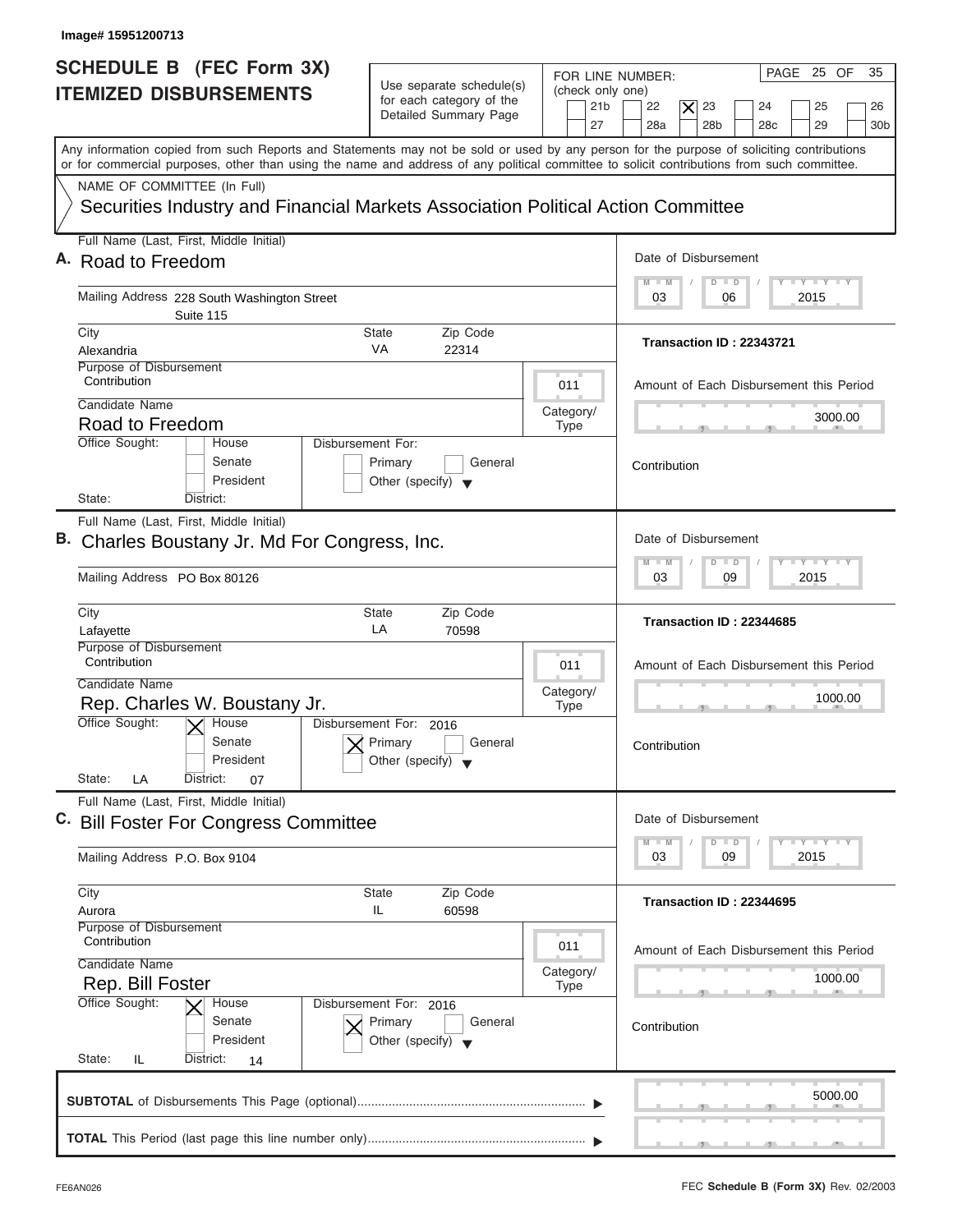| Image# 15951200714                                                                                                                                                                                                                                                                      |                                                                                      |                                                                                                                                                                                                          |
|-----------------------------------------------------------------------------------------------------------------------------------------------------------------------------------------------------------------------------------------------------------------------------------------|--------------------------------------------------------------------------------------|----------------------------------------------------------------------------------------------------------------------------------------------------------------------------------------------------------|
| <b>SCHEDULE B (FEC Form 3X)</b><br><b>ITEMIZED DISBURSEMENTS</b>                                                                                                                                                                                                                        | Use separate schedule(s)<br>for each category of the<br>Detailed Summary Page<br>27  | PAGE 26 OF<br>35<br>FOR LINE NUMBER:<br>(check only one)<br>23<br>21 <sub>b</sub><br>22<br>$\boldsymbol{\times}$<br>25<br>24<br>26<br>28a<br>28 <sub>b</sub><br>29<br>28 <sub>c</sub><br>30 <sub>b</sub> |
| Any information copied from such Reports and Statements may not be sold or used by any person for the purpose of soliciting contributions<br>or for commercial purposes, other than using the name and address of any political committee to solicit contributions from such committee. |                                                                                      |                                                                                                                                                                                                          |
| NAME OF COMMITTEE (In Full)<br>Securities Industry and Financial Markets Association Political Action Committee                                                                                                                                                                         |                                                                                      |                                                                                                                                                                                                          |
| Full Name (Last, First, Middle Initial)<br>A. Jeffries For Congress                                                                                                                                                                                                                     |                                                                                      | Date of Disbursement                                                                                                                                                                                     |
| Mailing Address 630 Washington Avenue                                                                                                                                                                                                                                                   |                                                                                      | $T - Y = T - Y = T - Y$<br>$M - M$<br>$D$ $D$<br>2015<br>03<br>09                                                                                                                                        |
| City<br>Brooklyn<br>Purpose of Disbursement                                                                                                                                                                                                                                             | Zip Code<br>State<br><b>NY</b><br>11238                                              | Transaction ID: 22344698                                                                                                                                                                                 |
| Contribution<br>Candidate Name<br>Rep. Hakeem Jeffries                                                                                                                                                                                                                                  | 011<br>Category/<br><b>Type</b>                                                      | Amount of Each Disbursement this Period<br>1000.00                                                                                                                                                       |
| Office Sought:<br>House<br>Senate<br>President<br>State:<br>NY<br>District:<br>08                                                                                                                                                                                                       | Disbursement For: 2016<br>Primary<br>General<br>Other (specify) $\blacktriangledown$ | Contribution                                                                                                                                                                                             |
| Full Name (Last, First, Middle Initial)<br>B. Brad Ashford For Congress<br>Mailing Address PO Box 24023                                                                                                                                                                                 |                                                                                      | Date of Disbursement<br><b>LEYTEY LEY</b><br>$M - M$<br>$\Box$<br>$\Box$<br>2015<br>03<br>09                                                                                                             |
| City<br>Omaha                                                                                                                                                                                                                                                                           | Zip Code<br>State<br><b>NE</b><br>68124                                              | Transaction ID: 22344699                                                                                                                                                                                 |
| Purpose of Disbursement<br>Contribution<br>Candidate Name<br>Rep. Brad Ashford                                                                                                                                                                                                          | 011<br>Category/<br><b>Type</b>                                                      | Amount of Each Disbursement this Period<br>1000.00                                                                                                                                                       |
| Office Sought:<br>$X$ House<br>Senate<br>President<br>State:<br><b>NE</b><br>District:<br>02                                                                                                                                                                                            | Disbursement For:<br>2016<br>Primary<br>General<br>Other (specify)                   | Contribution                                                                                                                                                                                             |
| Full Name (Last, First, Middle Initial)<br>C. Sanford Bishop For Congress                                                                                                                                                                                                               |                                                                                      | Date of Disbursement<br>$T - Y$ $T - Y$ $T - Y$<br>$M - M$<br>D<br>$\Box$                                                                                                                                |
| Mailing Address P.O. Box 909<br>City                                                                                                                                                                                                                                                    | Zip Code<br>State                                                                    | 2015<br>03<br>09                                                                                                                                                                                         |
| Columbus<br>Purpose of Disbursement<br>Contribution                                                                                                                                                                                                                                     | GA<br>31902<br>011                                                                   | Transaction ID: 22344700<br>Amount of Each Disbursement this Period                                                                                                                                      |
| Candidate Name<br>Rep. Sanford D. Bishop Jr.<br>Office Sought:<br>House                                                                                                                                                                                                                 | Category/<br><b>Type</b><br>Disbursement For: 2016                                   | 1000.00                                                                                                                                                                                                  |
| Senate<br>President<br>State:<br>District:<br>GА<br>02                                                                                                                                                                                                                                  | Primary<br>General<br>Other (specify) $\blacktriangledown$                           | Contribution                                                                                                                                                                                             |
|                                                                                                                                                                                                                                                                                         |                                                                                      | 3000.00                                                                                                                                                                                                  |
|                                                                                                                                                                                                                                                                                         |                                                                                      |                                                                                                                                                                                                          |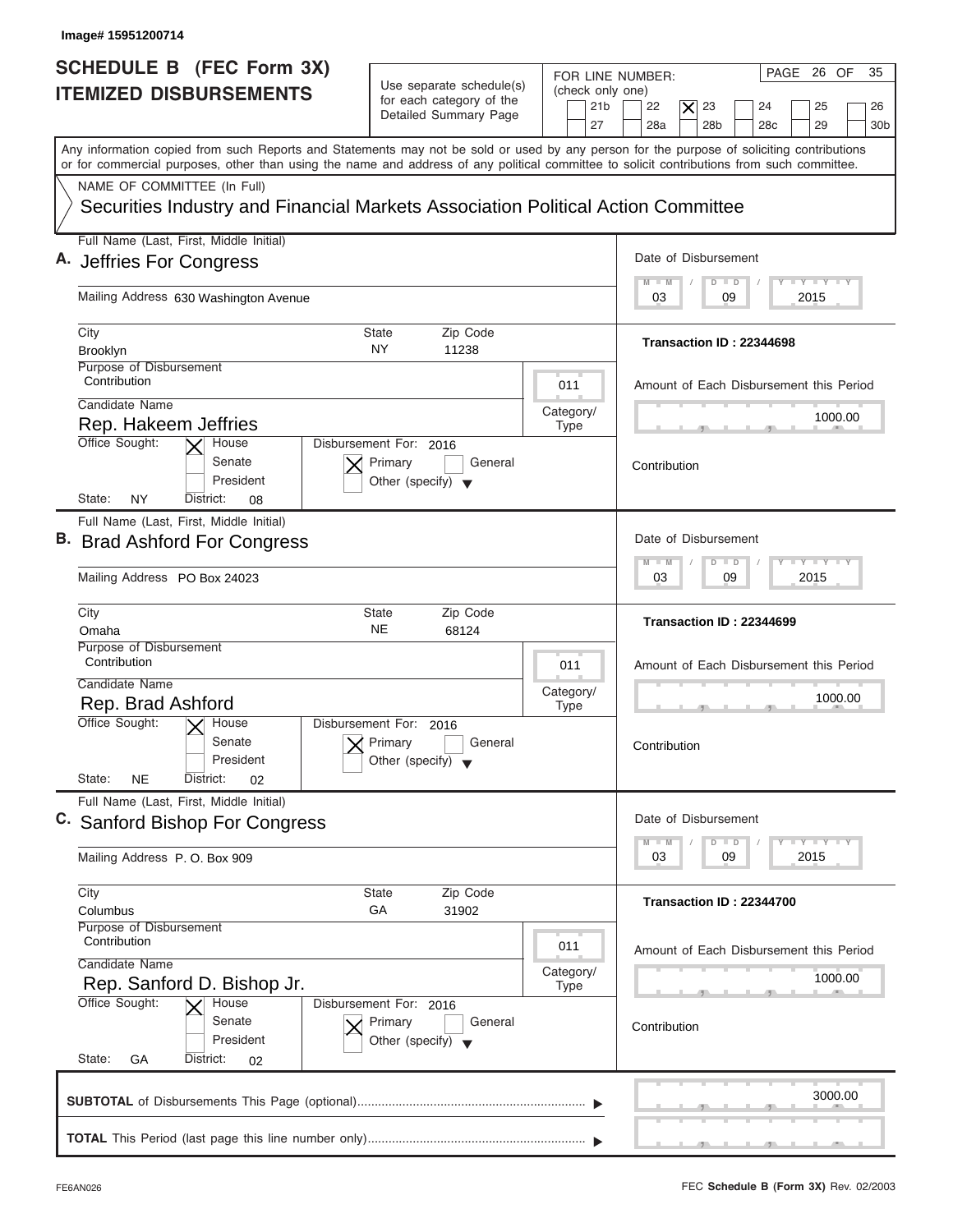| Image# 15951200715                                                                                                                                                                                                                                                                      |                                                                                                                            |                                                                                                                                                      |
|-----------------------------------------------------------------------------------------------------------------------------------------------------------------------------------------------------------------------------------------------------------------------------------------|----------------------------------------------------------------------------------------------------------------------------|------------------------------------------------------------------------------------------------------------------------------------------------------|
| SCHEDULE B (FEC Form 3X)<br><b>ITEMIZED DISBURSEMENTS</b>                                                                                                                                                                                                                               | Use separate schedule(s)<br>(check only one)<br>for each category of the<br>21 <sub>b</sub><br>Detailed Summary Page<br>27 | PAGE 27 OF<br>35<br>FOR LINE NUMBER:<br>22<br>$\times$<br>23<br>25<br>24<br>26<br>28a<br>28 <sub>b</sub><br>28 <sub>c</sub><br>29<br>30 <sub>b</sub> |
| Any information copied from such Reports and Statements may not be sold or used by any person for the purpose of soliciting contributions<br>or for commercial purposes, other than using the name and address of any political committee to solicit contributions from such committee. |                                                                                                                            |                                                                                                                                                      |
| NAME OF COMMITTEE (In Full)<br>Securities Industry and Financial Markets Association Political Action Committee                                                                                                                                                                         |                                                                                                                            |                                                                                                                                                      |
| Full Name (Last, First, Middle Initial)                                                                                                                                                                                                                                                 |                                                                                                                            |                                                                                                                                                      |
| A. Boozman For Arkansas                                                                                                                                                                                                                                                                 |                                                                                                                            | Date of Disbursement                                                                                                                                 |
| Mailing Address PO Box 671                                                                                                                                                                                                                                                              |                                                                                                                            | $T - Y = T - Y = T - Y$<br>$D$ $D$<br>$M$ $M$<br>09<br>2015<br>03                                                                                    |
| City                                                                                                                                                                                                                                                                                    | Zip Code<br>State                                                                                                          |                                                                                                                                                      |
| Rogers                                                                                                                                                                                                                                                                                  | AR<br>72757                                                                                                                | Transaction ID: 22344701                                                                                                                             |
| Purpose of Disbursement<br>Contribution                                                                                                                                                                                                                                                 | 011                                                                                                                        | Amount of Each Disbursement this Period                                                                                                              |
| Candidate Name                                                                                                                                                                                                                                                                          | Category/                                                                                                                  | 2000.00                                                                                                                                              |
| Sen. John Boozman<br>Office Sought:<br>House                                                                                                                                                                                                                                            | <b>Type</b><br>Disbursement For: 2016                                                                                      |                                                                                                                                                      |
| Senate<br>President<br>State:<br>AR<br>District:                                                                                                                                                                                                                                        | Primary<br>General<br>Other (specify) $\blacktriangledown$                                                                 | Contribution                                                                                                                                         |
| Full Name (Last, First, Middle Initial)                                                                                                                                                                                                                                                 |                                                                                                                            |                                                                                                                                                      |
| B. French Hill For Arkansas                                                                                                                                                                                                                                                             |                                                                                                                            | Date of Disbursement                                                                                                                                 |
| Mailing Address PO Box 7841                                                                                                                                                                                                                                                             |                                                                                                                            | $-1 - Y - 1 - Y - 1 - Y$<br>$D$ $D$<br>$M - M$<br>2015<br>03<br>09                                                                                   |
| City<br><b>Little Rock</b>                                                                                                                                                                                                                                                              | <b>State</b><br>Zip Code<br>AR<br>72217                                                                                    | Transaction ID: 22344703                                                                                                                             |
| Purpose of Disbursement<br>Contribution<br>Candidate Name<br><b>James Hill</b>                                                                                                                                                                                                          | 011<br>Category/<br><b>Type</b>                                                                                            | Amount of Each Disbursement this Period<br>1000.00<br>__                                                                                             |
| Office Sought:<br>$\sqrt{\frac{1}{2}}$ House<br>Senate<br>President<br>State:<br>AR<br>District:<br>02                                                                                                                                                                                  | Disbursement For:<br>2016<br>Primary<br>General<br>Other (specify) $\blacktriangledown$                                    | Contribution                                                                                                                                         |
| Full Name (Last, First, Middle Initial)<br>C. Motor City PAC                                                                                                                                                                                                                            |                                                                                                                            | Date of Disbursement<br>$\mathbf{I}$ $\mathbf{Y}$ $\mathbf{I}$ $\mathbf{Y}$ $\mathbf{I}$ $\mathbf{Y}$<br>$\Box$<br>$M - M$<br>D                      |
| Mailing Address 600 PENNSYLVANIA AVE SE<br>Suite 210                                                                                                                                                                                                                                    |                                                                                                                            | 2015<br>03<br>12                                                                                                                                     |
| City<br>Washington                                                                                                                                                                                                                                                                      | Zip Code<br>State<br>DC<br>20003                                                                                           | Transaction ID: 22346589                                                                                                                             |
| Purpose of Disbursement<br>Contribution                                                                                                                                                                                                                                                 | 011                                                                                                                        | Amount of Each Disbursement this Period                                                                                                              |
| Candidate Name<br><b>Motor City PAC</b>                                                                                                                                                                                                                                                 | Category/<br><b>Type</b>                                                                                                   | 1000.00                                                                                                                                              |
| Office Sought:<br>House<br>Senate<br>President<br>State:<br>District:                                                                                                                                                                                                                   | Disbursement For:<br>Primary<br>General<br>Other (specify) $\blacktriangledown$                                            | Contribution                                                                                                                                         |
|                                                                                                                                                                                                                                                                                         |                                                                                                                            |                                                                                                                                                      |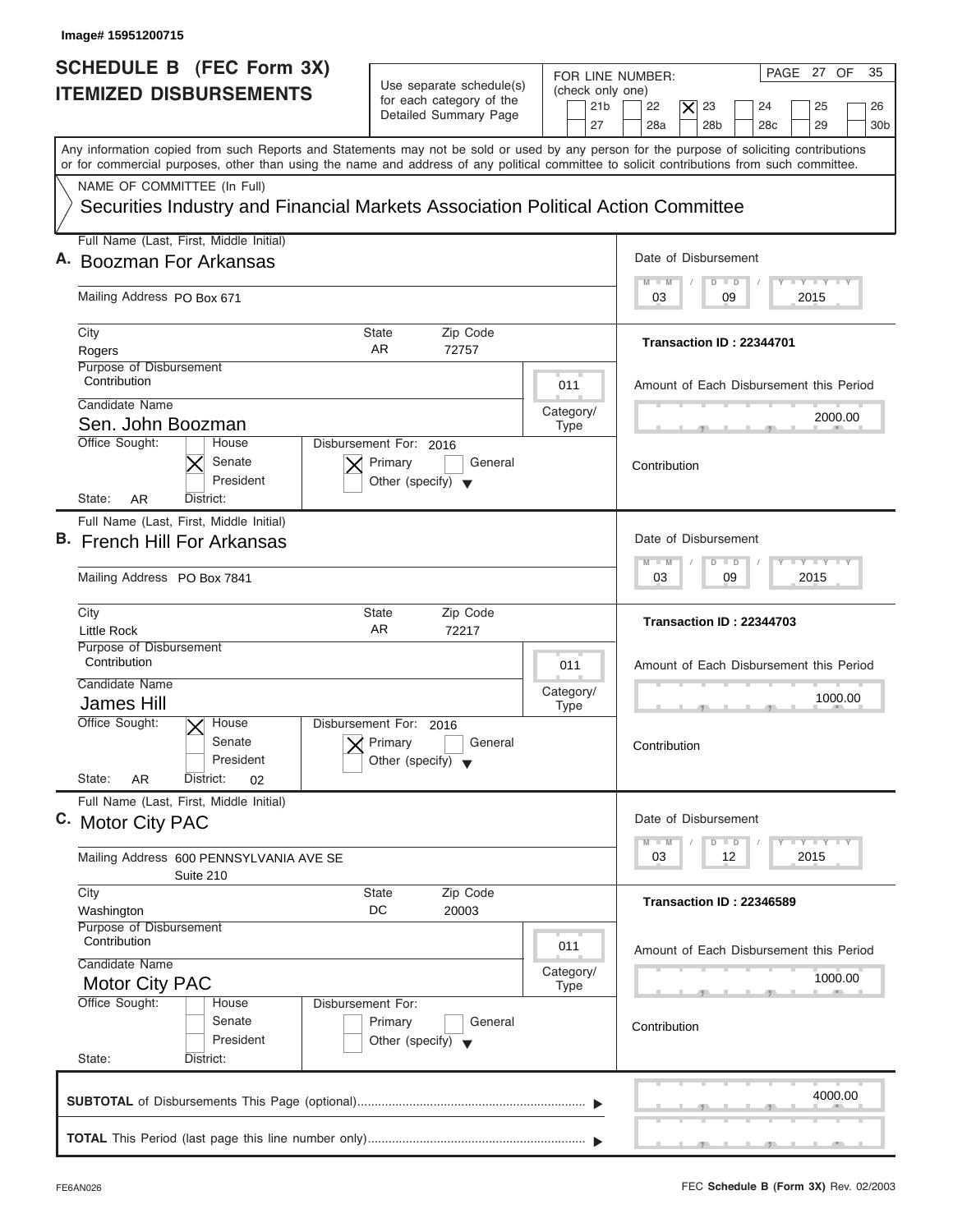| Image# 15951200716                                                                                                                                                                                                                                                                      |                                                                                                                            |                                                                                                                                                      |
|-----------------------------------------------------------------------------------------------------------------------------------------------------------------------------------------------------------------------------------------------------------------------------------------|----------------------------------------------------------------------------------------------------------------------------|------------------------------------------------------------------------------------------------------------------------------------------------------|
| <b>SCHEDULE B (FEC Form 3X)</b><br><b>ITEMIZED DISBURSEMENTS</b>                                                                                                                                                                                                                        | Use separate schedule(s)<br>(check only one)<br>for each category of the<br>21 <sub>b</sub><br>Detailed Summary Page<br>27 | PAGE 28 OF<br>35<br>FOR LINE NUMBER:<br>22<br>23<br>$\times$<br>24<br>25<br>26<br>28a<br>28 <sub>b</sub><br>28 <sub>c</sub><br>29<br>30 <sub>b</sub> |
| Any information copied from such Reports and Statements may not be sold or used by any person for the purpose of soliciting contributions<br>or for commercial purposes, other than using the name and address of any political committee to solicit contributions from such committee. |                                                                                                                            |                                                                                                                                                      |
| NAME OF COMMITTEE (In Full)                                                                                                                                                                                                                                                             |                                                                                                                            |                                                                                                                                                      |
| Securities Industry and Financial Markets Association Political Action Committee                                                                                                                                                                                                        |                                                                                                                            |                                                                                                                                                      |
| Full Name (Last, First, Middle Initial)<br>A. COMMITTEE FOR HISPANIC CAUSES/BUILDING OUR LEADERSHIP DIVERSITY PAC<br>(CHC BOLD PAC)                                                                                                                                                     |                                                                                                                            | Date of Disbursement<br>$T - Y = T - Y = T - Y$                                                                                                      |
| Mailing Address PO BOX 70980                                                                                                                                                                                                                                                            |                                                                                                                            | $M$ $M$<br>$D$ $D$<br>2015<br>03<br>12                                                                                                               |
| City<br>Washington                                                                                                                                                                                                                                                                      | Zip Code<br>State<br>DC<br>20024                                                                                           | Transaction ID: 22346995                                                                                                                             |
| Purpose of Disbursement<br>Contribution                                                                                                                                                                                                                                                 | 011                                                                                                                        | Amount of Each Disbursement this Period                                                                                                              |
| Candidate Name<br>COMMITTEE FOR HISPANIC CAUSES/BUILDING OUR LEADERSHIP DIVERSITY PAC (CHC BOLD PAC)                                                                                                                                                                                    | Category/<br><b>Type</b>                                                                                                   | 2500.00                                                                                                                                              |
| Office Sought:<br>House<br>Senate<br>President<br>State:<br>District:                                                                                                                                                                                                                   | Disbursement For:<br>Primary<br>General<br>Other (specify) $\blacktriangledown$                                            | Contribution                                                                                                                                         |
| Full Name (Last, First, Middle Initial)                                                                                                                                                                                                                                                 |                                                                                                                            |                                                                                                                                                      |
| <b>B.</b> National Republican Senatorial Committee                                                                                                                                                                                                                                      |                                                                                                                            | Date of Disbursement                                                                                                                                 |
| Mailing Address 425 2nd Street, NE                                                                                                                                                                                                                                                      |                                                                                                                            | $-1 - Y - 1 - Y - 1 - Y$<br>$M - M$<br>$\overline{D}$<br>$\Box$<br>2015<br>03<br>16                                                                  |
| City<br>Washington                                                                                                                                                                                                                                                                      | Zip Code<br>State<br>DC<br>20002                                                                                           | Transaction ID: 22352485                                                                                                                             |
| Purpose of Disbursement<br>Contribution<br>Candidate Name<br>National Republican Senatorial Committee                                                                                                                                                                                   | 011<br>Category/                                                                                                           | Amount of Each Disbursement this Period<br>5000.00                                                                                                   |
| Office Sought:<br>House<br>Disbursement For:<br>Senate<br>President<br>State:<br>District:                                                                                                                                                                                              | <b>Type</b><br>Primary<br>General<br>Other (specify)                                                                       | $-5$<br>Contribution                                                                                                                                 |
| Full Name (Last, First, Middle Initial)<br>C. Tim Scott For Senate                                                                                                                                                                                                                      |                                                                                                                            | Date of Disbursement<br>$T$ $Y$ $T$ $Y$ $T$ $Y$<br>$M - M$<br>D<br>$\Box$                                                                            |
| Mailing Address 1405 Ashley River Road                                                                                                                                                                                                                                                  |                                                                                                                            | 2015<br>03<br>16                                                                                                                                     |
| City<br>Charleston                                                                                                                                                                                                                                                                      | Zip Code<br>State<br>SC<br>29407                                                                                           | Transaction ID: 22352982                                                                                                                             |
| Purpose of Disbursement<br>Contribution<br>Candidate Name                                                                                                                                                                                                                               | 011                                                                                                                        | Amount of Each Disbursement this Period                                                                                                              |
| Sen. Tim Scott<br>Office Sought:<br>House                                                                                                                                                                                                                                               | Category/<br><b>Type</b><br>Disbursement For: 2016                                                                         | 2000.00                                                                                                                                              |
| Senate<br>President<br>State:<br>SC<br>District:                                                                                                                                                                                                                                        | Primary<br>General<br>Other (specify) $\blacktriangledown$                                                                 | Contribution                                                                                                                                         |
|                                                                                                                                                                                                                                                                                         |                                                                                                                            | 9500.00                                                                                                                                              |
|                                                                                                                                                                                                                                                                                         |                                                                                                                            |                                                                                                                                                      |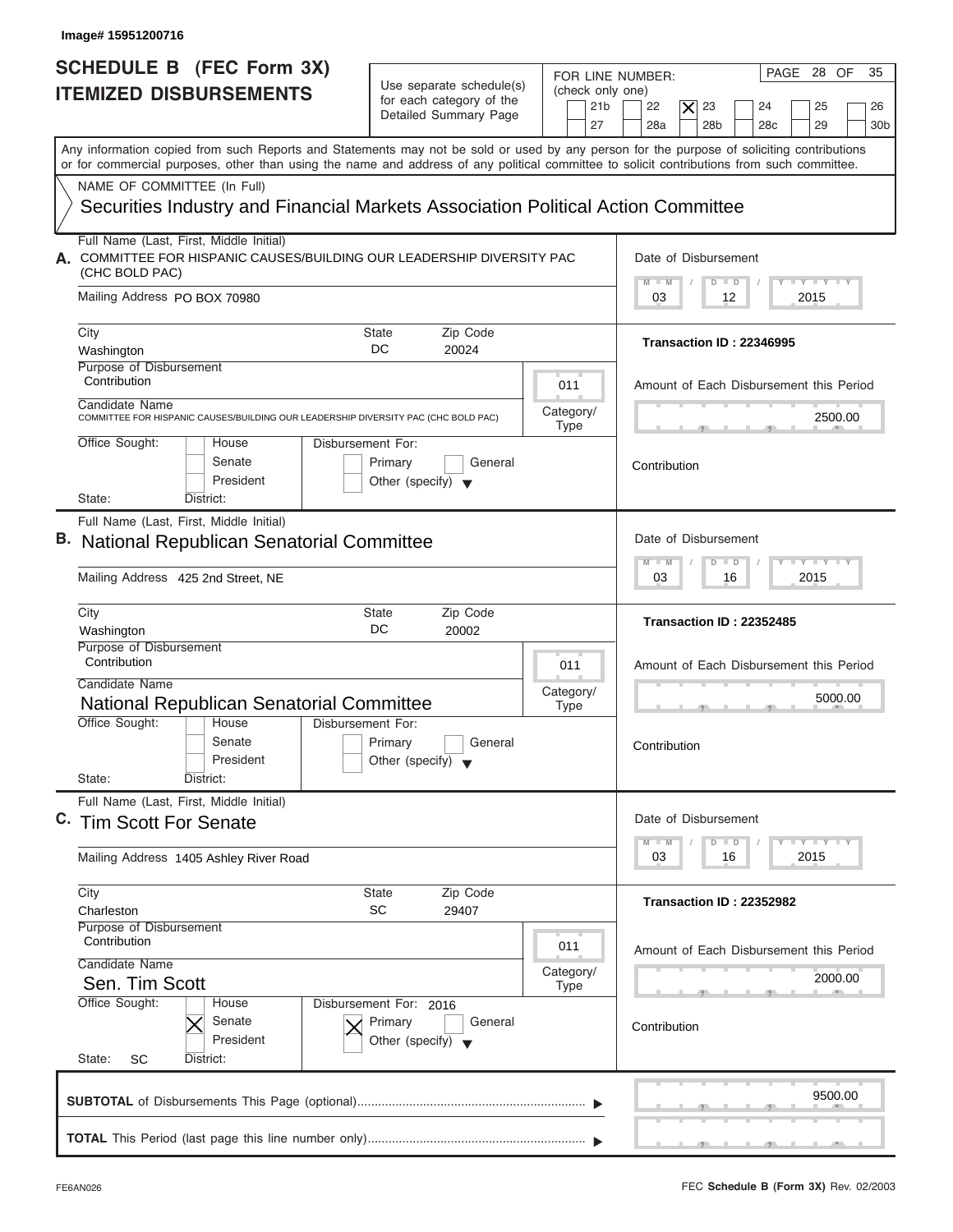| Image# 15951200717                                                                                                                                                                                                                                                                      |                                                                                      |                                                               |                                                                                                                                  |
|-----------------------------------------------------------------------------------------------------------------------------------------------------------------------------------------------------------------------------------------------------------------------------------------|--------------------------------------------------------------------------------------|---------------------------------------------------------------|----------------------------------------------------------------------------------------------------------------------------------|
| <b>SCHEDULE B (FEC Form 3X)</b><br><b>ITEMIZED DISBURSEMENTS</b>                                                                                                                                                                                                                        | Use separate schedule(s)<br>for each category of the<br>Detailed Summary Page        | FOR LINE NUMBER:<br>(check only one)<br>21 <sub>b</sub><br>27 | PAGE 29 OF<br>35<br>22<br>$\times$<br>23<br>25<br>24<br>26<br>28a<br>28 <sub>b</sub><br>28 <sub>c</sub><br>29<br>30 <sub>b</sub> |
| Any information copied from such Reports and Statements may not be sold or used by any person for the purpose of soliciting contributions<br>or for commercial purposes, other than using the name and address of any political committee to solicit contributions from such committee. |                                                                                      |                                                               |                                                                                                                                  |
| NAME OF COMMITTEE (In Full)<br>Securities Industry and Financial Markets Association Political Action Committee                                                                                                                                                                         |                                                                                      |                                                               |                                                                                                                                  |
| Full Name (Last, First, Middle Initial)                                                                                                                                                                                                                                                 |                                                                                      |                                                               |                                                                                                                                  |
| A. Georgians for Isakson                                                                                                                                                                                                                                                                |                                                                                      |                                                               | Date of Disbursement                                                                                                             |
| Mailing Address P.O. Box 250116                                                                                                                                                                                                                                                         |                                                                                      |                                                               | $L - Y = L - Y = L - Y$<br>$M - M$<br>$\Box$<br>D<br>2015<br>03<br>16                                                            |
| City                                                                                                                                                                                                                                                                                    | State<br>Zip Code                                                                    |                                                               |                                                                                                                                  |
| Atlanta                                                                                                                                                                                                                                                                                 | GA<br>30325                                                                          |                                                               | Transaction ID: 22354640                                                                                                         |
| Purpose of Disbursement<br>Contribution                                                                                                                                                                                                                                                 |                                                                                      | 011                                                           | Amount of Each Disbursement this Period                                                                                          |
| Candidate Name                                                                                                                                                                                                                                                                          |                                                                                      | Category/                                                     | 1000.00                                                                                                                          |
| Sen. Johnny Isakson                                                                                                                                                                                                                                                                     |                                                                                      | <b>Type</b>                                                   |                                                                                                                                  |
| Office Sought:<br>House<br>Senate<br>President<br>GA<br>State:<br>District:                                                                                                                                                                                                             | Disbursement For: 2016<br>Primary<br>General<br>Other (specify) $\blacktriangledown$ |                                                               | Contribution                                                                                                                     |
| Full Name (Last, First, Middle Initial)                                                                                                                                                                                                                                                 |                                                                                      |                                                               |                                                                                                                                  |
| B. Shelby For U S Senate                                                                                                                                                                                                                                                                |                                                                                      |                                                               | Date of Disbursement<br>$-1 - Y - 1 - Y - 1 - Y$<br>$M - M$<br>$\blacksquare$<br>D                                               |
| Mailing Address Post Office Box 1091                                                                                                                                                                                                                                                    |                                                                                      |                                                               | 2015<br>03<br>16                                                                                                                 |
| City<br>Tuscaloosa                                                                                                                                                                                                                                                                      | State<br>Zip Code<br>AL<br>35403                                                     |                                                               | Transaction ID: 22354643                                                                                                         |
| Purpose of Disbursement<br>Contribution                                                                                                                                                                                                                                                 |                                                                                      | 011                                                           | Amount of Each Disbursement this Period                                                                                          |
| Candidate Name                                                                                                                                                                                                                                                                          |                                                                                      | Category/                                                     | 5000.00                                                                                                                          |
| Mr. Richard Shelby<br>Office Sought:<br>House                                                                                                                                                                                                                                           | Disbursement For:                                                                    | <b>Type</b>                                                   | $-5$                                                                                                                             |
| Senate<br>President<br>State:<br>AL<br>District:                                                                                                                                                                                                                                        | 2016<br>Primary<br>General<br>Other (specify)                                        |                                                               | Contribution                                                                                                                     |
| Full Name (Last, First, Middle Initial)                                                                                                                                                                                                                                                 |                                                                                      |                                                               |                                                                                                                                  |
| C. Mccaskill For Missouri                                                                                                                                                                                                                                                               |                                                                                      |                                                               | Date of Disbursement<br>$\mathbf{I}$ $\mathbf{Y}$ $\mathbf{I}$ $\mathbf{Y}$ $\mathbf{I}$ $\mathbf{Y}$<br>$M - M$<br>D<br>$\Box$  |
| Mailing Address 700 13th Street Nw<br>Suite 600                                                                                                                                                                                                                                         |                                                                                      |                                                               | 2015<br>03<br>16                                                                                                                 |
| City<br>Washington                                                                                                                                                                                                                                                                      | Zip Code<br>State<br>DC<br>20005                                                     |                                                               | Transaction ID: 22354651                                                                                                         |
| Purpose of Disbursement<br>Contribution                                                                                                                                                                                                                                                 |                                                                                      | 011                                                           | Amount of Each Disbursement this Period                                                                                          |
|                                                                                                                                                                                                                                                                                         |                                                                                      | Category/                                                     | 1000.00                                                                                                                          |
| Candidate Name                                                                                                                                                                                                                                                                          |                                                                                      |                                                               |                                                                                                                                  |
| Sen. Claire McCaskill<br>Office Sought:<br>House<br>Senate<br>President                                                                                                                                                                                                                 | Disbursement For: 2018<br>Primary<br>General<br>Other (specify) $\blacktriangledown$ | <b>Type</b>                                                   | Contribution                                                                                                                     |
| State:<br>MO<br>District:                                                                                                                                                                                                                                                               |                                                                                      |                                                               | 7000.00                                                                                                                          |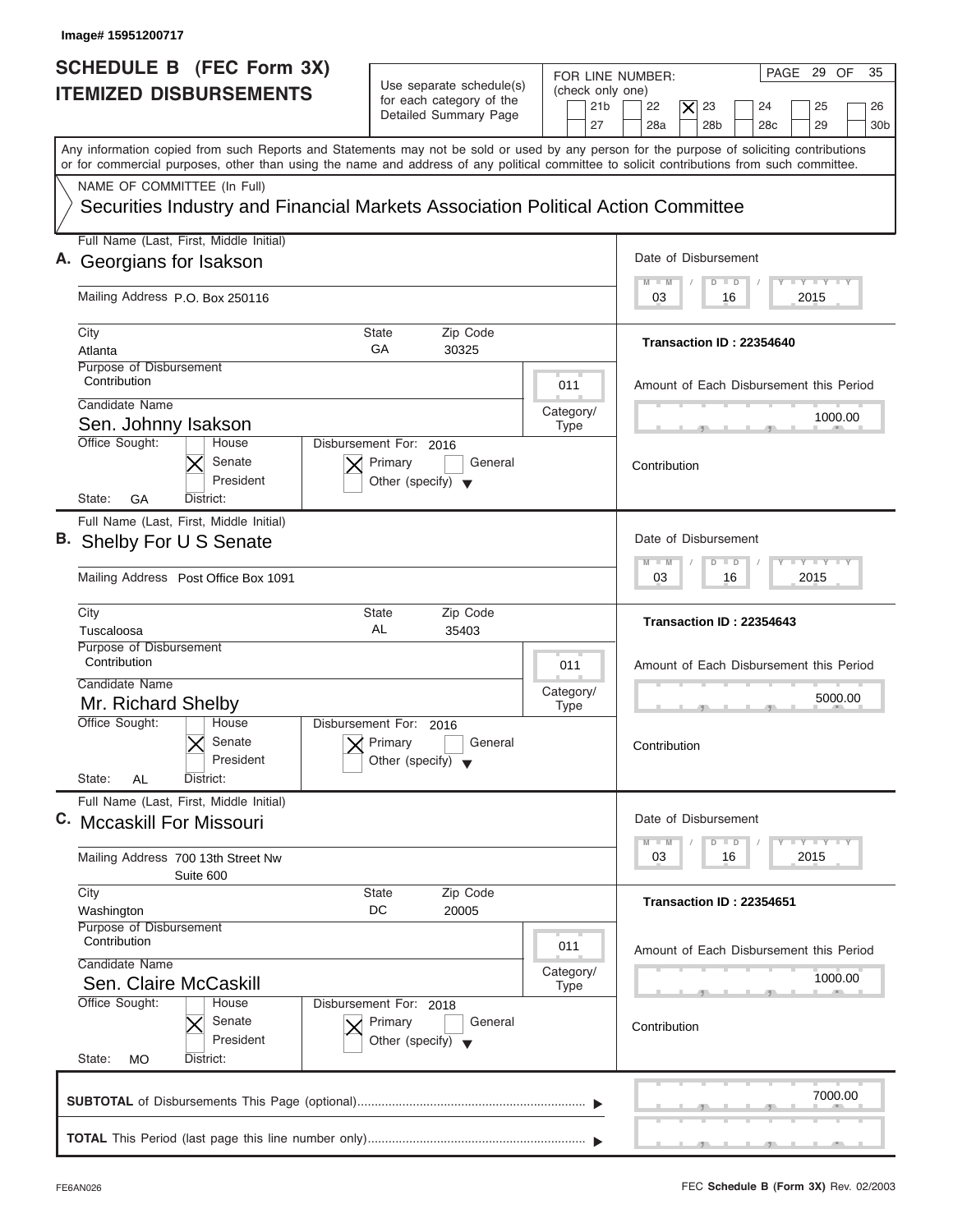| Image# 15951200718                                                                                                                                                                                                                                                                      |                                                                                                                            |                                                                                                                                                      |
|-----------------------------------------------------------------------------------------------------------------------------------------------------------------------------------------------------------------------------------------------------------------------------------------|----------------------------------------------------------------------------------------------------------------------------|------------------------------------------------------------------------------------------------------------------------------------------------------|
| <b>SCHEDULE B</b> (FEC Form 3X)<br><b>ITEMIZED DISBURSEMENTS</b>                                                                                                                                                                                                                        | Use separate schedule(s)<br>(check only one)<br>for each category of the<br>21 <sub>b</sub><br>Detailed Summary Page<br>27 | PAGE 30 OF<br>35<br>FOR LINE NUMBER:<br>23<br>22<br>$\times$<br>24<br>25<br>26<br>28a<br>28 <sub>b</sub><br>28 <sub>c</sub><br>29<br>30 <sub>b</sub> |
| Any information copied from such Reports and Statements may not be sold or used by any person for the purpose of soliciting contributions<br>or for commercial purposes, other than using the name and address of any political committee to solicit contributions from such committee. |                                                                                                                            |                                                                                                                                                      |
| NAME OF COMMITTEE (In Full)<br>Securities Industry and Financial Markets Association Political Action Committee                                                                                                                                                                         |                                                                                                                            |                                                                                                                                                      |
| Full Name (Last, First, Middle Initial)<br>A. Stivers For Congress                                                                                                                                                                                                                      |                                                                                                                            | Date of Disbursement                                                                                                                                 |
| Mailing Address 4679 Winterset Drive                                                                                                                                                                                                                                                    |                                                                                                                            | $T - Y = T - Y = T - Y$<br>$M - M$<br>$D$ $D$<br>2015<br>03<br>16                                                                                    |
| City<br>Columbus                                                                                                                                                                                                                                                                        | Zip Code<br>State<br>OH<br>43220                                                                                           | Transaction ID: 22354655                                                                                                                             |
| Purpose of Disbursement<br>Contribution<br>Candidate Name                                                                                                                                                                                                                               | 011                                                                                                                        | Amount of Each Disbursement this Period                                                                                                              |
| <b>Rep. Steve Stivers</b><br>Office Sought:<br>House                                                                                                                                                                                                                                    | Category/<br><b>Type</b><br>Disbursement For: 2016                                                                         | 1000.00                                                                                                                                              |
| Senate<br>President<br>OΗ<br>State:<br>District:<br>15                                                                                                                                                                                                                                  | Primary<br>General<br>Other (specify) $\blacktriangledown$                                                                 | Contribution                                                                                                                                         |
| Full Name (Last, First, Middle Initial)<br>B. Donnelly For Indiana                                                                                                                                                                                                                      |                                                                                                                            | Date of Disbursement<br>$-1 - Y - 1 - Y - 1 - Y$<br>$M - M$<br>$\overline{D}$<br>$\Box$                                                              |
| Mailing Address 1050 17th St Nw Ste 590                                                                                                                                                                                                                                                 |                                                                                                                            | 2015<br>03<br>16                                                                                                                                     |
| City<br>Washington                                                                                                                                                                                                                                                                      | <b>State</b><br>Zip Code<br>DC<br>20036                                                                                    | Transaction ID: 22354661                                                                                                                             |
| Purpose of Disbursement<br>Contribution<br>Candidate Name                                                                                                                                                                                                                               | 011<br>Category/                                                                                                           | Amount of Each Disbursement this Period                                                                                                              |
| Rep. Joseph Donnelly<br>Office Sought:<br>House<br>Senate<br>President<br>State:<br>IN<br>District:                                                                                                                                                                                     | <b>Type</b><br>Disbursement For: 2018<br>Primary<br>General<br>Other (specify)                                             | 2500.00<br>__<br>Contribution                                                                                                                        |
| Full Name (Last, First, Middle Initial)<br>C. Yoder For Congress, Inc.                                                                                                                                                                                                                  |                                                                                                                            | Date of Disbursement                                                                                                                                 |
| Mailing Address PO Box 26742                                                                                                                                                                                                                                                            |                                                                                                                            | $T - Y - T - Y$<br>$M - M$<br>D<br>$\Box$<br>2015<br>03<br>16                                                                                        |
| City<br><b>Overland Park</b><br>Purpose of Disbursement                                                                                                                                                                                                                                 | <b>State</b><br>Zip Code<br>ΚS<br>66225                                                                                    | Transaction ID: 22354664                                                                                                                             |
| Contribution<br>Candidate Name<br>Rep. Kevin Yoder                                                                                                                                                                                                                                      | 011<br>Category/<br><b>Type</b>                                                                                            | Amount of Each Disbursement this Period<br>2500.00                                                                                                   |
| Office Sought:<br>House<br>Senate<br>President<br>State:<br>District:<br>ΚS<br>03                                                                                                                                                                                                       | Disbursement For: 2016<br>Primary<br>General<br>Other (specify) $\blacktriangledown$                                       | Contribution                                                                                                                                         |
|                                                                                                                                                                                                                                                                                         |                                                                                                                            | 6000.00                                                                                                                                              |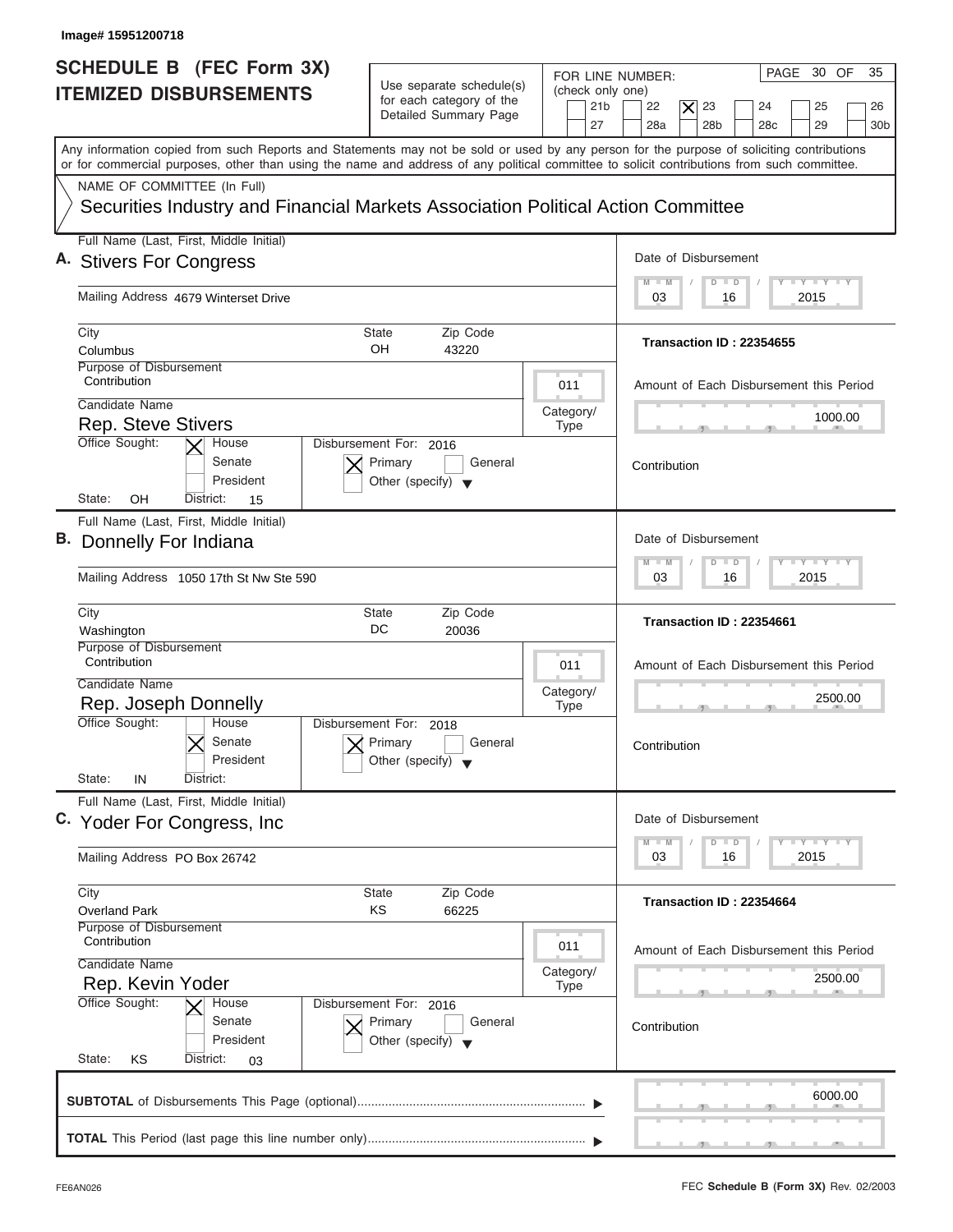| SCHEDULE B (FEC Form 3X)<br><b>ITEMIZED DISBURSEMENTS</b><br>Any information copied from such Reports and Statements may not be sold or used by any person for the purpose of soliciting contributions<br>or for commercial purposes, other than using the name and address of any political committee to solicit contributions from such committee.<br>NAME OF COMMITTEE (In Full)<br>Securities Industry and Financial Markets Association Political Action Committee | Use separate schedule(s)<br>for each category of the<br>Detailed Summary Page        | FOR LINE NUMBER:<br>(check only one)<br>21 <sub>b</sub><br>27 | PAGE 31 OF<br>35<br>22<br>$\times$<br>23<br>25<br>24<br>26                                    |
|-------------------------------------------------------------------------------------------------------------------------------------------------------------------------------------------------------------------------------------------------------------------------------------------------------------------------------------------------------------------------------------------------------------------------------------------------------------------------|--------------------------------------------------------------------------------------|---------------------------------------------------------------|-----------------------------------------------------------------------------------------------|
|                                                                                                                                                                                                                                                                                                                                                                                                                                                                         |                                                                                      |                                                               | 28a<br>28 <sub>b</sub><br>28 <sub>c</sub><br>29<br>30 <sub>b</sub>                            |
|                                                                                                                                                                                                                                                                                                                                                                                                                                                                         |                                                                                      |                                                               |                                                                                               |
|                                                                                                                                                                                                                                                                                                                                                                                                                                                                         |                                                                                      |                                                               |                                                                                               |
| Full Name (Last, First, Middle Initial)<br>A. Cole For Congress                                                                                                                                                                                                                                                                                                                                                                                                         |                                                                                      |                                                               | Date of Disbursement                                                                          |
| Mailing Address P.O. Box 722256                                                                                                                                                                                                                                                                                                                                                                                                                                         |                                                                                      |                                                               | $T - Y = T - Y = T - Y$<br>$M$ $M$<br>$D$ $D$<br>2015<br>03<br>16                             |
| City<br>Norman                                                                                                                                                                                                                                                                                                                                                                                                                                                          | Zip Code<br>State<br>OK<br>73070                                                     |                                                               | Transaction ID: 22356234                                                                      |
| Purpose of Disbursement<br>Contribution                                                                                                                                                                                                                                                                                                                                                                                                                                 |                                                                                      | 011                                                           | Amount of Each Disbursement this Period                                                       |
| Candidate Name<br>Rep. Thomas Cole                                                                                                                                                                                                                                                                                                                                                                                                                                      |                                                                                      | Category/<br><b>Type</b>                                      | 1000.00                                                                                       |
| Office Sought:<br>House<br>Senate<br>President<br>OK<br>State:<br>District:<br>04                                                                                                                                                                                                                                                                                                                                                                                       | Disbursement For: 2016<br>Primary<br>General<br>Other (specify) $\blacktriangledown$ |                                                               | Contribution                                                                                  |
| Full Name (Last, First, Middle Initial)<br>B. Mchenry For Congress                                                                                                                                                                                                                                                                                                                                                                                                      |                                                                                      |                                                               | Date of Disbursement                                                                          |
| Mailing Address PO Box 1406                                                                                                                                                                                                                                                                                                                                                                                                                                             |                                                                                      |                                                               | $-1 - Y - 1 - Y - 1 - Y$<br>M<br>$-N$<br>$\overline{D}$<br>$\blacksquare$<br>2015<br>03<br>25 |
| City<br>Hickory                                                                                                                                                                                                                                                                                                                                                                                                                                                         | Zip Code<br>State<br>NC.<br>28603                                                    |                                                               | Transaction ID: 22364274                                                                      |
| Purpose of Disbursement<br>Contribution<br>Candidate Name<br>Rep. Patrick Timothy McHenry                                                                                                                                                                                                                                                                                                                                                                               |                                                                                      | 011<br>Category/<br><b>Type</b>                               | Amount of Each Disbursement this Period<br>1000.00                                            |
| Office Sought:<br>$\overline{X}$ House<br>Senate<br>President<br>State:<br><b>NC</b><br>District:<br>10                                                                                                                                                                                                                                                                                                                                                                 | Disbursement For:<br>2016<br>Primary<br>General<br>Other (specify)                   |                                                               | __<br>Contribution                                                                            |
| Full Name (Last, First, Middle Initial)<br>C. Bennet For Colorado                                                                                                                                                                                                                                                                                                                                                                                                       |                                                                                      |                                                               | Date of Disbursement<br>$T - Y - T - Y - T - Y$<br>$\Box$<br>$M - M$<br>D                     |
| Mailing Address PO Box 3078                                                                                                                                                                                                                                                                                                                                                                                                                                             |                                                                                      |                                                               | 2015<br>03<br>26                                                                              |
| City<br>Denver                                                                                                                                                                                                                                                                                                                                                                                                                                                          | Zip Code<br>State<br>CO<br>80201                                                     |                                                               | Transaction ID: 22365352                                                                      |
| Purpose of Disbursement<br>Contribution<br>Candidate Name<br>Sen. Michael F. Bennet                                                                                                                                                                                                                                                                                                                                                                                     |                                                                                      | 011<br>Category/                                              | Amount of Each Disbursement this Period<br>2000.00                                            |
| Office Sought:<br>House<br>Senate<br>President<br>State:<br>CO<br>District:                                                                                                                                                                                                                                                                                                                                                                                             | Disbursement For: 2016<br>Primary<br>General<br>Other (specify) $\blacktriangledown$ | <b>Type</b>                                                   | Contribution                                                                                  |
|                                                                                                                                                                                                                                                                                                                                                                                                                                                                         |                                                                                      |                                                               | 4000.00                                                                                       |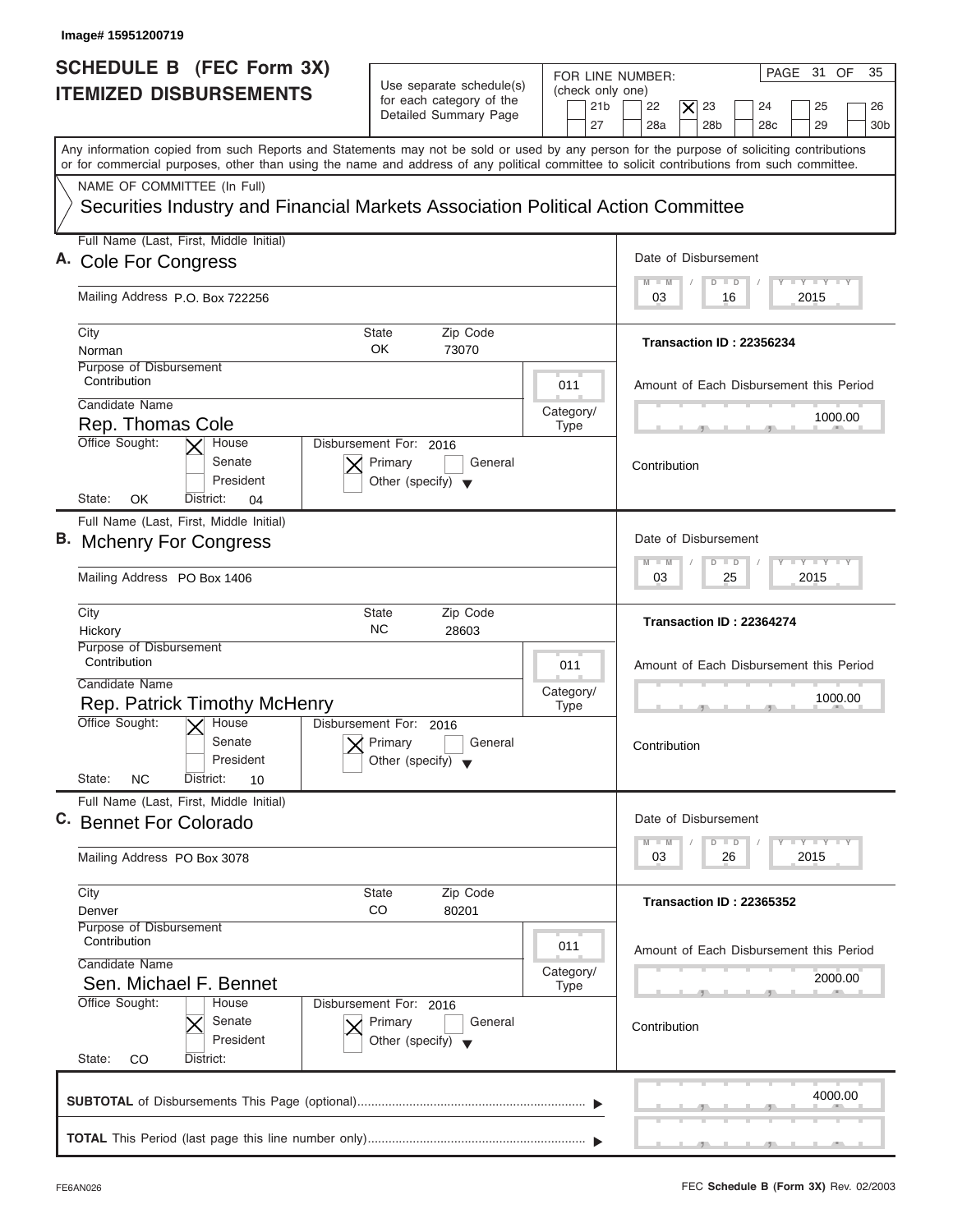| Image# 15951200720                                                                                                                                                                                                                                                                      |                                                                                      |                                                                                                                                                                                                   |
|-----------------------------------------------------------------------------------------------------------------------------------------------------------------------------------------------------------------------------------------------------------------------------------------|--------------------------------------------------------------------------------------|---------------------------------------------------------------------------------------------------------------------------------------------------------------------------------------------------|
| SCHEDULE B (FEC Form 3X)<br><b>ITEMIZED DISBURSEMENTS</b>                                                                                                                                                                                                                               | Use separate schedule(s)<br>for each category of the<br>Detailed Summary Page        | PAGE 32 OF<br>35<br>FOR LINE NUMBER:<br>(check only one)<br>23<br>21 <sub>b</sub><br>22<br>$\times$<br>25<br>24<br>26<br>27<br>28a<br>28 <sub>b</sub><br>29<br>28 <sub>c</sub><br>30 <sub>b</sub> |
| Any information copied from such Reports and Statements may not be sold or used by any person for the purpose of soliciting contributions<br>or for commercial purposes, other than using the name and address of any political committee to solicit contributions from such committee. |                                                                                      |                                                                                                                                                                                                   |
| NAME OF COMMITTEE (In Full)<br>Securities Industry and Financial Markets Association Political Action Committee                                                                                                                                                                         |                                                                                      |                                                                                                                                                                                                   |
| Full Name (Last, First, Middle Initial)<br>A. Frederica S. Wilson For Congress                                                                                                                                                                                                          |                                                                                      | Date of Disbursement                                                                                                                                                                              |
| Mailing Address 19821 Nw 2nd Avenue<br>Box 354                                                                                                                                                                                                                                          |                                                                                      | $T - Y = T - Y = T - Y$<br>$M - M$<br>$D$ $D$<br>2015<br>03<br>26                                                                                                                                 |
| City<br>Miami Gardens<br>Purpose of Disbursement                                                                                                                                                                                                                                        | Zip Code<br>State<br>FL.<br>33169                                                    | Transaction ID: 22365353                                                                                                                                                                          |
| Contribution<br>Candidate Name<br>Rep. Frederica Wilson                                                                                                                                                                                                                                 | 011<br>Category/<br><b>Type</b>                                                      | Amount of Each Disbursement this Period<br>1500.00                                                                                                                                                |
| Office Sought:<br>House<br>Senate<br>President<br>FL<br>State:<br>District:<br>24                                                                                                                                                                                                       | Disbursement For: 2016<br>Primary<br>General<br>Other (specify) $\blacktriangledown$ | Contribution                                                                                                                                                                                      |
| Full Name (Last, First, Middle Initial)<br>B. Friends Of Dave Reichert                                                                                                                                                                                                                  |                                                                                      | Date of Disbursement<br>$-1 - Y - 1 - Y - 1 - Y$<br>$M - M$<br>$D$ $D$                                                                                                                            |
| Mailing Address PO Box 2032<br>City                                                                                                                                                                                                                                                     | <b>State</b><br>Zip Code                                                             | 2015<br>03<br>26<br>Transaction ID: 22365356                                                                                                                                                      |
| Issaquah<br>Purpose of Disbursement<br>Contribution<br>Candidate Name<br>Rep. David George Reichert                                                                                                                                                                                     | WA<br>98027<br>011<br>Category/<br><b>Type</b>                                       | Amount of Each Disbursement this Period<br>1000.00<br>__                                                                                                                                          |
| Office Sought:<br>$X$ House<br>Senate<br>President<br>State:<br><b>WA</b><br>District:<br>08                                                                                                                                                                                            | Disbursement For: 2016<br>Primary<br>General<br>Other (specify)                      | Contribution                                                                                                                                                                                      |
| Full Name (Last, First, Middle Initial)<br>C. Scott Peters For Congress                                                                                                                                                                                                                 |                                                                                      | Date of Disbursement<br>$T - Y$ $T - Y$<br>$M - M$<br>D<br>$\Box$                                                                                                                                 |
| Mailing Address PO Box 70980<br>City                                                                                                                                                                                                                                                    | <b>State</b><br>Zip Code                                                             | 2015<br>03<br>26                                                                                                                                                                                  |
| Washington<br>Purpose of Disbursement<br>Contribution                                                                                                                                                                                                                                   | DC<br>20024<br>011                                                                   | Transaction ID: 22365357<br>Amount of Each Disbursement this Period                                                                                                                               |
| Candidate Name<br><b>Rep. Scott Peters</b><br>Office Sought:<br>House                                                                                                                                                                                                                   | Category/<br><b>Type</b><br>Disbursement For: 2016                                   | 2500.00                                                                                                                                                                                           |
| Senate<br>President<br>State:<br>СA<br>District:<br>52                                                                                                                                                                                                                                  | Primary<br>General<br>Other (specify) $\blacktriangledown$                           | Contribution                                                                                                                                                                                      |
|                                                                                                                                                                                                                                                                                         |                                                                                      | 5000.00                                                                                                                                                                                           |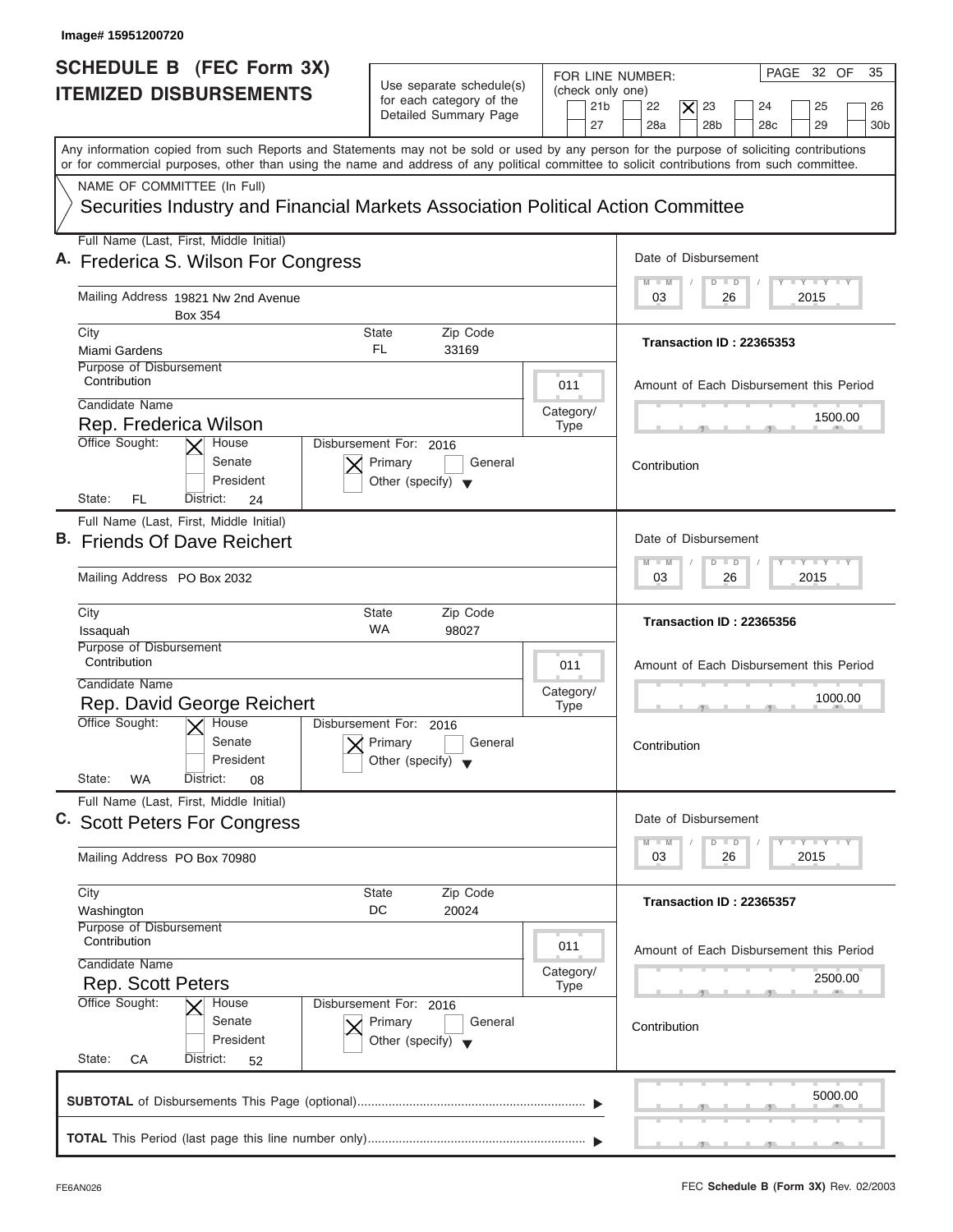| Image# 15951200721                                                                                                                                                                                                                                                                      |                                                                               |                                                               |                                                                                                                                               |
|-----------------------------------------------------------------------------------------------------------------------------------------------------------------------------------------------------------------------------------------------------------------------------------------|-------------------------------------------------------------------------------|---------------------------------------------------------------|-----------------------------------------------------------------------------------------------------------------------------------------------|
| <b>SCHEDULE B (FEC Form 3X)</b><br><b>ITEMIZED DISBURSEMENTS</b>                                                                                                                                                                                                                        | Use separate schedule(s)<br>for each category of the<br>Detailed Summary Page | FOR LINE NUMBER:<br>(check only one)<br>21 <sub>b</sub><br>27 | PAGE 33 OF<br>35<br>23<br>22<br>$\boldsymbol{\times}$<br>24<br>25<br>26<br>28a<br>28 <sub>b</sub><br>29<br>28 <sub>c</sub><br>30 <sub>b</sub> |
| Any information copied from such Reports and Statements may not be sold or used by any person for the purpose of soliciting contributions<br>or for commercial purposes, other than using the name and address of any political committee to solicit contributions from such committee. |                                                                               |                                                               |                                                                                                                                               |
| NAME OF COMMITTEE (In Full)<br>Securities Industry and Financial Markets Association Political Action Committee                                                                                                                                                                         |                                                                               |                                                               |                                                                                                                                               |
| Full Name (Last, First, Middle Initial)<br>A. New Democrat Coalition PAC                                                                                                                                                                                                                |                                                                               |                                                               | Date of Disbursement                                                                                                                          |
| Mailing Address 1255 C Street, SE                                                                                                                                                                                                                                                       |                                                                               |                                                               | $T - Y = T - Y = T - Y$<br>$M - M$<br>$D$ $D$<br>2015<br>03<br>26                                                                             |
| City<br>State                                                                                                                                                                                                                                                                           | Zip Code                                                                      |                                                               | Transaction ID: 22365358                                                                                                                      |
| DC<br>Washington                                                                                                                                                                                                                                                                        | 20003                                                                         |                                                               |                                                                                                                                               |
| Purpose of Disbursement<br>Contribution                                                                                                                                                                                                                                                 |                                                                               | 011                                                           | Amount of Each Disbursement this Period                                                                                                       |
| Candidate Name<br><b>New Democrat Coalition PAC</b>                                                                                                                                                                                                                                     |                                                                               | Category/                                                     | 5000.00                                                                                                                                       |
| Office Sought:<br>Disbursement For:<br>House<br>Senate<br>Primary<br>President                                                                                                                                                                                                          | General<br>Other (specify) $\blacktriangledown$                               | <b>Type</b>                                                   | Contribution                                                                                                                                  |
| State:<br>District:                                                                                                                                                                                                                                                                     |                                                                               |                                                               |                                                                                                                                               |
| Full Name (Last, First, Middle Initial)<br>B. Friends Of Pat Toomey                                                                                                                                                                                                                     |                                                                               |                                                               | Date of Disbursement                                                                                                                          |
| Mailing Address 2720 Jordan Road                                                                                                                                                                                                                                                        |                                                                               |                                                               | <b>LEYTEY LEY</b><br>$\Box$<br>$M - M$<br>$\overline{D}$<br>2015<br>03<br>26                                                                  |
| City<br><b>State</b><br>PA<br>Orefield                                                                                                                                                                                                                                                  | Zip Code<br>18069                                                             |                                                               | Transaction ID: 22365359                                                                                                                      |
| Purpose of Disbursement<br>Contribution                                                                                                                                                                                                                                                 |                                                                               | 011                                                           | Amount of Each Disbursement this Period                                                                                                       |
| Candidate Name                                                                                                                                                                                                                                                                          |                                                                               | Category/                                                     | 1000.00                                                                                                                                       |
| Sen. Patrick Toomey<br>Office Sought:<br>House                                                                                                                                                                                                                                          |                                                                               | <b>Type</b>                                                   | $-5$                                                                                                                                          |
| Disbursement For:<br>Senate<br>Primary<br>President<br>State:<br><b>PA</b><br>District:                                                                                                                                                                                                 | 2016<br>General<br>Other (specify)                                            |                                                               | Contribution                                                                                                                                  |
| Full Name (Last, First, Middle Initial)                                                                                                                                                                                                                                                 |                                                                               |                                                               |                                                                                                                                               |
| C. Kevin Mccarthy For Congress                                                                                                                                                                                                                                                          |                                                                               |                                                               | Date of Disbursement<br>$T - Y$ $T - Y$ $T - Y$<br>$M - M$<br>D<br>$\Box$                                                                     |
| Mailing Address PO Box 12667                                                                                                                                                                                                                                                            |                                                                               |                                                               | 2015<br>03<br>26                                                                                                                              |
| City<br>State<br>СA<br>Bakersfield                                                                                                                                                                                                                                                      | Zip Code<br>93389                                                             |                                                               | Transaction ID: 22365361                                                                                                                      |
| Purpose of Disbursement<br>Contribution<br>Candidate Name                                                                                                                                                                                                                               |                                                                               | 011                                                           | Amount of Each Disbursement this Period                                                                                                       |
| Rep. Kevin McCarthy                                                                                                                                                                                                                                                                     |                                                                               | Category/<br><b>Type</b>                                      | 5000.00                                                                                                                                       |
| Office Sought:<br>House                                                                                                                                                                                                                                                                 | Disbursement For: 2016                                                        |                                                               |                                                                                                                                               |
| Senate<br>Primary<br>President                                                                                                                                                                                                                                                          | General<br>Other (specify) $\blacktriangledown$                               |                                                               | Contribution                                                                                                                                  |
| State:<br>СA<br>District:<br>22                                                                                                                                                                                                                                                         |                                                                               |                                                               | 11000.00                                                                                                                                      |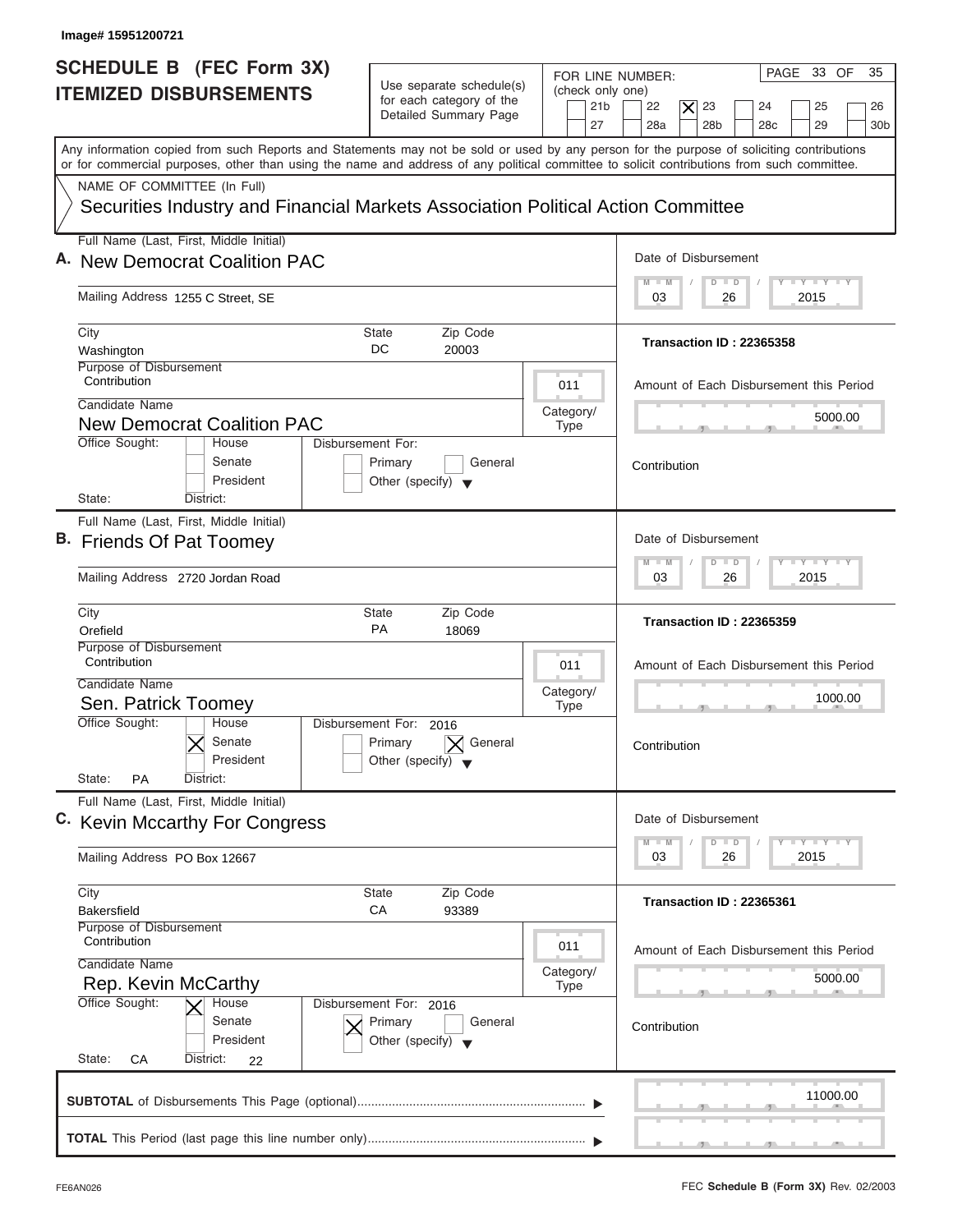| Image# 15951200722                                                                                                                                                                                                                                                                      |                                                                                                                            |                                                                                                                                                                     |
|-----------------------------------------------------------------------------------------------------------------------------------------------------------------------------------------------------------------------------------------------------------------------------------------|----------------------------------------------------------------------------------------------------------------------------|---------------------------------------------------------------------------------------------------------------------------------------------------------------------|
| SCHEDULE B (FEC Form 3X)<br><b>ITEMIZED DISBURSEMENTS</b>                                                                                                                                                                                                                               | Use separate schedule(s)<br>(check only one)<br>for each category of the<br>21 <sub>b</sub><br>Detailed Summary Page<br>27 | PAGE 34 OF<br>35<br>FOR LINE NUMBER:<br>23<br>22<br>$\overline{\mathsf{x}}$<br>24<br>25<br>26<br>28a<br>28 <sub>b</sub><br>29<br>28 <sub>c</sub><br>30 <sub>b</sub> |
| Any information copied from such Reports and Statements may not be sold or used by any person for the purpose of soliciting contributions<br>or for commercial purposes, other than using the name and address of any political committee to solicit contributions from such committee. |                                                                                                                            |                                                                                                                                                                     |
| NAME OF COMMITTEE (In Full)<br>Securities Industry and Financial Markets Association Political Action Committee                                                                                                                                                                         |                                                                                                                            |                                                                                                                                                                     |
| Full Name (Last, First, Middle Initial)                                                                                                                                                                                                                                                 |                                                                                                                            |                                                                                                                                                                     |
| A. Stutzman For Congress                                                                                                                                                                                                                                                                |                                                                                                                            | Date of Disbursement                                                                                                                                                |
| Mailing Address 0250 W 600 N                                                                                                                                                                                                                                                            |                                                                                                                            | $T - Y = T - Y = T - Y$<br>$M - M$<br>$D$ $D$<br>2015<br>03<br>26                                                                                                   |
| City                                                                                                                                                                                                                                                                                    | <b>State</b><br>Zip Code                                                                                                   |                                                                                                                                                                     |
| Howe                                                                                                                                                                                                                                                                                    | IN<br>46746                                                                                                                | Transaction ID: 22365362                                                                                                                                            |
| Purpose of Disbursement<br>Contribution                                                                                                                                                                                                                                                 | 011                                                                                                                        | Amount of Each Disbursement this Period                                                                                                                             |
| Candidate Name<br>Rep. Marlin Stutzman                                                                                                                                                                                                                                                  | Category/                                                                                                                  | 1500.00                                                                                                                                                             |
| Office Sought:<br>House                                                                                                                                                                                                                                                                 | <b>Type</b><br>Disbursement For: 2016                                                                                      |                                                                                                                                                                     |
| Senate<br>President<br>State:<br>IN<br>District:<br>03                                                                                                                                                                                                                                  | Primary<br>General<br>Other (specify) $\blacktriangledown$                                                                 | Contribution                                                                                                                                                        |
| Full Name (Last, First, Middle Initial)                                                                                                                                                                                                                                                 |                                                                                                                            |                                                                                                                                                                     |
| B. Mulvaney For Congress                                                                                                                                                                                                                                                                |                                                                                                                            | Date of Disbursement                                                                                                                                                |
| Mailing Address P.O. Box 1975                                                                                                                                                                                                                                                           |                                                                                                                            | $-1 - Y - 1 - Y - 1 - Y$<br>$M - M$<br>$\overline{D}$<br>$\Box$<br>2015<br>03<br>26                                                                                 |
| City<br>Lancaster                                                                                                                                                                                                                                                                       | <b>State</b><br>Zip Code<br>SC<br>29721                                                                                    | Transaction ID: 22365363                                                                                                                                            |
| Purpose of Disbursement<br>Contribution                                                                                                                                                                                                                                                 | 011                                                                                                                        | Amount of Each Disbursement this Period                                                                                                                             |
| Candidate Name                                                                                                                                                                                                                                                                          | Category/                                                                                                                  | 2000.00                                                                                                                                                             |
| Rep. Mick Mulvaney<br>Office Sought:<br>$\overline{X}$ House<br>Senate                                                                                                                                                                                                                  | <b>Type</b><br>Disbursement For: 2016<br>Primary<br>General                                                                | __                                                                                                                                                                  |
| President<br>State:<br>SC<br>District:<br>05                                                                                                                                                                                                                                            | Other (specify)                                                                                                            | Contribution                                                                                                                                                        |
| Full Name (Last, First, Middle Initial)                                                                                                                                                                                                                                                 |                                                                                                                            |                                                                                                                                                                     |
| C. Friends Of Dennis Ross                                                                                                                                                                                                                                                               |                                                                                                                            | Date of Disbursement<br>$T - Y$ $T - Y$ $T - Y$<br>$M - M$<br>$\overline{D}$<br>$\Box$                                                                              |
| Mailing Address PO Box 7310                                                                                                                                                                                                                                                             |                                                                                                                            | 2015<br>03<br>26                                                                                                                                                    |
| City                                                                                                                                                                                                                                                                                    | Zip Code<br><b>State</b>                                                                                                   | Transaction ID: 22365364                                                                                                                                            |
| Lakeland<br>Purpose of Disbursement                                                                                                                                                                                                                                                     | FL<br>33807                                                                                                                |                                                                                                                                                                     |
| Contribution<br>Candidate Name                                                                                                                                                                                                                                                          | 011                                                                                                                        | Amount of Each Disbursement this Period                                                                                                                             |
| Rep. Dennis A. Ross                                                                                                                                                                                                                                                                     | Category/<br><b>Type</b>                                                                                                   | 1500.00                                                                                                                                                             |
| Office Sought:<br>House<br>Senate<br>President<br>State:<br>FL.<br>District:<br>12                                                                                                                                                                                                      | Disbursement For: 2016<br>Primary<br>General<br>Other (specify) $\blacktriangledown$                                       | Contribution                                                                                                                                                        |
|                                                                                                                                                                                                                                                                                         |                                                                                                                            | 5000.00                                                                                                                                                             |
|                                                                                                                                                                                                                                                                                         |                                                                                                                            |                                                                                                                                                                     |